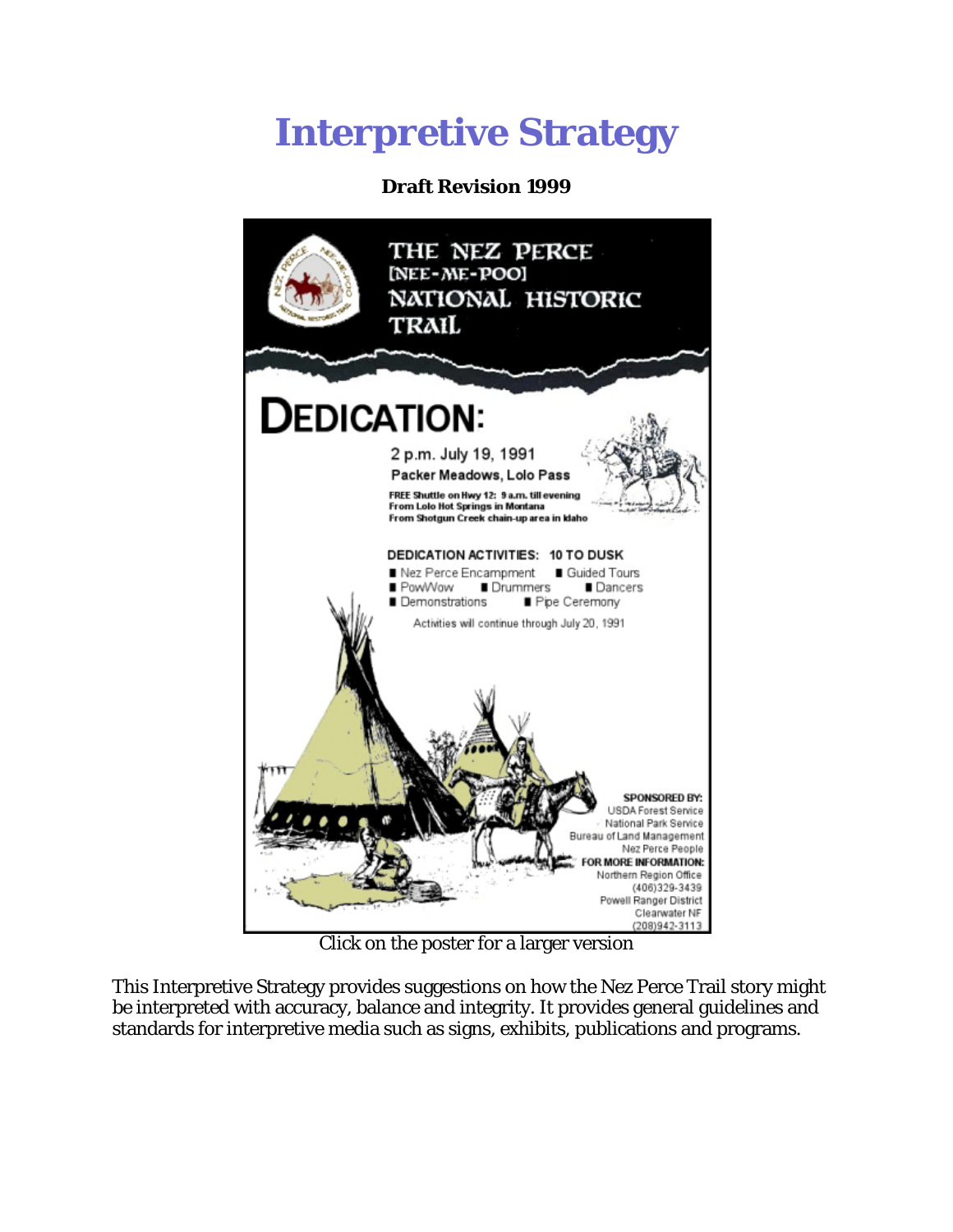Anyone developing interpretive programs or media along the Nez Perce National Historic Trail may find this strategy valuable as a beginning point, though nothing contained within is intended to limit creativity of expression.

The ideas contained here resulted from a 1991 gathering of 35 historians, Nez Perce Tribal members, NPS, Forest Service, and BLM agency personnel and interpretive specialists in Bozeman, Montana. The strategy was first distributed in 1992. Since then it has been reviewed and revised by many other people interested in the preservation and management of the Historic Trail. The current version represents only the latest ideas  $\Box$  ideas that will continue to evolve as people work together in interpreting the trail.

# **CONTENTS:**

- 1. INTRODUCTION
- 2. BACKGROUND
	- a. Legislative and Planning History
- 3. HOW THE COMPREHENSIVE PLAN GUIDES TRAIL INTERPRETATION
- 4. INTERPRETIVE STRATEGY
	- a. Invite People to See and Touch History
	- b. Focus on Accuracy and Balance
	- c. Use Imaginative But Conservative Interpretive Methods
	- d. Use A Coordinated Approach
- 5. INTERPRETIVE GOALS, OBJECTIVES AND THEMES
	- a. Goals and Objectives
	- b. Interpretive Themes and Subthemes
- 6. STANDARDS FOR QUALITY INTERPRETATION
	- a. Publications
	- b. Markers and Signs
	- c. Interpretive Signs
	- d. Personal Services
	- e. Audio Visual Programs
	- f. Visitor Centers
	- g. Traveling Exhibits
	- h. Museum Exhibits
	- i. Education Programs
- 7. INTERPRETIVE PROGRAM CERTIFICATION
- 8. EXISTING AND PROPOSED INTERPRETIVE FACILITIES
	- a. Trailwide Proposals
	- b. Segment and Site Proposals
		- 1. SEGMENT I Wallowa to Weippe Prairie
		- 2. SEGMENT II Weippe Prairie to Big Hole Battlefield
		- 3. SEGMENT III Big Hole Battlefield to Dead Indian Hill
		- 4. SEGMENT IV Dead Indian Hill to Bear's Paw

# **I. Introduction**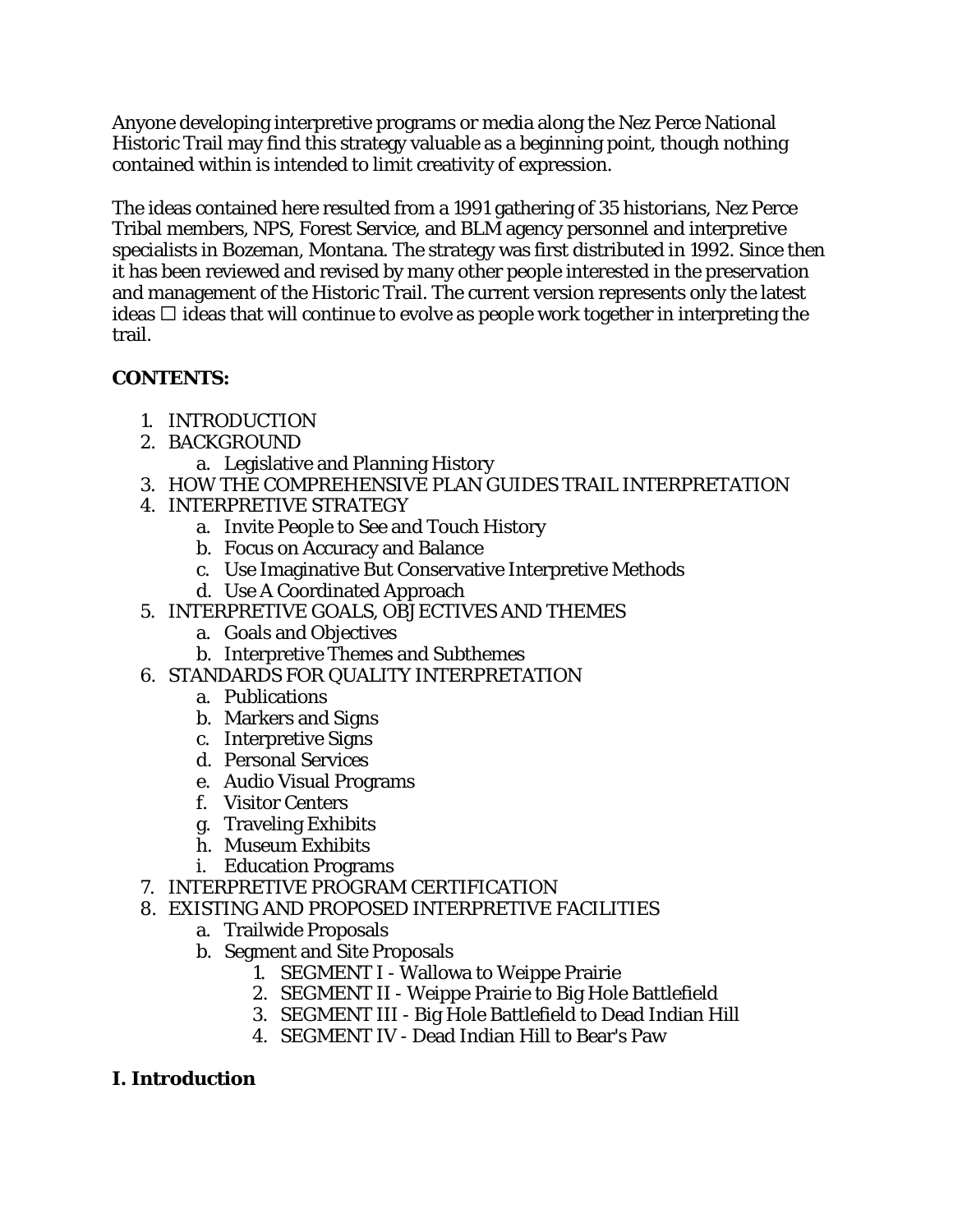"Interpretation aims at giving people new understanding, new insights, new enthusiasms, new interests  $\Box$  A good interpreter is sort of a Pied Piper, leading people into new and fascinating worlds that their senses never really penetrated before."

The primary objective of interpretation is to assist the visitor in developing a keener awareness, appreciation and understanding of the area he or she is visiting. Interpretation should help to make the visit a rich and enjoyable experience. Interpretation may also help accomplish management goals  $\Box$  First, it can encourage thoughtful use  $\Box$  Second, it can minimize human impact by guiding people away from fragile or overused areas."

Adapted from *Interpreting the Environment*, Grant W. Sharp, 1976

The Nez Perce (Nee-Me-Poo) National Historic Trail, extending approximately 1,170 miles from Wallowa Lake, Oregon, to the Bear's Paw Battlefield near Chinook, Montana, was designated a National Historic Trail in 1986.

A Comprehensive Plan, signed in October of 1990 by the Forest Service, Bureau of Land Management, and National Park Service, established guidelines for planning, development, and protection of the Historic Trail, with sensitivity to its historic significance.

This Interpretive Strategy proposes a coordinated approach for developing interpretive facilities and programs along the entire National Historic Trail, with a specific focus on the 319 miles identified as "high potential segments" to be developed by federal and state agencies. Anyone interested in interpreting the trail, including federal and state agencies, private organizations, history buffs and individuals may find this strategy useful.

Interpretation and information programs will play important roles in the trail's preservation, management and enjoyment. Interpretive goals include:

- Encourage people to use and enjoy the trail
- Instill understanding and appreciation of the trail and the history it represents
- Develop public support for preserving trail resources
- Provide information necessary for appropriate and safe use

Accomplishing these goals calls for a carefully crafted and consistent program of information and interpretation. Because the trail transcends state and federal agency boundaries, so must interpretive and informational programs.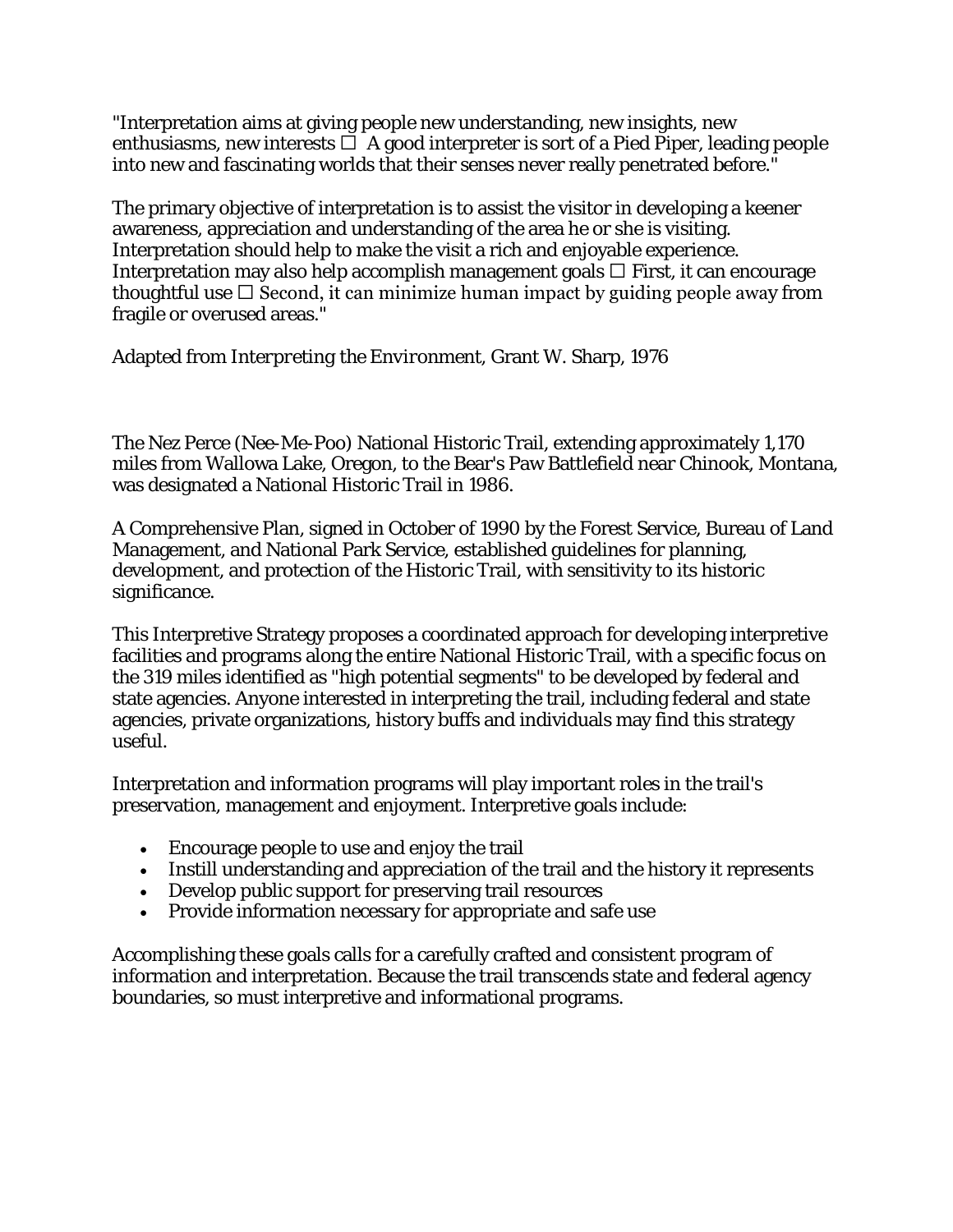# **Keys to Quality**

#### **Invite people to personally see**

**and touch history**. History is best re-examined in the places where it occurred. Most people like to see landscapes and historic locales as they might have been long ago, with few additional incongruous elements. Interpretation should provide just enough information without confining opportunities to explore and reach one  $\Box$ s own conclusions.



#### **Focus on accuracy and**

**balance.** The story of the Nez Perce Trail is complex and has many important chapters beyond military events. There are many untold tales of non-combatants  $\Box$  women and men, young and old people, Nez Perce and non-Indians. Involving historians, Nez Perce people, and other informed sources at all stages of project planning can help avoid simplistic and romantic stereotypes.

**Use creative but simple interpretive methods.** Many historic concepts and stories can be best explained by a knowledgeable guide; others may be better presented by publications, exhibits or audio-visual programs. Almost every imaginable communication method will play a role along the trail, but where alternatives exist, the least obtrusive, most cost-effective method should be selected. Most interpretation on the high potential segments will consist of simple signs and publications.

**Follow a coordinated approach.** A little extra time spent talking with neighbors, historians, and the Nez Perce people will ensure that everyone isn't telling either exactly the same stories or conflicting stories.

Many trail devotees have contributed ideas to this strategy. It incorporates the best thoughts of land managers, historians, interpretive specialists, archaeologists, private citizens, and Nez Perce tribal members. In their recommendations, they recognize that today's travelers along the trail, just as those in 1877 and before, come from many cultures and points of view. Some will travel the whole route; others will join the trail for only a part. This strategy thus proposes a wide variety of interpretive opportunities, so that all visitors may approach the trail in their own way.

The Interpretive Strategy is neither a mandate nor a cookbook. It is intended to stimulate creative ideas and encourage a cooperative spirit among all those interested in interpreting the Nez Perce (Nee-Me-Poo) National Historic Trail.

# **II. BACKGROUND**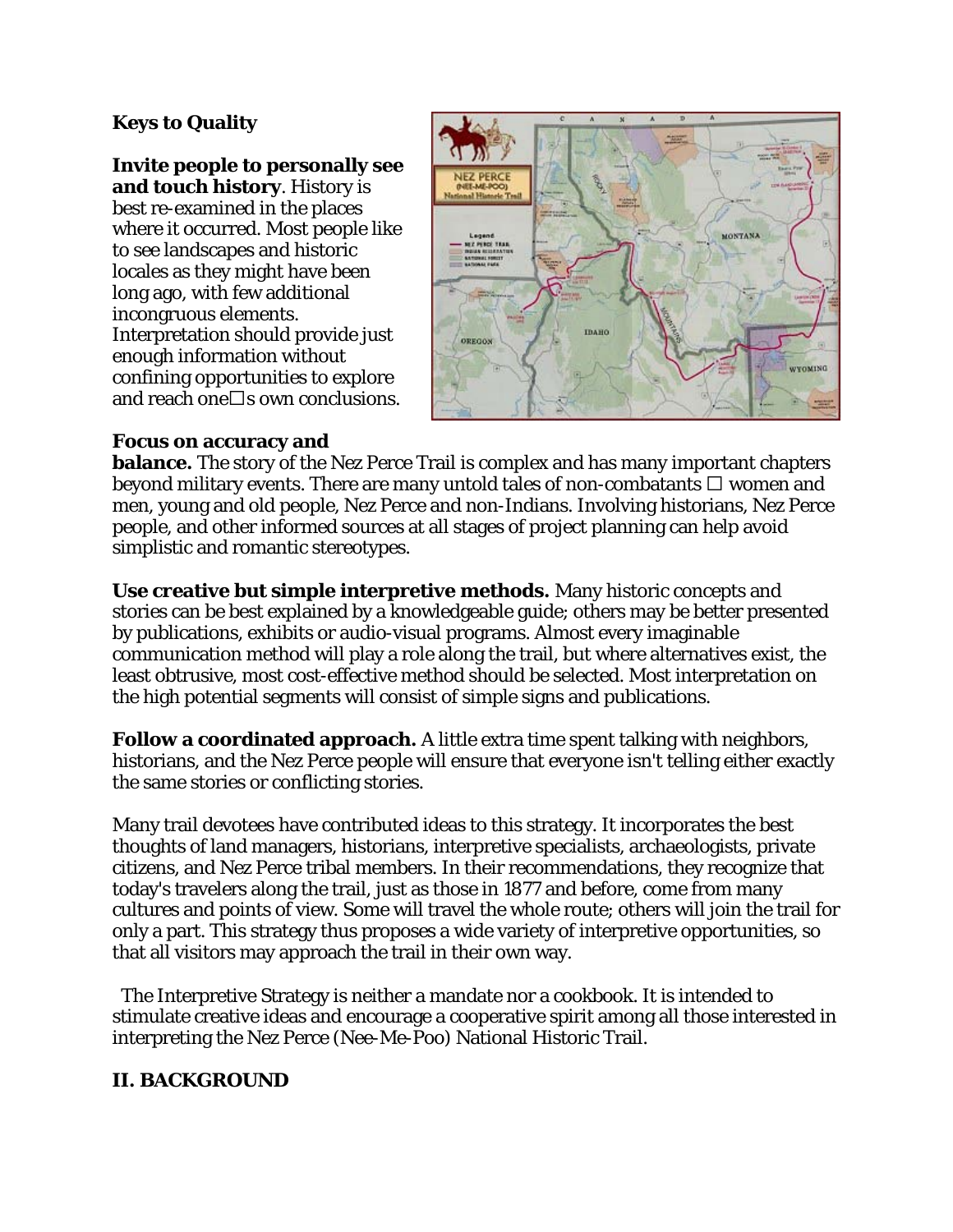#### DEDICATION

On July 19, 1991, over 500 people gathered in a lonely meadow high in the Bitterroot Mountains on the Montana-Idaho border. They came to dedicate the Nez Perce (Nee-Me-Poo) National Historic Trail. Nez Perce Elders retold the stories of the Nee-Me-Poo, or Nez Perce People ... and spoke of trails.

... of a happy trail walked for thousands of years crossing the mountains to visit friends and relatives on the plains, and to trade and hunt.

... of a trail of sadness where in 1877 750 Nez Perce men, women, and children made a heroic yet futile flight seeking freedom far from their homeland.

How did the fleeing bands feel as they camped in that same meadow over 100 years ago? Did they remember, with sorrow, those happier camps there along their traditional buffalo trail? Did they sing songs of sadness as they left their homeland, perhaps forever?

The sun sank low across the meadow, and the sounds of drums and dancing drew all the people closer to shadows of the past. And in remembering, they knew that the trail is not just about those on yesterday's journeys, but that today's and tomorrow's travelers may also find meaning here.

#### **In 1877 five bands of Nez Perce left their ancestral homeland rather than fight a war. They fled from United states military forces in an epic journey hallmarked by battles, courage, and tragedy.**

The 1170-mile Nez Perce National Historic Trail, established by Congress in 1986, memorializes the Nez Perce journey and focuses our attention on a cultural collision which continues to shape the American West.

**A well known story.** Few stories in Western history capture the imagination like that of the Nez Perce Trail. Every year numerous magazine and newspaper articles tell and retell the story. Hundreds if not thousands of scholarly works, children's books, and fictional accounts have been published. Most Americans have some familiarity with the story, and almost every elementary student can relate the basic facts  $\Box$  though much of what they have learned may be oversimplified, romanticized, or even untrue.

**Interest in the trail is not new.** Public fascination with the Nez Perce War began almost immediately following the events of 1877. Historical societies and interested groups placed historical markers and plaques at many historic sites related to the Nez Perce Trail by the early 1900s. state Park agencies and the National Park Service for many years have preserved and interpreted some of the main battlefields.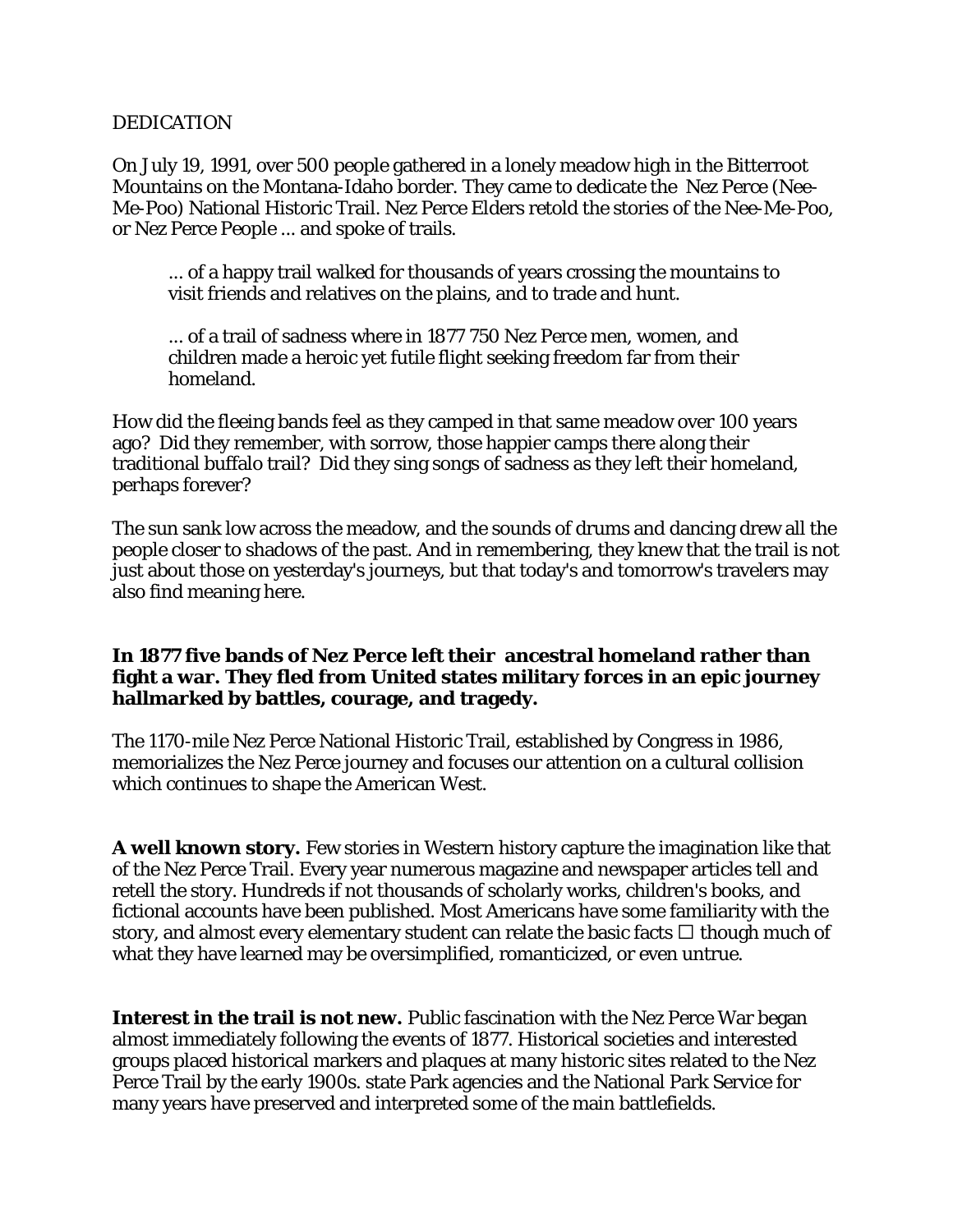**A National Historic Trail**. In 1986 Congress created the Nez Perce (Nee-Me-Poo) National Historic Trail, largely in response to persistent pressure from the Nez Perce Tribe and a legion of dedicated trail supporters. The designation followed more than a decade of planning efforts and legislative actions. Creation of the Nez Perce (Nee-Me-Poo) National Historic Trail will help ensure that the entire route and its many historic places will be preserved and visited by generations to come.

#### **CHRONOLOGY:**

**1968** - P.L. 90-543, National Trails System Act defined process for planning National Trails.

**1976** - P.L. 94-547 authorized study of the Nez Perce (Nee-Me-Poo) Trail to determine feasibility and suitability of trail designation.

**1978** - P.L. 95-625, National Parks and Recreation Act established National Historic Trails category as part of National Trails System.

**1982** - Nez Perce (Nee-Me-Poo) Trail Study Report recommended that the entire 1,170 miles be designated.

**1985** - Decision Notice selected moderate development alternative from environmental assessment.

**1986** - P.L. 99-445 designated the Nez Perce National Historic Trail.

**1989** - Advisory Council formed to assist with preparation of NPNHT Comprehensive Plan.

**1990** - Comprehensive Management Plan approved by Forest Service, Park Service, and Bureau of Land Management.

**1991** - Trail dedication - large ceremony at Lolo Pass.

**1991** - Advisory Council disbanded.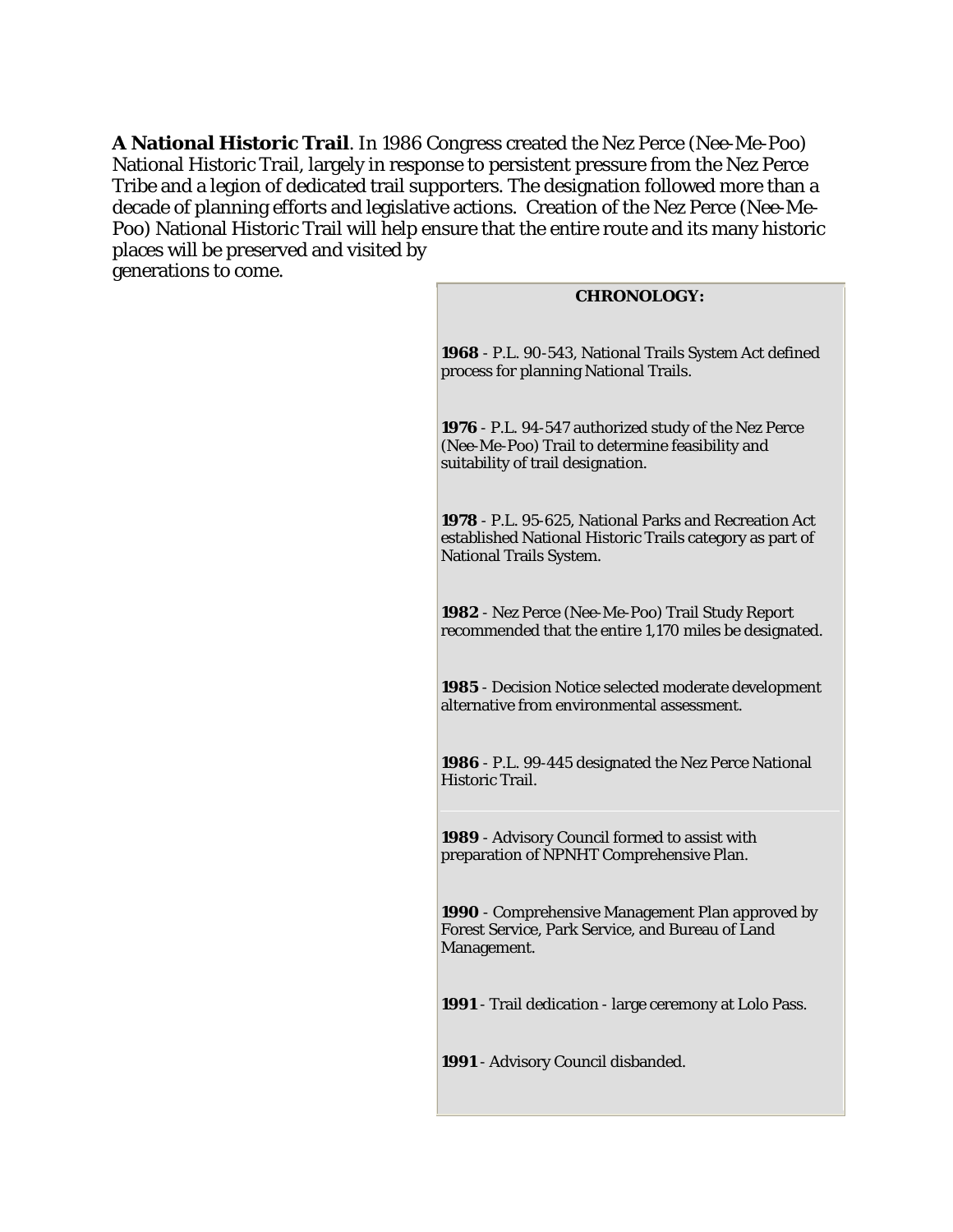**1991** - Nez Perce Trail Foundation formed.

#### **Comprehensive Management Plan calls for coordinated management approach.** Today the Nez Perce National Historic Trail passes through a mosaic of private, state, tribal, and federally managed lands. It leads through towns, ranchland, and still-primitive backcountry. No one agency or

**1991** - Interpretive planning held in Bozeman MT.

**1992** - Nez Perce National Park expanded - Wallowa Lake, Canyon Creek Battlefield, and Bear's Paw Battlefield and other sites placed under National Park Service management.

organization can preserve and interpret this trail without the cooperation of many others. In 1989 an Advisory Council was formed to help prepare a plan for management of the National Historic Trail. The Forest Service, as lead agency for the NPNHT, chaired the council of representatives from the Nez Perce Tribe, historians, federal and state agencies, and interested parties from all parts of the Trail. The Advisory Council held public meetings during 1989 and 1990 at key trail locations. The best ideas from these public meetings were incorporated in the Comprehensive Management Plan for NPNHT, approved and published in October 1990. The work of the Advisory Council ended with the official Nez Perce Trail Dedication held on July 19, 1991.

**Interpretive Strategy** - A Bozeman, Montana, planning firm, Charrette Collaborative, was hired in 1991 to help develop an interpretive strategy for the NPNHT. A diverse group of people met for a two-day *charrette*  $\Box$  a strategic planning session  $\Box$ with members of the Nez Perce tribe, the Nez Perce National Historic Trail Foundation, public agencies, and concerned citizens. Group members explored possible themes, sites to interpret, and methods of interpretation. They re-examined existing interpretive programs and discussed what should be done next. The group members' suggestions for interpreting the Trail present exciting and challenging ideas which are listed in this strategy.

# **III. How the Comprehensive Plan Guides Trail Interpretation**

The Comprehensive Plan directs that the entire 1,170-mile trail and related historic places will be marked and interpreted. Initial federal development will concentrate on "high potential segments," about 319 miles of the trail on public lands that are well documented and best preserved, and that have good potential for visitation. Eventually other sections may also be developed. The trail will be developed with dignity and respect. Where the trail retains its original appearance, it will be allowed to speak for itself. Signs and development will be kept at a distance from places of cultural and spiritual importance. Appropriate interpretive programs and facilities will be developed along original trail segments, on hiking and horse trails, and at historic and recreation sites along an auto tour route. Uniform trail markers will raise the awareness of highway travelers. Wayside exhibits and trailhead signs will illustrate key events and features along the trail, and help bring historic events to life.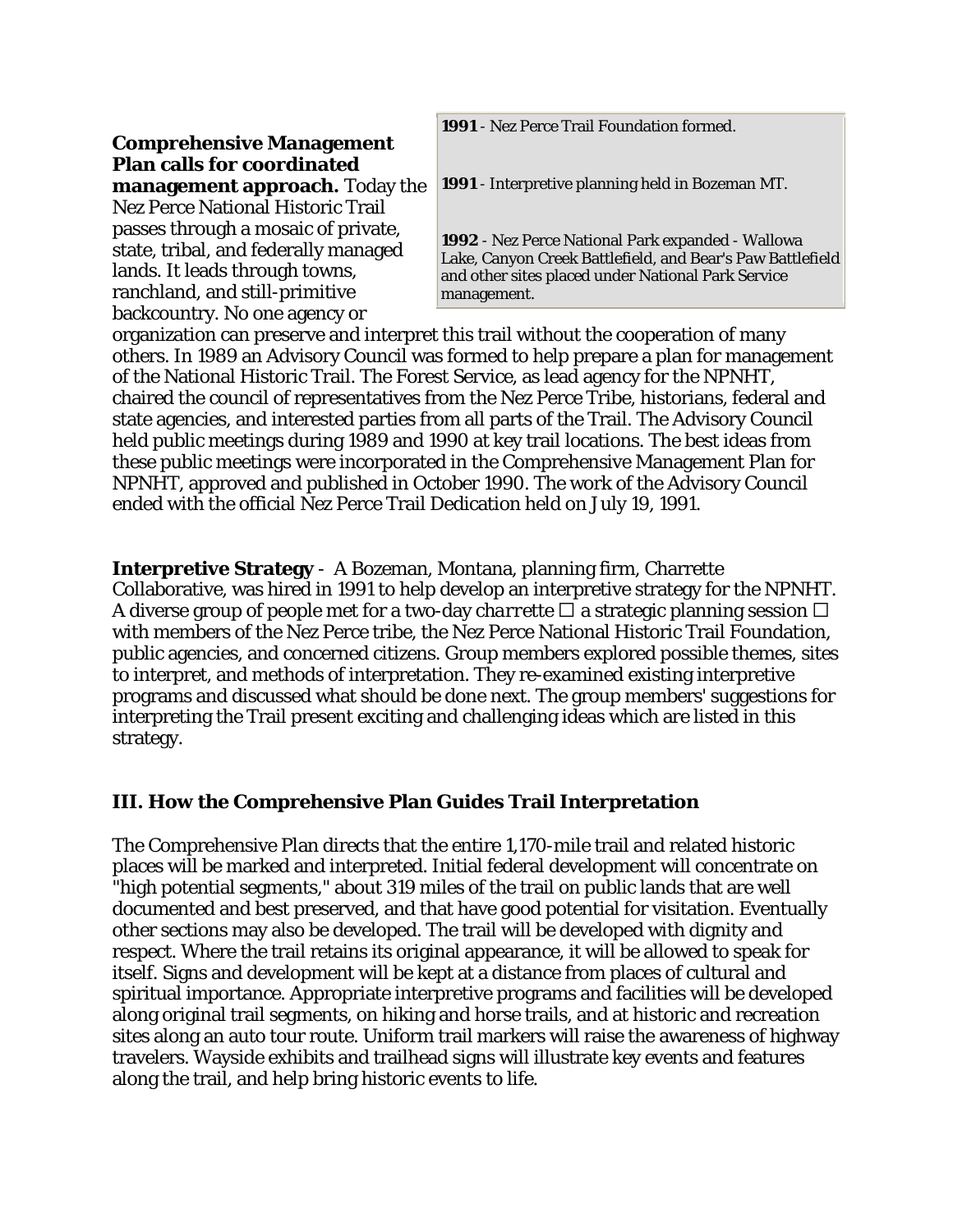#### **Specific Comprehensive Plan Direction:**

The following exerpts from the Comprehensive Management Plan contain specific direction that will guide interpretation of the NPNHT. Because direction relating to interpretation was widely scattered through the plan, these exerpts have been reordered for clarity. Note that the Comprehensive Plan dealt most specifically with management of the "original historic route" and the  $\Box$  hiking and horseback trail,  $\Box$ because these constitute the actual National Historic Trail. Direction for the auto tour route is general where it exists at all. The Comprehensive Plan is designed to provide a coordinated framework for the development, interpretation, and protection of the trail. Decisions regarding the specific interpretive route, development standards, permitted use, and management policies are delegated to the respective managing authorities. Close coordination will be established and maintained among local agencies, Indian tribes, and private organizations and individuals along the route of the trail.

# **Administering Agency Role**

The Forest Service, as the administering agency, is responsible for overall administration of the trail and will have a continuing oversight and assistance role to encourage trail development and to ensure consistency with the Plan. The various tasks of the Forest Service involve the following:

**Plan Coordination.** Coordinate with the federal and non-federal managing authorities in the preparation and approval of management plans designed to harmonize with and complement multiple-use plans to ensure continued maximum benefits from the land.

**Agreements.** Assist private organizations and federal, state, and local agencies with the development of agreements to facilitate management and development of the NPNHT.

**Marking Coordination.** Arrange for and coordinate marking the trail. Provide sources for markers to federal, state, and local managing authorities.

**Technical Trail Assistance.** Provide technical assistance to cooperating managing authorities in all aspects of trail planning, acquisition, development, operation, and maintenance.

**Publication Assistance.** Promote and provide technical assistance for publication of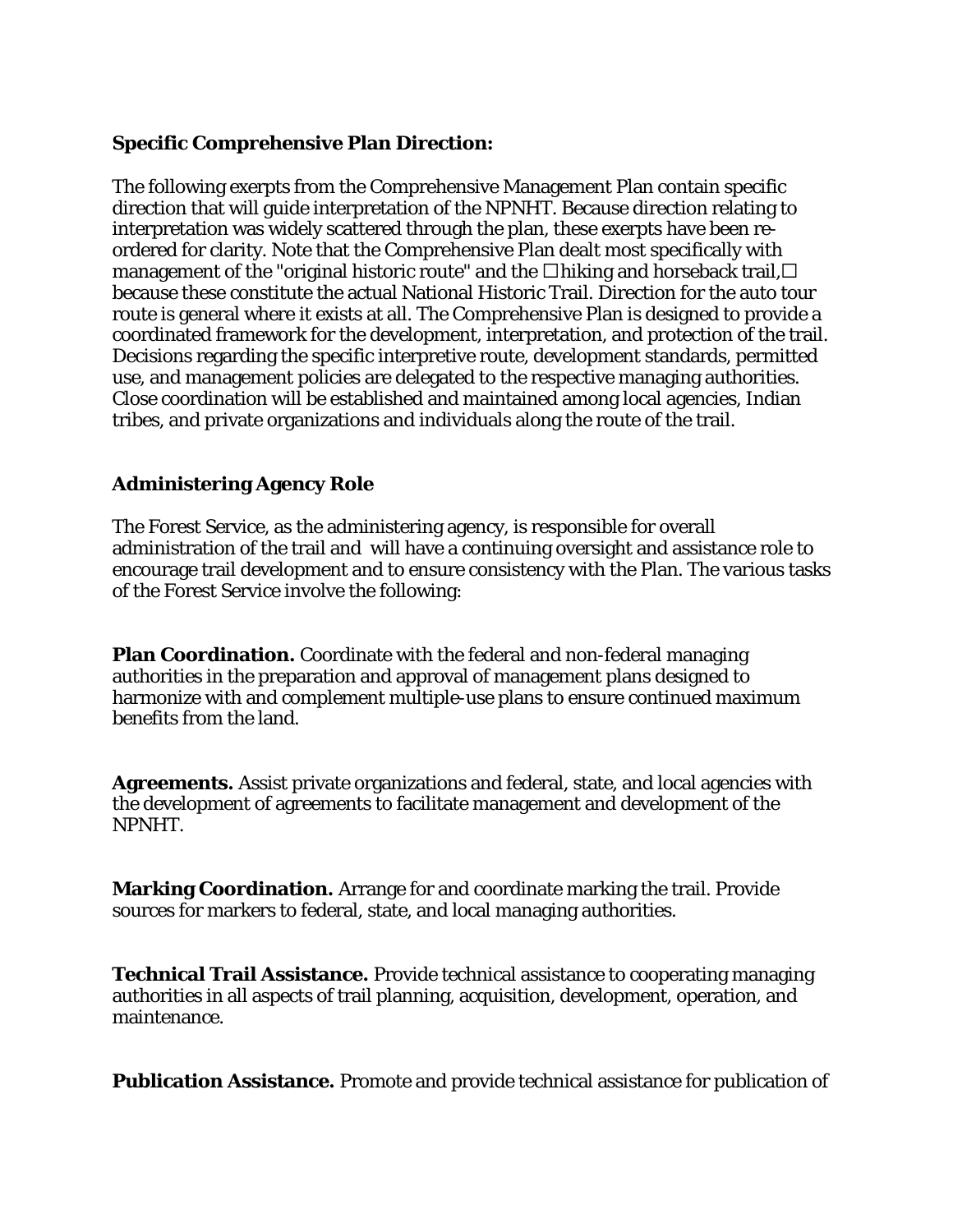reports, maps, brochures, and interpretive materials relating to the Trail. Publish an official NPNHT brochure and map.

#### **Federal Agency Role**

Each federal agency is responsible for management of the trail on its respective lands. Common responsibilities may include:

- Marking the trail and sign maintenance
- Trail information, publicity, and interpretation
- Providing user protection and regulation

#### **State and Local Government Role**

Outside of federally administered areas, it is the state or local government's role to develop applications to designate segments if they meet the criteria established in this Act, and to agree to administer these segments without expense to the federal government. On those portions of high potential route segments that are privately owned, or other significant segments nominated by state or local governments, easements may be acquired by the state. Condemnation will not be used to acquire route segments that cross private land.

#### **Volunteer Role**

The Act authorizes the Secretary of Agriculture and the Secretary of Interior to encourage volunteers and volunteer organizations to assist with the development and maintenance of the trail. Specifically, the Secretaries are encouraged to utilize the Volunteers in the Parks Act of 1969, the Volunteers in the Forests Act of 1972, and Section 6 of the Land and Water Conservation Fund Act of 1965. Volunteer work may include, but need not be limited to (1) planning, developing, maintaining, or managing; (2) operating programs to organize and supervise volunteer trail-building efforts; and (3) conducting trail-related research projects or providing education and training to volunteers.

#### **Trail Development, Maintenance, and Protection**

The entire 1,170-mile route is designated as a National Historic Trail. The Study Report of 1982 identified 464 miles of high potential route segments. This was further modified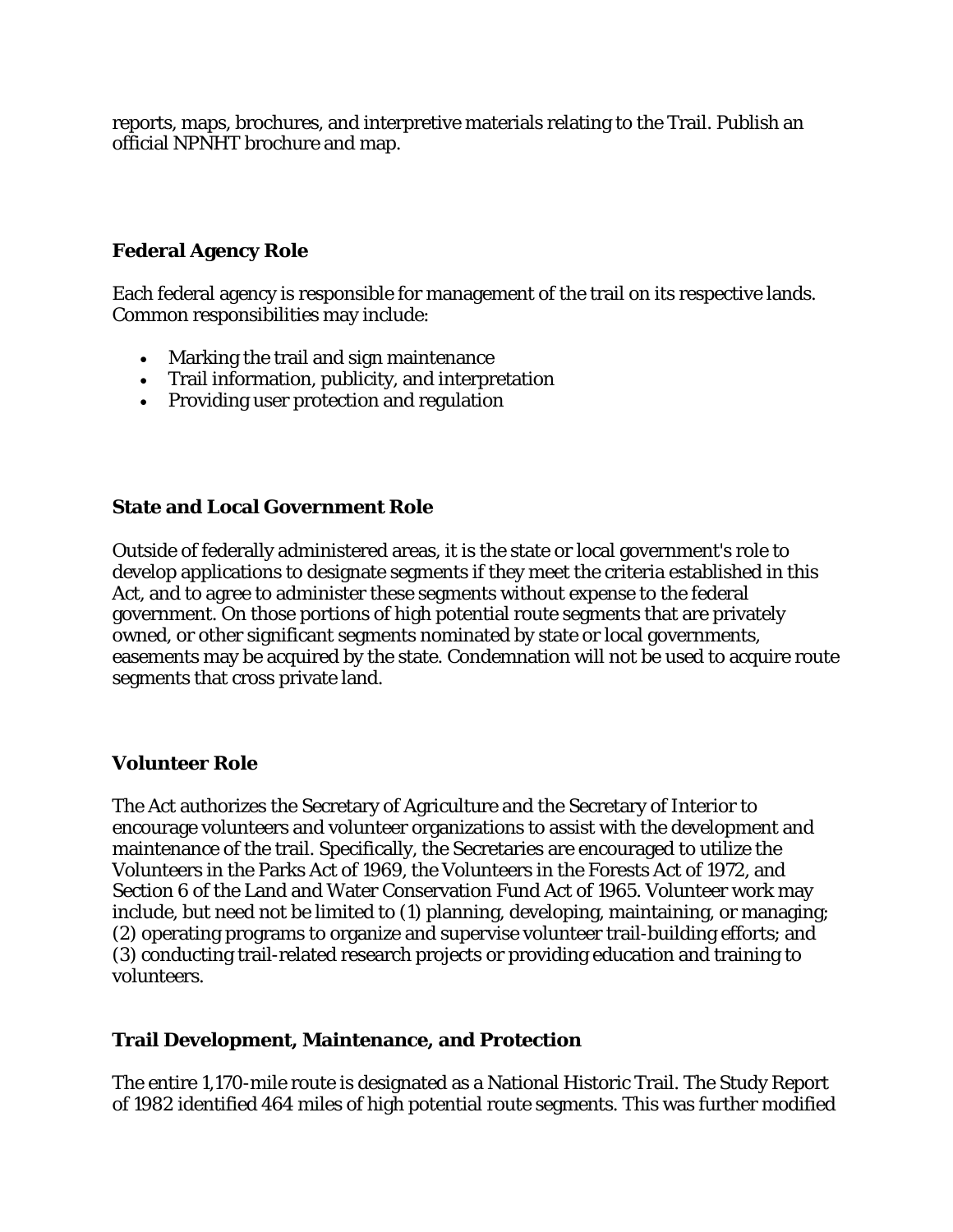in the Decision Notice dated 1985 to exclude development of those private lands within the high potential route segments, leaving a balance of 319 miles on state and federally managed lands.

Priority for development will be given to federal and state lands where use by the Nez Perce people can be identified on the ground. Where feasible, minor route variations on certain trail segments will place the recreation trails on public lands and reduce the need for easements. Initial development will include trail components on federally managed land located within the boundary of federally administered areas, and **only** on those trail components identified as high potential route segments. In keeping with the intent of the National Trails System Act, the trail will be regarded as a simple facility for the hiker and horseman; the most minimal development standards will be employed.

# **Trail Location Guidelines**

The National Historic Trail is intended to follow the historic route as accurately as possible. Its location must be sufficiently known to permit evaluation and development of public recreation and historic interpretation opportunities. Designation of the trail is continuous, but the established or developed trail does not have to be continuous. The trail may deviate from the historic route to avoid difficult routing or to provide a more pleasurable recreation experience, but deviations are to be noted onsite. In order to facilitate retracement of the historic route, segments which have been developed as roads, railroads, or other motorized routes may be designated and marked as segments connecting to the historic trail. The route best conceived for public travel and interpretation is to be determined by the managing agency, state, or local government.

# **Trail Design Standards**

Construction, maintenance, and operation of the trail travelway, whether it be trail, minimum roadway, or primary highway system, will be in accordance with existing agency direction, in harmony with the area through which the trail passes; it should also maintain the integrity of the historic route. Related facilities and services to provide access and interpretation will be in accordance with the agency management direction for the management area traversed by the trail. Intensity of development will vary with the historic significance and mission of the administering agency.

# **Trail Marking Standards and Logo**

A standardized system of signs will be developed to give identity and recognition to the trail. The Secretary of Agriculture, in consultation with appropriate governmental agencies and public and private organizations, has established a uniform marker, including thereon an appropriate and distinctive logo for

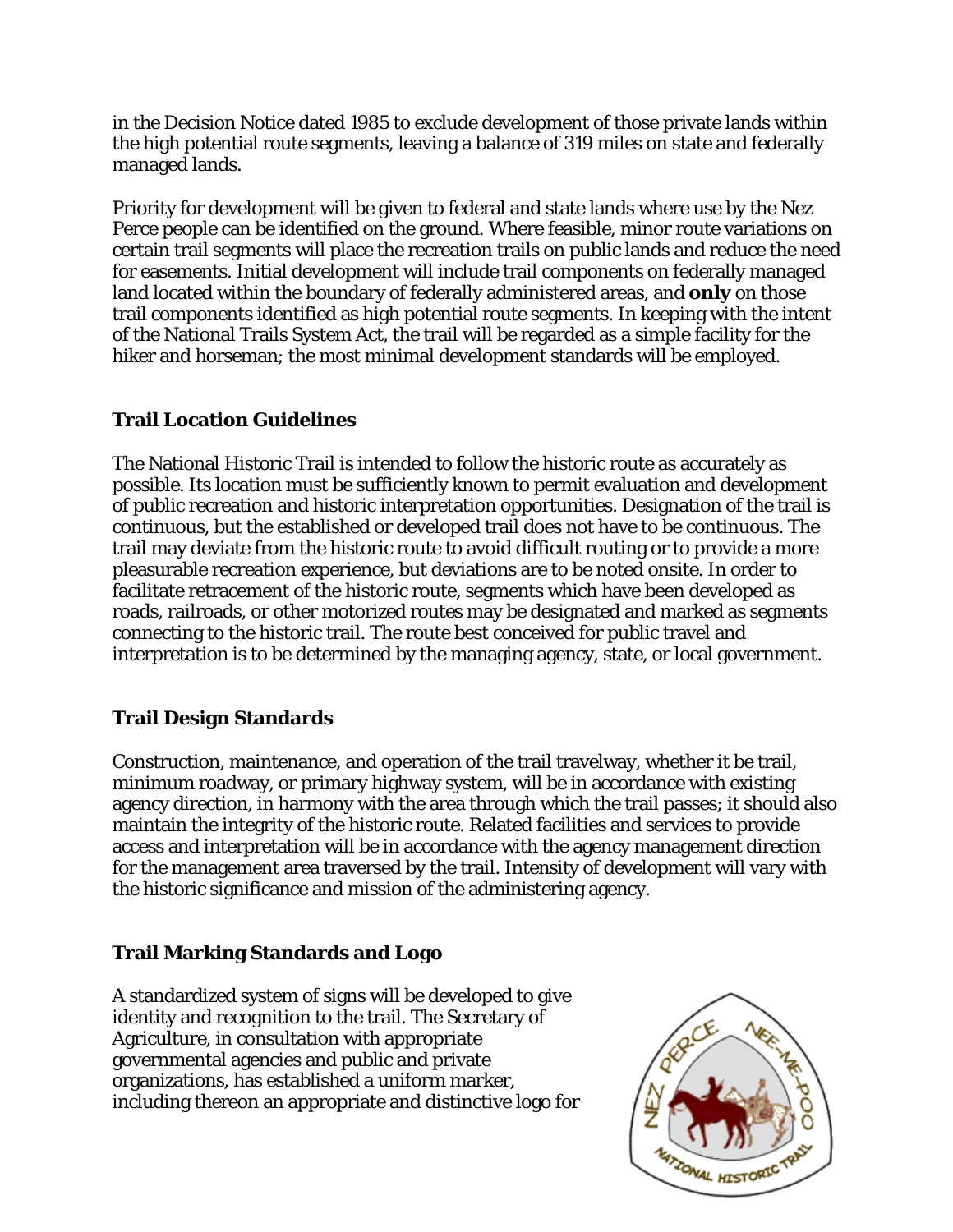the trail, registered the official NPNHT logo with the U.S. Patent and Trademark Office, and arranged for production of a sufficient quantity of trail markers to meet present need. The Advisory Council selected the following historic trail system marker for use on Nez Perce National Historic Trail; it is the official logo representing the trail.

Where the trail crosses lands administered by federal agencies, such markers shall be erected at appropriate points along the trail and maintained by the federal agency administering the trail. Where the trail crosses non-federal lands in accordance with written cooperative agreements, the lead agency will provide markers to the cooperating agency. That agency is responsible for erecting and maintaining them in accordance with the standards established.

# **Trail marking objectives are:**

- 1. To mark the trail with a uniform marker that distinctly identifies the trail route.
- 2. To mark the initial high potential route segments.
- 3. To mark the trail along non-federal segments.
- 4. To mark a parallel designated auto tour highway route.

Route markers will be placed within the existing right-of-way of federal, state, and local highways and will require no acquisition of private lands. Interstate routes will be marked only at rest areas. Route markers will be placed at existing highway rest areas, developed historic sites/signs, state parks, and similar areas already under the control of land-managing agencies.

The trail marker will be available in three sizes. These are  $3\frac{1}{2}$  inches, 9 inches, and 18 inches. The 3½-inch marker will be used for foot and horse trails. The 9-inch marker will be used to designate trailheads, low speed motorways, and/or highway connector routes off the designated highway route. The 18-inch marker will be used to mark the designated highway route and/or wherever the trail crosses a major or secondary highway.

# **Historic Site and Route Interpretation**

Seven "high potential routes" and 79 historic sites have been certified as components of the Nez Perce National Historic Trail. Each federal agency, state, and local government will develop those sites and trail segments within their individual ownership in accordance with accepted practices and styles. The Nez Perce Trail logo will provide identity to each interpretive site. Interpretive development for the trail will be characterized as low key, with emphasis placed on self-guiding publications, trailhead orientation/information displays, and simple, sturdy, on-trail devices. Big Hole National Battlefield and the Nez Perce National Historical Park visitor centers provide an interpretive overview of the Nez Perce culture and their flight for freedom in 1877. At a limited number of sites or areas of significant interest (related to either natural or historical topics), a moderate level of onsite interpretive displays or media presentations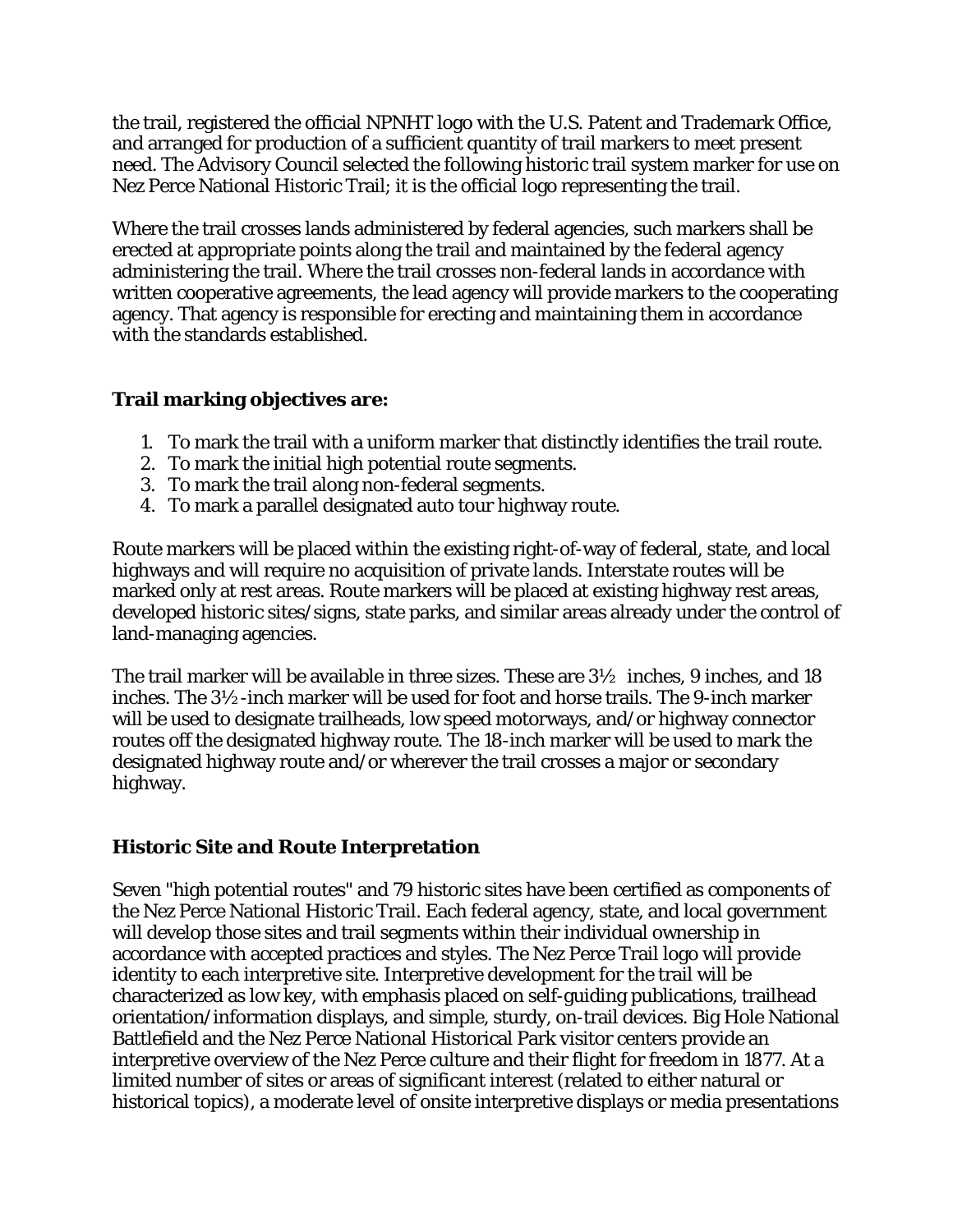may be developed. However, the general criteria for overall interpretive development for the trail should be characterized as sensitive to the historic significance.

# **Associated Trails**

The following trails are located adjacent to, overlap, or cross the Nez Perce National Historic Trail: Southern Nez Perce Trail, Lewis and Clark National Historic Trail, Lolo Trail, Continental Divide Trail, Overland Trail, Bannock Trail, Bozeman Trail, Carrol Trail,and Cow Creek Freight Road. The location and interpretation of these trails will be considered for inclusion with the story of the Nez Perce Trail. Official trail markers for other National Historic and Scenic Trails will be displayed with the Nez Perce Trail marker as appropriate.

#### **Publications**

The Forest Service will work with the National Park Service and Bureau of Land Management to publish a brochure about the NPNHT showing the general route of the trail, portions currently available for public use, and associated historic, cultural, scenic, and recreational features. The purpose of the brochure would be twofold:

- Meet the existing demand for information about the NPNHT.
- Generate involvement by the public and private interests in developing and managing the trail.

# **IV. Interpretive Strategy**

There's no better way to get in touch with our common heritage than to retrace the footsteps of the Nez Perce tribe and the soldiers who pursued them over some of the most spectacular country in the Northern Rockies. Whether you drive the trail along established roadways, or ride or hike rugged trail segments through dark forests which have changed little since the 1870s, it will be an experience you won't soon forget.

You will learn not only about war, but about the people of the time: The different bands of Nez Perce, treaty and non-treaty; experienced soldiers, young recruits, and volunteers; townspeople, settlers and tourists; men, women and children of many ages and nationalities. You will explore their differing customs, their hopes and dreams  $\Box$ and see how their lives were ripped asunder in a war that few wanted ... and no one won.

As you stand in the exact places they stood, you may ponder and seek meaning in the tragic events of 1877.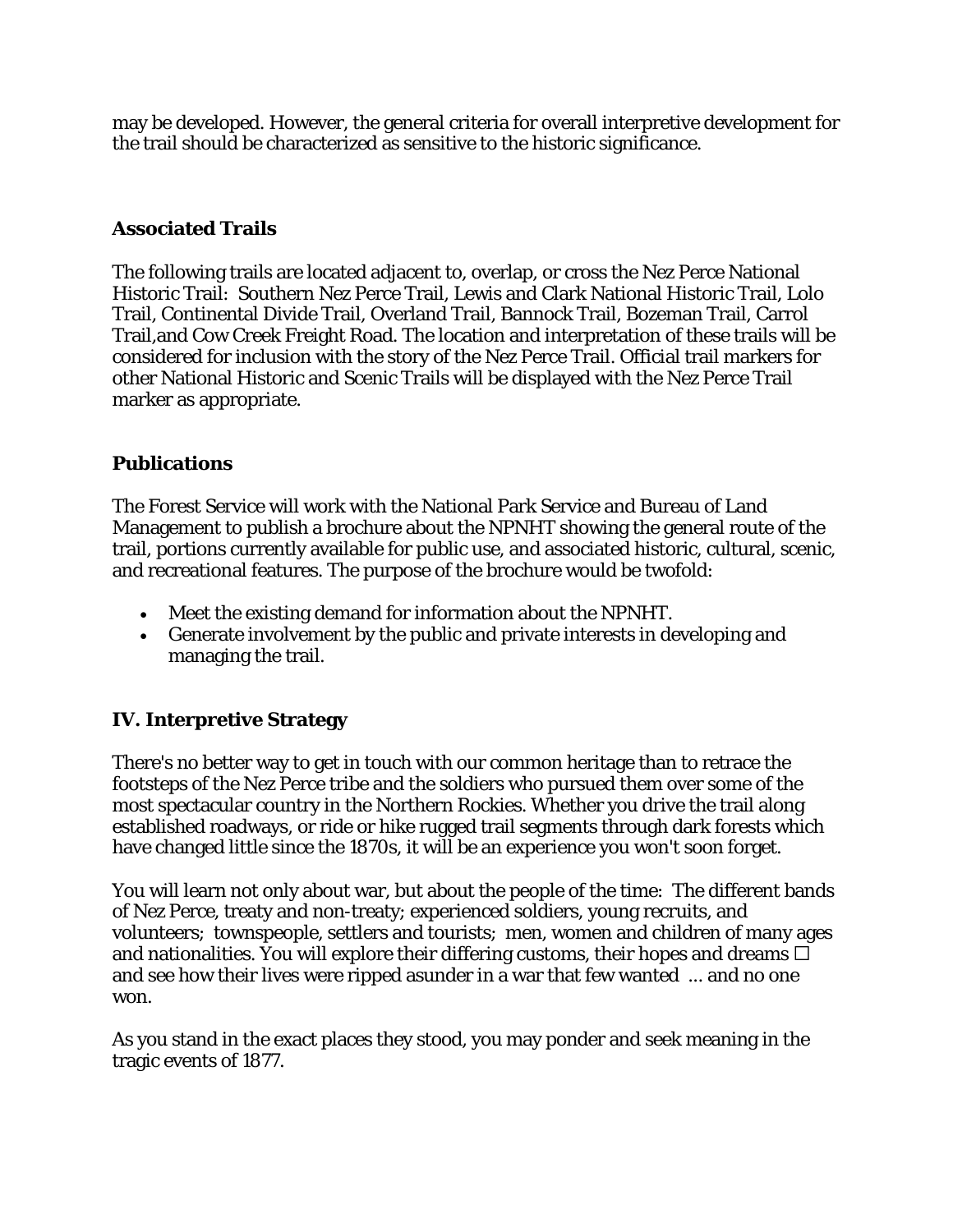The Comprehensive Management Plan recognizes that interpretation will play a major role in overall management. It will help instill understanding and appreciation of the trail, develop support for resource preservation, and provide information necessary for appropriate, safe, and enjoyable public use.

Appropriate interpretive programs and facilities will be developed along:

- **Original Historic Route.** The officially designated National Historic Trail will follow the original route used by the non-treaty Nez Perce ands where possible. Marking and preserving authentic historic trail traces will be the highest priority and interpretation will remain low-key and unobtrusive.
- **Hiking and Horseback Trail.** Within certified "high potential segments" land managing agencies will develop a continuous non-motorized trail to provide a unique recreational experience. This trail will closely follow the original historic route - but may diverge to protect fragile trail traces, avoid sensitive cultural areas ,or facilitate public use. Eventually recreation trails may follow about 300 miles of the National Historic Trail on public lands. Interpretation will consist of trail markers, simple directional signs, trailhead orientation kiosks, and selfguided maps and booklets.
- **Auto Tour Route linking historic sites.** To encourage public use and awareness of the National Historic Trail, a system of highways will be designated and managed as an auto touring route. This route will parallel the original historic route and will link certified historic sites and "high potential" trail segments. Visitors will encounter a wide variety of wayside exhibits, vistas, kiosks, publications, and other interpretive media. A few interpretive centers will feature more elaborate exhibits and audio-visual programs.

# **Nez Perce Trail interpretation will be guided by four principles:**

- 1. Invite people to see and touch history.
- 2. Focus on accuracy and balance.
- 3. Use creative but simple interpretive methods.
- 4. Follow a coordinated approach.

# **A. Invite People to See and Touch History**

# THE IMPORTANCE OF AUTHENTICITY

People appreciate authenticity above all else. We want to see the actual spot. We prefer to hear it from a guide with first-hand experience and deep personal knowledge. We want to search for our own meanings and interpretation of events based on evidence we see with our own eyes. Better yet, we want to help dig up the evidence, to participate in doing the research. Most of all, we love to learn those minute particulars about what happened "right here" so we can place it in a larger context ourselves.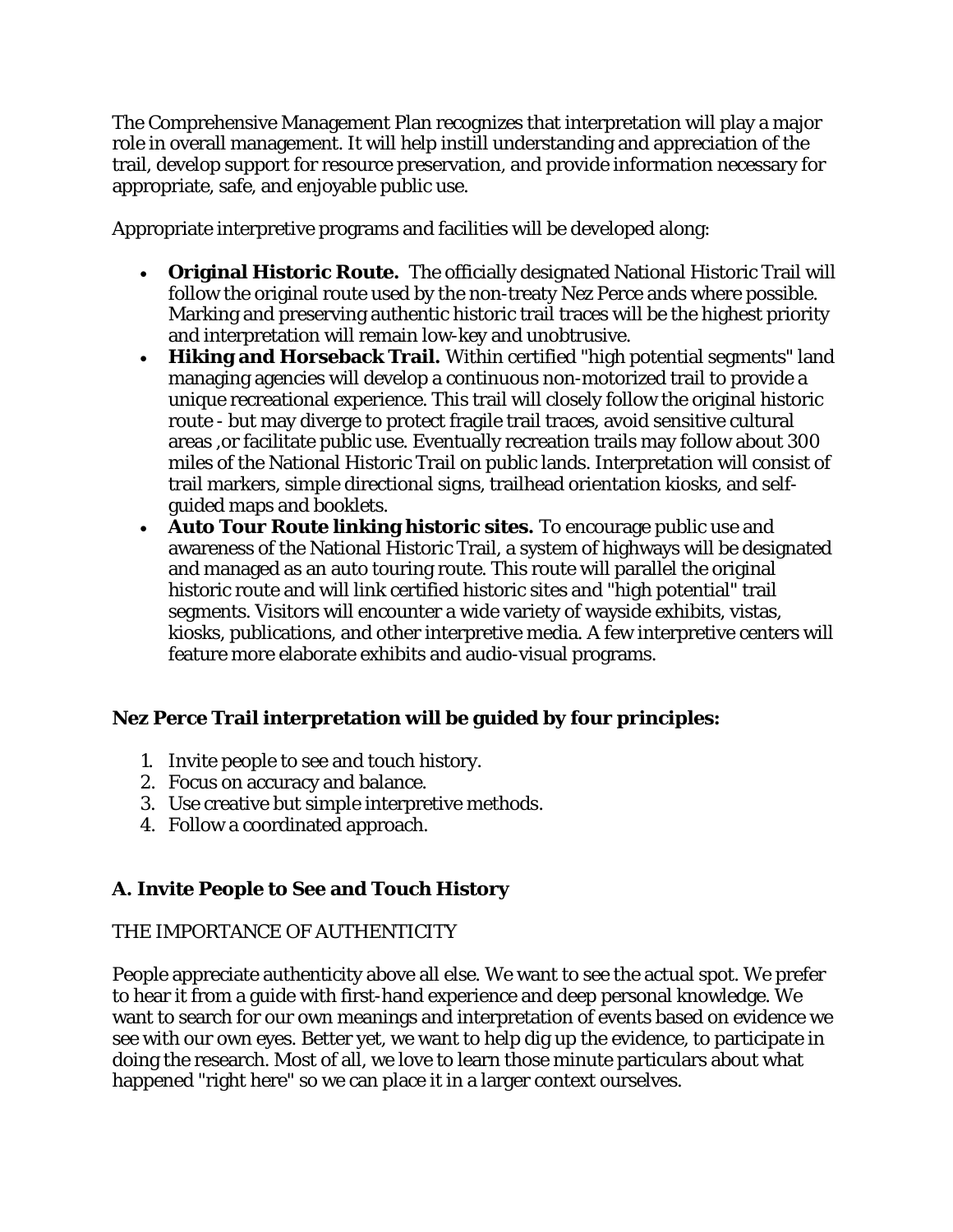We should never underestimate the importance of touching and feeling. Most of us can recall the details of every field trip we took in elementary school, but few can remember a single textbook.

The strong sense of place and vast distances embraced distinguish a National Historic Trail from other historic sites, museums, and institutions for learning. Museum collections and exhibits can be located anywhere, but there is only one Lolo Trail, only one Cow Island, and only one Big Hole Battlefield. This unique sense of authenticity should be the basis of all interpretation of the Nez Perce Trail. For this reason, we should emphasize projects and programs that allow people to actively explore historic sites.

The primary business of the NPNHT is providing access to authentic trail segments and historic sites. Historic interpretation is most effective when it brings visitors into close contact with places where historic events really happened and when the visitor is able to get physically and mentally involved. Most people comprehend history best when they participate actively  $\Box$  not just read a sign or brochure. They need to walk the trail, feel the breeze, pick up and handle real artifacts, and closely examine site features. It is so much easier to understand a battle while standing in a rifle pit. We can really appreciate how the Nez Perce traditionally gathered roots when we kneel with a digging stick in our hands. The real place, the real thing  $\Box$  that  $\Box$ s what stimulates our imagination and makes us want to know more.

Every person learns and recreates in his own way and brings an individual appetite along. Some enjoy viewing exhibits; some like to walk alone and try to reconstruct past events in their own minds. Some relive history by re-enacting it in costumes, and some like to read a detailed account by campfire light after a hard day  $\Box$  s horseback ride. Our interpretive efforts should strive to allow some latitude for individual preferences in learning and participation styles  $\Box$  to prevent a sterile interpretive experience. To best understand the conditions encountered by the Nez Perce during their flight, visitors should be encouraged to approximate 19th century forms of travel (e.g. walking or horseback riding). Trails and setting sthat remain relatively unaltered will be identified and given priority for interpretation and preservation.

#### **B. Focus on Accuracy and Balance**

**The story of the Nez Perce Trail is largely an intellectual one. While numerous trail segments, landmarks, and historic sites provide tangible clues to its existence, they do not in themselves offer a complete picture of trail history. Without knowledge of what happened there, historic sites will have little meaning to visitors. Trail interpretation can help people understand the complex story of the Nez Perce Trail if it is based on careful**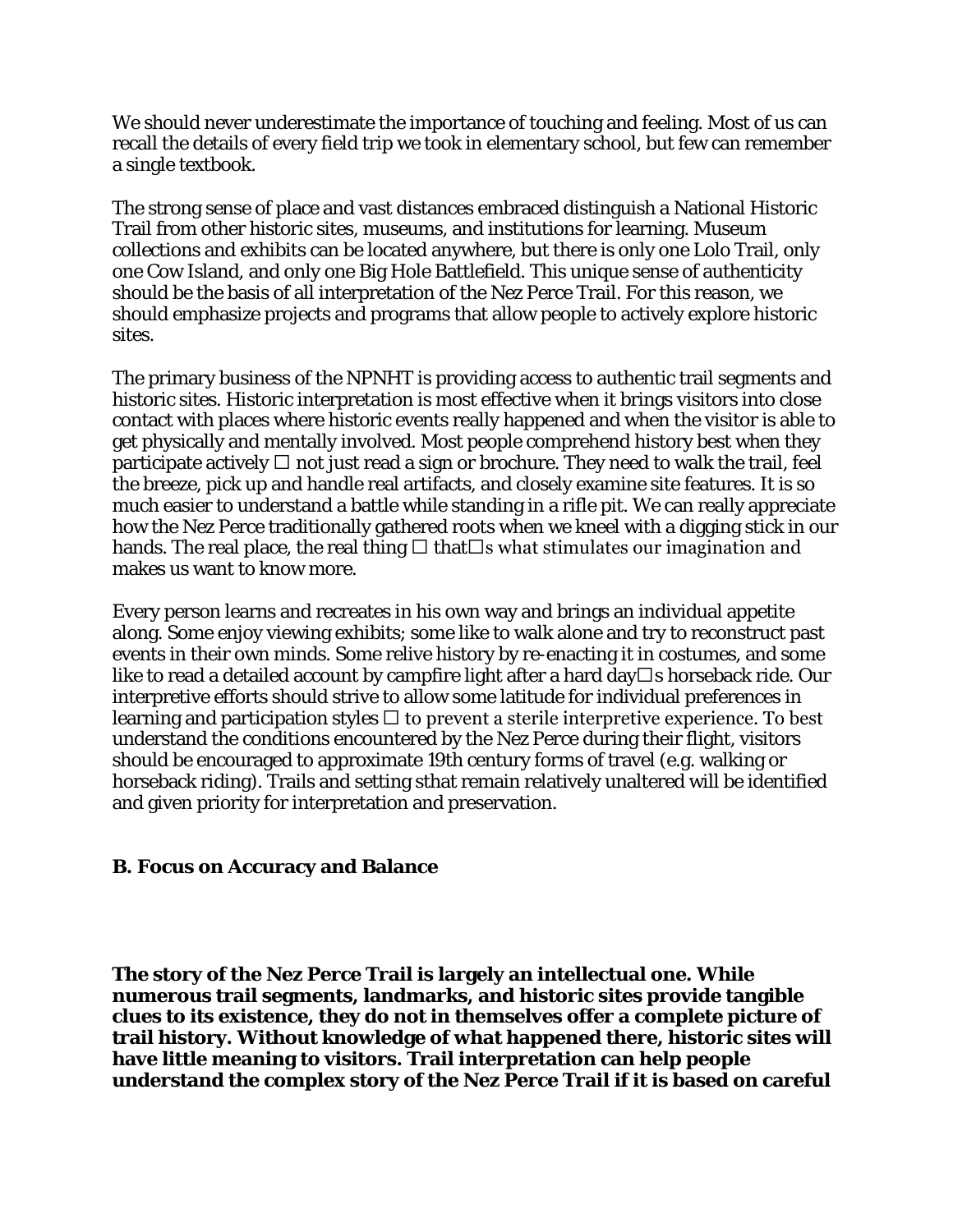#### **research, avoids over-simplification, and resists the temptation to embellish for the sake of a good story. The truth is remarkable enough.**

**Sensitive.** Interpretation will recognize that the Nez Perce Trail is important to many people who often have strong feelings about how it should be developed and interpreted. Descendants of those who died view the Trail as a cemetery to be treated with respect. The story of the Nez Perce War of 1877 is a tragic tale of death, betrayal, intolerance, and fear. These strong words reflect how strongly people felt about what happened then, and how strongly many feel today. This trail commemorates a sad time of transition and conflict between cultures, and inevitably, people are going to have powerful opinions about how interpretive programs portray the story. Not all the wounds have healed.

**Fact based.** As with any historic event, there are conflicting accounts of the Nez Perce journey. There were lots of people involved, and they all saw things from their own perspectives. Newspaper coverage, diaries, letters, and official documents are filled with contradictory information. Passage of time has further obscured details, and scholarly authors continue to debate even basic facts such as casualties, routes, and when things happened. To ensure a solid base for interpretation, continuing research projects are encouraged. Such projects can be conducted through partnerships, such as with nearby colleges or the Nez Perce Tribe.

**The Whole Story.** Details of battle and conflict are important, but they are not the whole story. Certainly all visitors must become aware of the military and political events that dominate the significance of the Nez Perce Trail, but many people will relate better to less dramatic but equally important stories such as Nez Perce culture, daily lives of Indians and settlers, and the roles of women and children.

# **C. Use Creative But Simple Interpretive Methods.**

Nez Perce Trail sites and events are at once simple and complex, similar and diverse. Similarly, each visitor brings various interests, knowledge, and preferences. We should select interpretive methods that fit the unique character of each site and which offer enough diversity to engage most visitors. Though there must be some continuity between areas, interpretation for each site will use highly divergent methods that bring out minute historic details which have great human interest and fascination, rather than using the same approach at every site.

The NPNHT Logo will become a symbol of quality. Where it appears, visitors will come to expect easy access to well preserved historic settings with an enjoyable and stimulating interpretive program. Whether they travel the entire route or stop at only one or two sites, visitors will learn about the tragic human drama represented by the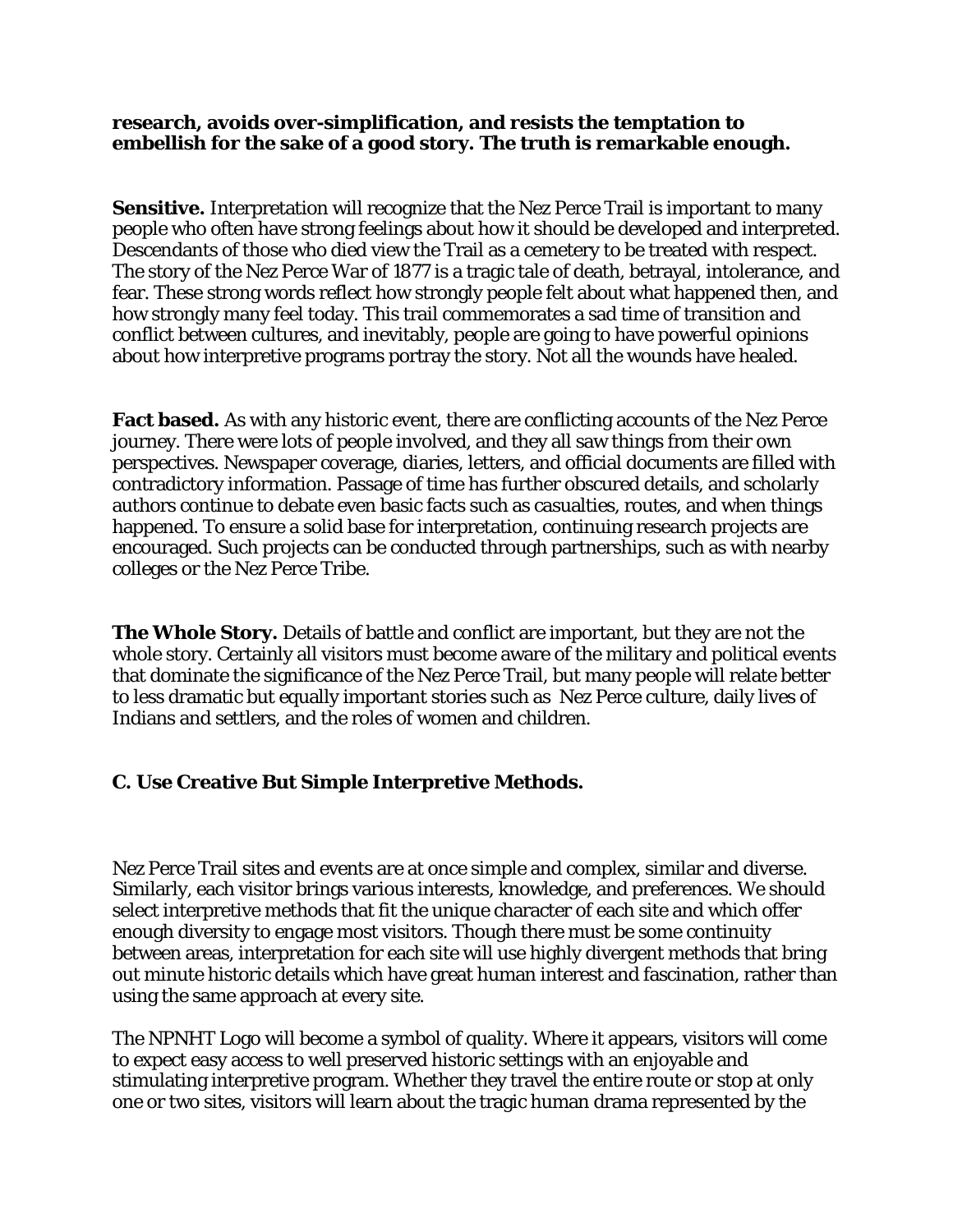Nez Perce Trail. Interpretation will invite them to closely examine specific features of each site, to personally explore places where historic events occurred. Visitors will encounter a variety of interpretive media  $\Box$  signs, recordings, publications  $\Box$  as well as knowledgeable interpreters. Most visitors will remember their visit as a stimulating outing rather than a structured educational lesson, but school groups and others will take advantage of lesson plans and more detailed information.

All interpretation, whether it involve buildings, markers, wayside exhibits, scheduled programs, or events, will be designed to blend in with the historic and often pastoral character of the environment, rather than intruding on the visitor experience. Manmade structures or changes to the landscape will be planned with an understanding of the character of the setting as well as the enjoyment, education, and safety of the visitor. In general, elaborate interpretive programs will take place only at a few developed historic sites with the highest level of historical importance, physical integrity, and public access. Most of the NPNHT segments and sites will remain relatively undeveloped, with few interpretive facilities other than simple signs and markers.

#### **D. Use A Coordinated Approach**

**The test of our success with information and interpretive programs will be how well the public perceives the Trail as one coherent whole, rather than as a series of individual sites. The Nez Perce National Historic Trail has many varied sites and multiple ownership, which allows many opportunities to work in a coordinated manner. Agencies and landowners will plan and develop respective properties, conduct their own research, and coordinate with their neighbors; however, periodic interagency coordination meetings, standardized use of the trail logo and markers, and certification of historic sites and interpretation will encourage consistency.**

The Nez Perce Trail presents a complex management and interpretive challenge: It is a trail of vast distance, and most visitors will have only limited exposure to its history and environment. Few will travel the entire trail. Some visitors will see portions solely by car, others by hiking or horseback riding or some combination thereof. An additional complication is that so many different people are involved in coordinating the plan. Three federal government agencies are involved: the Forest Service, National Park Service, and Bureau of Land Management. State agencies from Oregon, Idaho, Montana, and Wyoming, and numerous local agencies, private museums, Indian tribes, and other groups and individuals may become involved in interpretation. Each will have ideas, policies and objectives; each will work at a different pace.

The Forest Service, National Park Service, Bureau of Land Management, and Nez Perce Tribe have worked closely together at every planning step thus far. State agencies from Oregon, Idaho, Montana, and Wyoming have freely offered their support and assistance.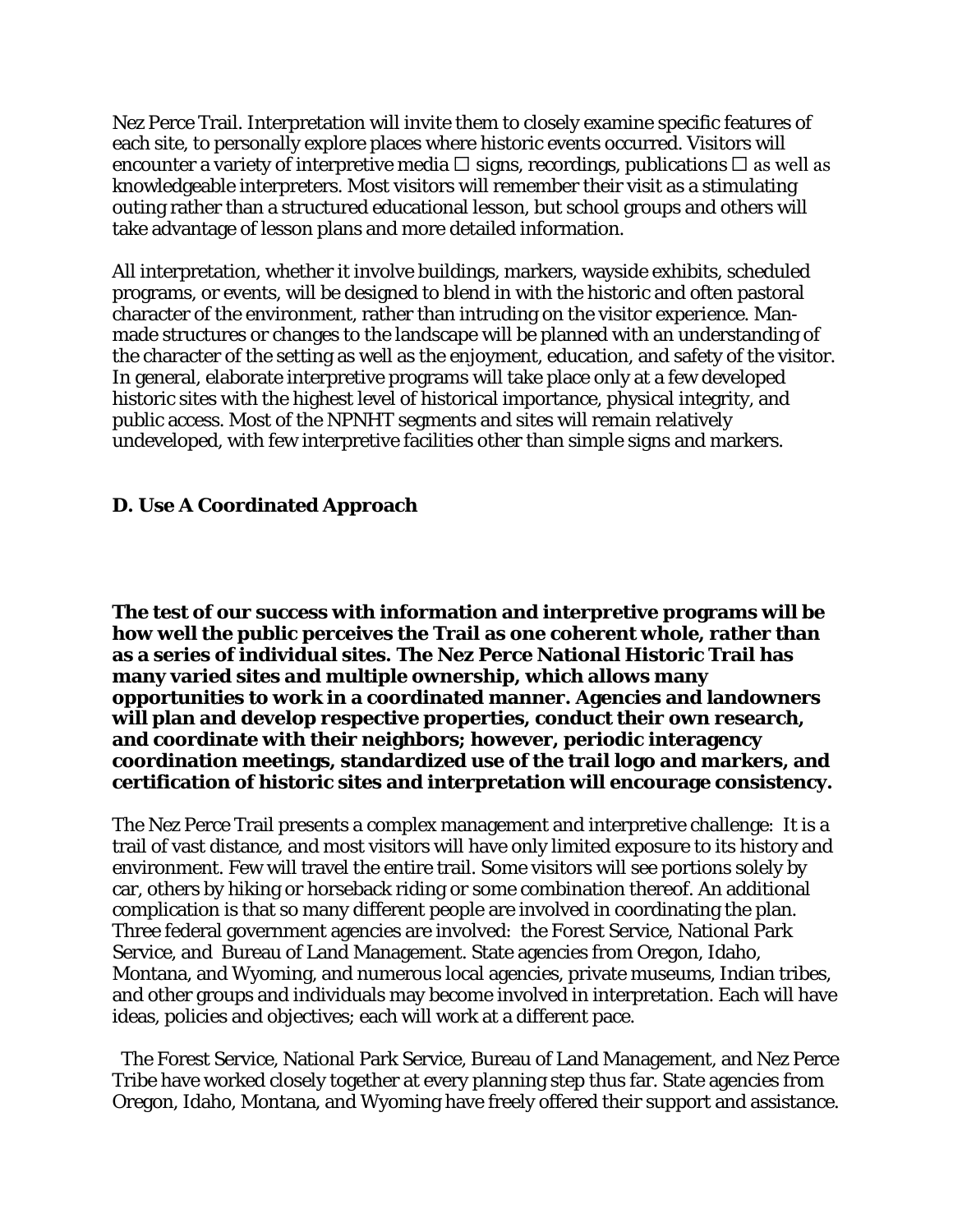The newly formed Nez Perce National Historic Trail Foundation will surely become an important contributor in making plans into reality. This trail, in truth, does belong to everyone who lives along it or who travels it. In time, it is hoped that communities and private landowners will become major trail partners as well.

# **1. What will be done to encourage coordination?**

Communication among the NPNHT community is the key. The Forest Service has been designated by the Department of Agriculture as lead agency for the Nez Perce National Historic Trail. As such, it will encourage and monitor cooperation between all land managing agencies of officially designated segments of the Nez Perce National Historic Trail.

In carrying out this coordination role for interpretation, the Forest Service will:

- 1. Schedule and host periodic interagency meetings to identify opportunities for trail-wide projects which may be supported by many trail partners.
- 2. Publish a periodic newsletter to share status of NPNHT progress with the entire trail community.
- 3. Certify new NPNHT segments and sites and interpretive programs.
- 4. Arrange for and coordinate Trail marking. This includes providing sources of markers for federal, state, and local managing authorities.
- 5. Encourage unified design themes for signs, exhibits, and public use facilities. Review wayside exhibits which use the logo now, and establish a review procedure for all future use of the logo on exhibits, publications, etc.
- 6. Coordinate and stimulate creative and high quality interpretive programs.
- 7. Serve as a clearinghouse for project information to avoid overlap or duplication.
- 8. Work with and encourage NPNHT support groups such as the Nez Perce Trail Foundation.
- 9. Work with Nez Perce Tribe Cultural Committee to review all present and proposed exhibits for correct Nez Perce spellings and terms.
- 10. Promote and provide technical assistance for publication of reports, maps, brochures, and interpretive materials relating to the NPNHT.

# **How can other agencies and landowners help?**

Every managing agency or landowner will develop and manage the trail within established guidelines. Nothing in the interpretive strategy requires agencies to depart from their established procedures for funding, planning, and implementing interpretive facility projects or programs. By working closely with neighbors along the trail, with the Nez Perce Tribe, with historians, and with skilled designers, site or segment managers can proceed in the knowledge that they are doing what is most appropriate for their area and the entire trail. Opportunities for jointly funded and developed programs will be identified early in the planning process so they can be realized.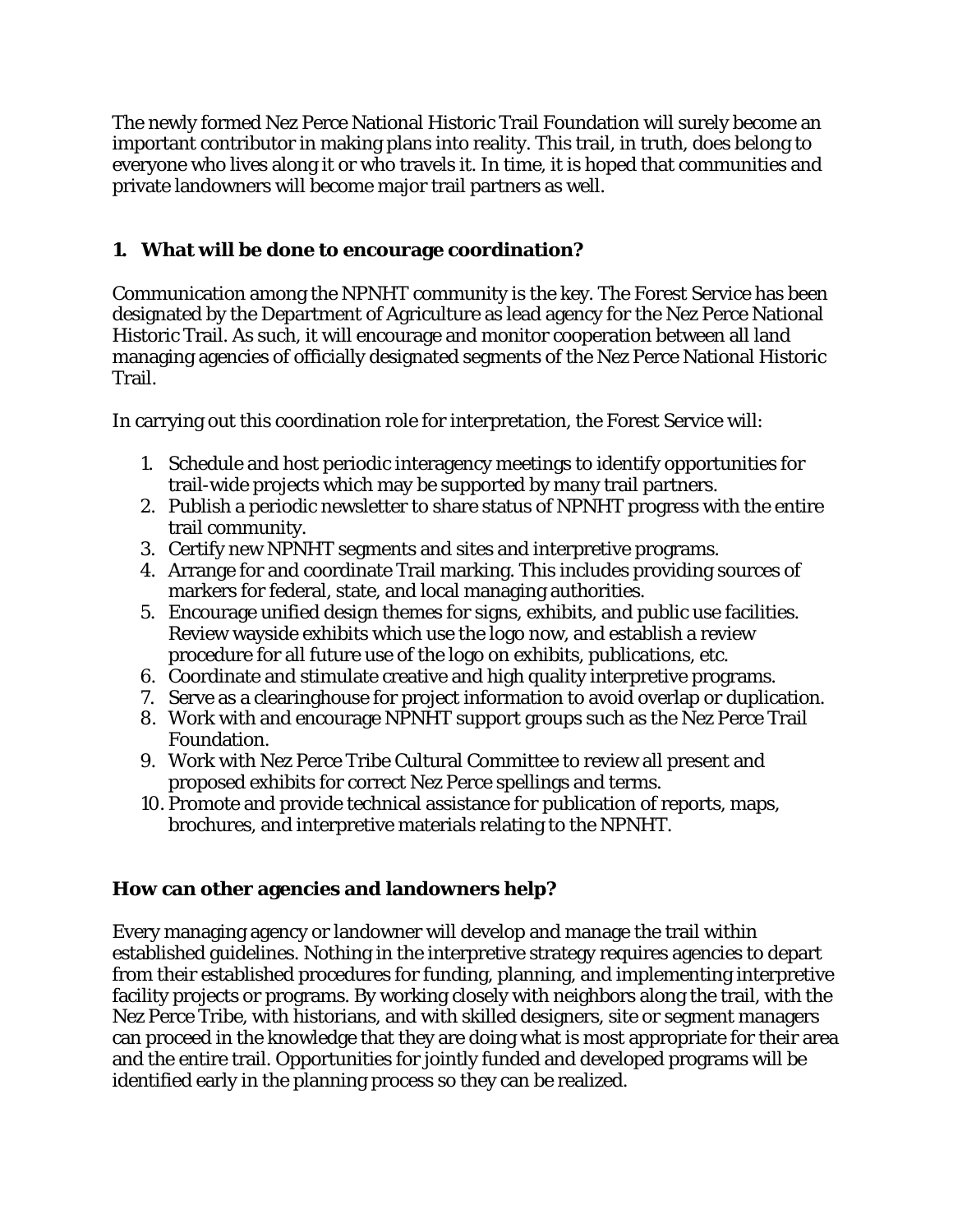#### **On Consistency of Interpretation**

It is appealing to envision a totally coordinated program of interpretation for the NPNHT. One can easily foresee a system of brochures and maps that would direct visitors to all of the important historic sites and tell a consistent story with sensitivity. Similarly, we could propose that all signage and recreation development look similar, using the same colors, materials, typeface, and the like. We could also propose that all interpretive writing be reviewed for accuracy by a panel of historical experts and by the Nez Perce people.

Unfortunately, the real world just isn't that tidy. Development and interpretation of the Nez Perce Trail has been occurring since shortly after the War of 1877  $\Box$  and will continue to occur long into the future. A partial bibliography included dozens of significant books in 1992, with more being published every year. Preservation and interpretation of the Trail is not the property of any one group. Numerous state and federal agencies, dozens of historical societies, and literally thousands of individuals have been or will become involved in telling the story. Each will add their own angle or slant. Time is also a major factor discouraging rigidly consistent design standards. Many interpretive signs and publications already exist, and it will not be practical to replace them soon. Additionally, tastes in design and agency standards evolve more rapidly than funds become available to stay "up to date."

The way we view the Trail will surely continue to evolve as it has in the past. Views that were dogma yesterday are anathema today. Future people will similarly view our efforts as simplistic or biased. This variability and lack of consistency should not be viewed as a problem. Rather, we should strive for dynamic, evolving, creative re-interpretation as we learn new facts about what actually happened and as we become sensitive to historic factors once ignored. Interpretation should continue to live as the story of the trail has remained alive and vital. We should celebrate the fact that each new generation may seek and find new meanings of relevance to their lives.

# **Does this mean that we should abandon all thoughts of consistency?**

No, of course not. To the degree possible, consistency, avoidance of repetition, and coordination among sites should be achieved where it makes sense to do so. There will be many places where agencies and individuals can create a series of linked interpretive opportunities, each leading naturally to the next. It will just make good sense to plan and develop these areas together as much as possible. By selecting a consistent style of signs, letter style, and artistic treatment, it will also cost less so more may be accomplished with scarce dollars.

# **What should be consistent?**

Interpretive programs and facilities should be of the highest possible quality: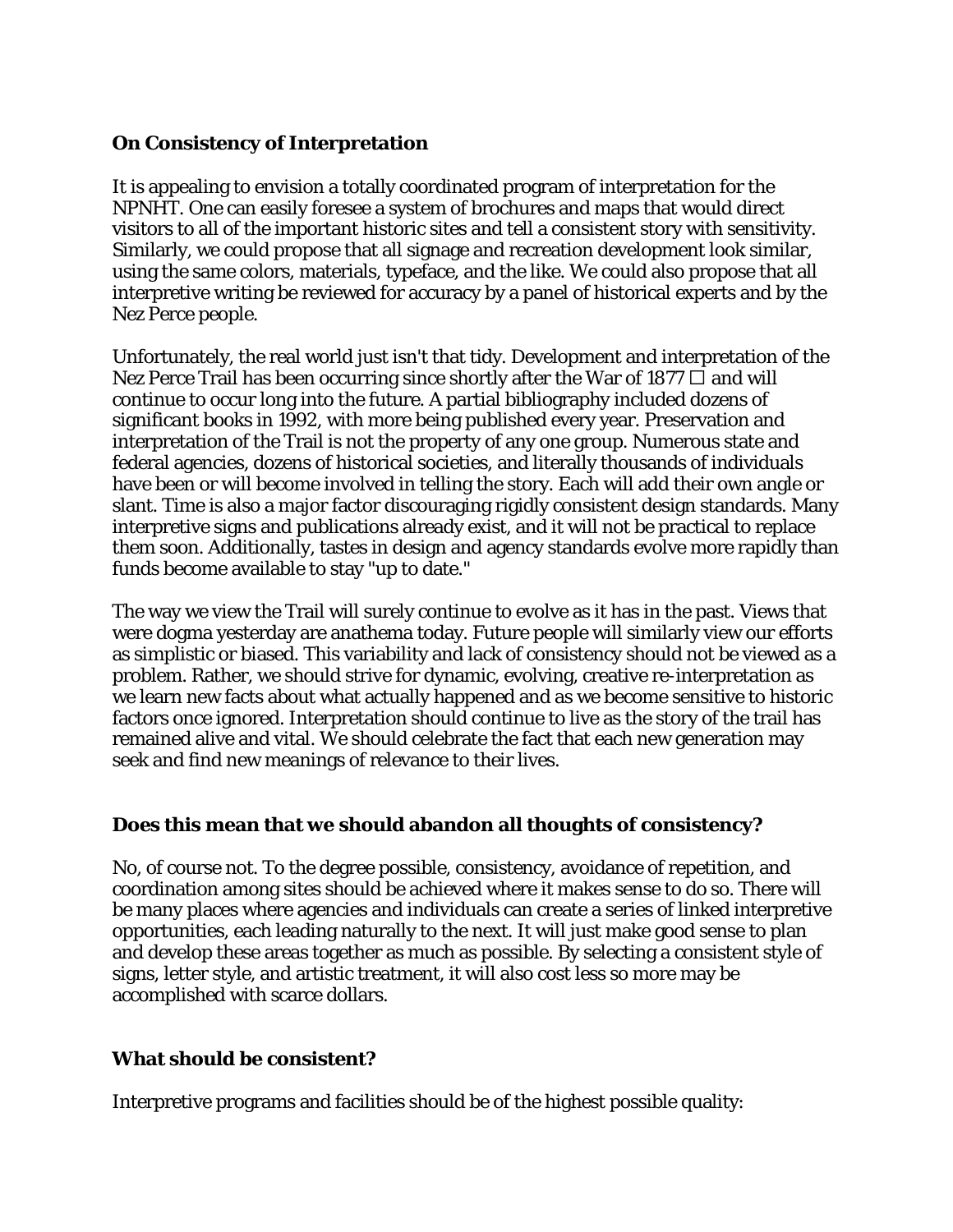- Use the NPNHT logo. When visitors see this logo, they will recognize that the site is part of the Nez Perce Trail and expect interesting and accurate interpretation.
- Strive for clear, concise writing.
- Base content on well documented historic research.
- Have writing and artistic content reviewed by historians and Nez Perce people  $\Box$ or at least an editor  $\Box$  to ensure that errors and stereotypes are avoided.
- Where several points of view exist, strive to present all sides or at least acknowledge that disagreement exists.
- Base interpretation on things that people can see or do at each site. Use specific local events to illustrate the broader story of the trail as a whole.
- Don't romanticize. The documented facts are remarkable enough.
- Recognize that people who visit each site have varying levels of interest and knowledge of the Nez Perce Trail. Some will know the story in detail; others may know nothing at all. Try to introduce elements that will appeal to travelers from foreign countries and various ethnic backgrounds.

#### **V. Interpretive Goals, Objectives and Themes**

The overall philosophy and broad goals for interpretive programs are based on those articulated in the comprehensive Management Plan for the Nez Perce (Nee-Me-Poo) National Historic Trail. These are refined by the principles that guide the Interpretive Strategy. The Nez Perce Trail story consists of many interrelated events that often occurred hundreds of miles apart. The interpretive goals, objectives, themes, and subthemes identified below provide a framework for developing and interpreting individual sites so they clearly explain how these events fit into a coherent whole. This framework will be applicable regardless of which organization, agency, group, or individual manages that site.

**Interpretive Goals and Objectives** describe how interpretive facilities and programs help accomplish larger management purposes. They identify what we hope to accomplish and why.

**Interpretive Themes** describe which stories and messages we hope visitors will take away from their experiences on the Nez Perce Trail.

# **A. Goals and Objectives.**

#### **Goal 1: Encourage people to use and appreciate the trail.**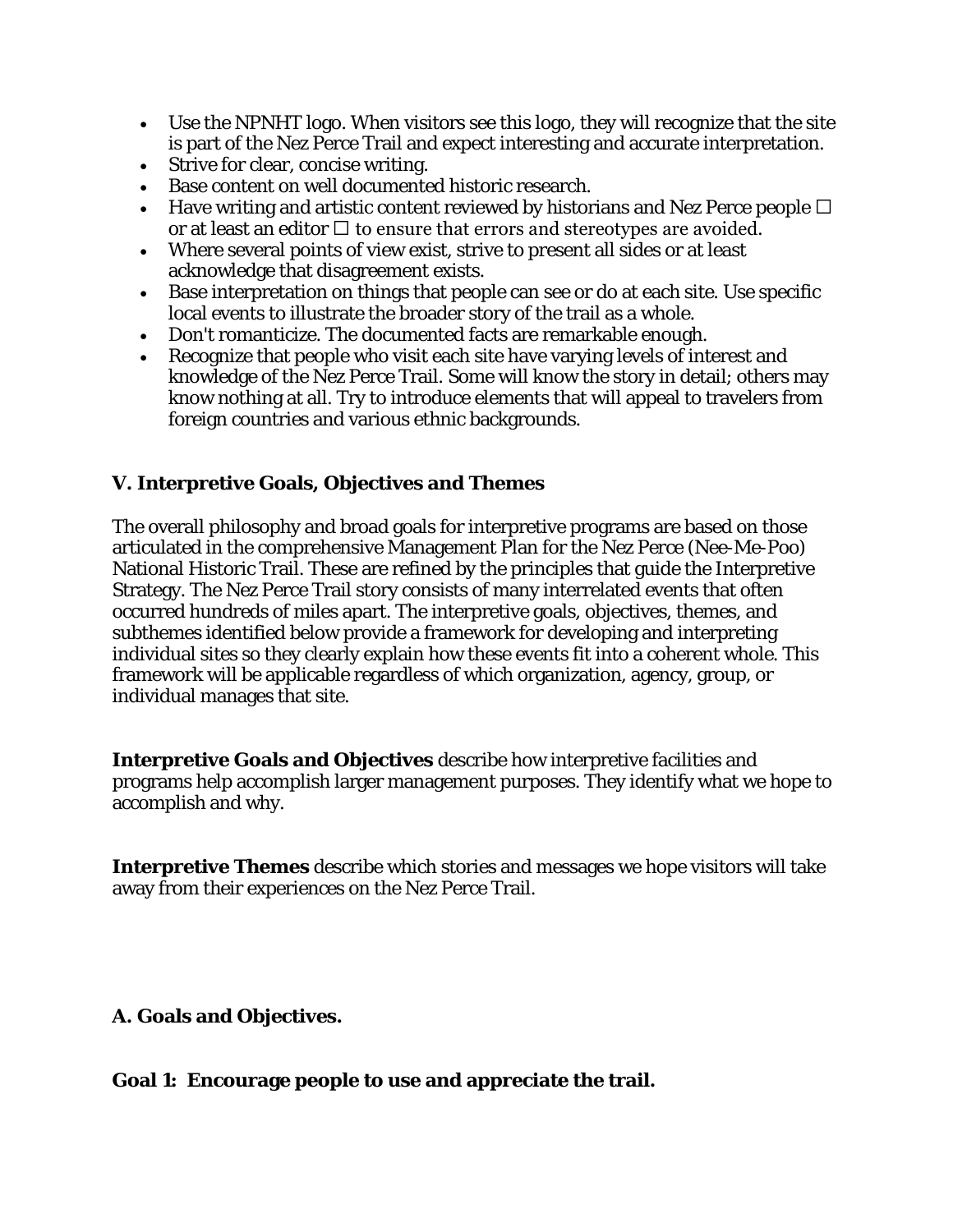- a. **Create a promotion program to make potential visitors aware of trail attractions and opportunities.**
	- $\circ$  Publish NPNHT trail brochure for distribution at agency offices, visitor centers, information centers and tourism businesses.
	- o Install "gateway exhibits" along major highways and in communities.
	- o Encourage magazine, newspaper, television, and other media coverage of trail events.

# b. **Make it easy for visitors to find the trail.**

- o Install standard markers along entire NPNHT and at "gateway exhibits."
- o Improve identification and directional signing to developed trail sites.
- o Provide high quality maps.
- o Provide handout information and displays to public and private information centers.

# c. **Provide visitor facilities to accommodate use.**

- o Construct trailheads with parking, toilets, and barrier-free interpretive opportunities.
- o Emphasize self-guided trails and vista points (where feasible) rather than simple wayside exhibits.
- o Develop auto tour opportunities to link trail sites together.

# d. **Provide high quality personal service to welcome and direct visitors to trail resources and interpretive programs.**

- o Hire and train knowledgeable and diverse staff.
- o Where feasible, use Nez Perce people to interpret traditional culture.
- o Expand agency capabilities through active volunteer programs.
- o Encourage private sector businesses to provide guiding services and interpretation.

# **Goal 2: Encourage appropriate, respectful, and safe use of the trail.**

- a. **Invite visitors only when trail segments and sites are ready and able to sustain visitor impacts.**
- b. **Include minimum impact and trail preservation messages in all interpretive products and programs.**
- c. **Install signs that clearly define which uses are appropriate and safe at historic and cultural sites and on approach roads.**

# **Goal 3: Instill understanding of National Historic Trail history and management.**

- a. **Provide visitors with information and interpretation of reasons the collision of Nez Perce and white cultures occurred, what life on the Trail was like, and what happened at specific sites.**
	- o Include an interpretive balance between military events of 1877, traditional Nez Perce culture, events leading up to wars, the aftermath, and daily life on the trail.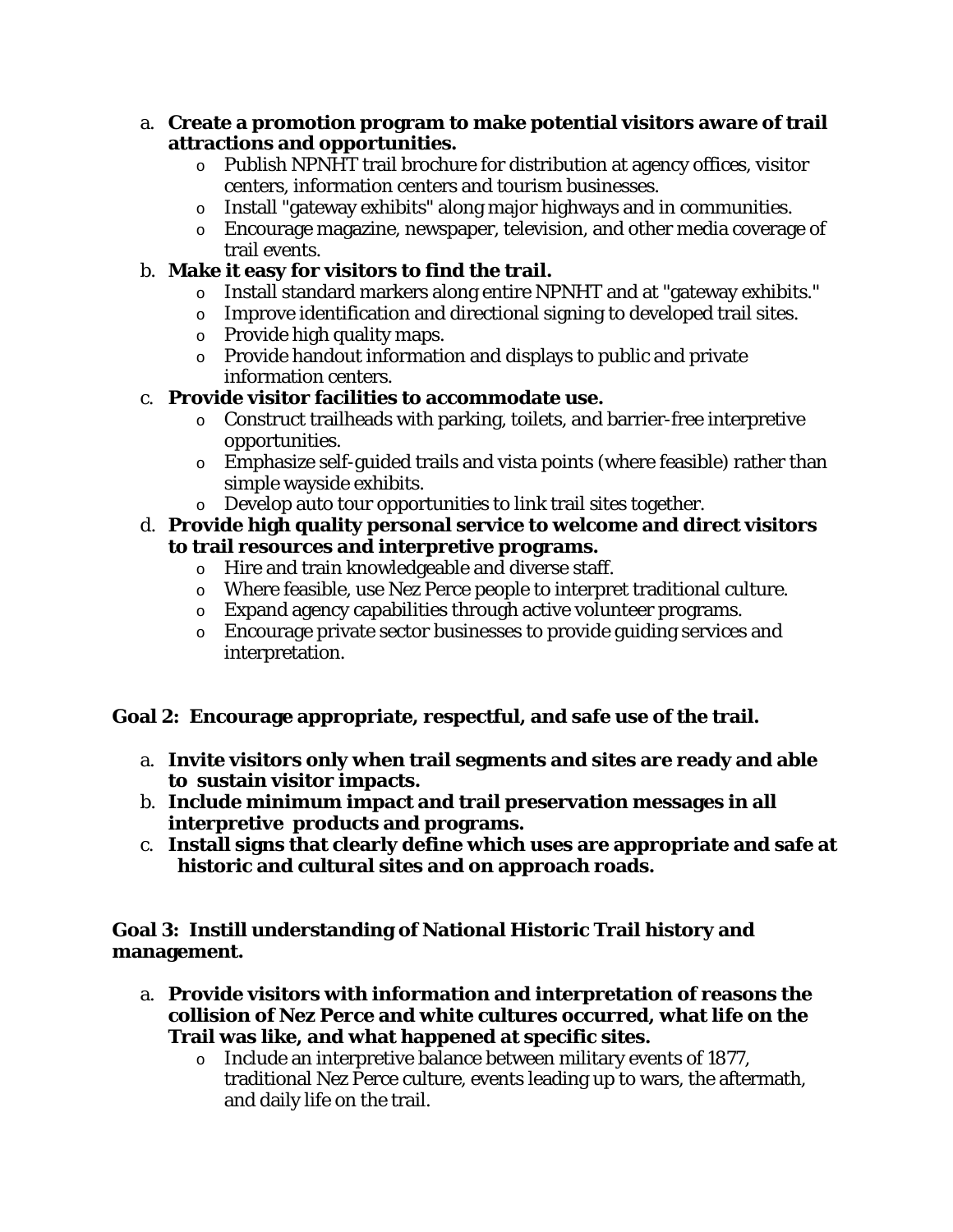- o Dispel romantic and inaccurate misconceptions.
- b. **Develop coordinated interagency interpretive programs that support consistent themes and promote the trail as a whole.**
	- $\circ$  Recognize the existence of  $\Box$  and in some cases combine  $\Box$  NPNHT interpretive programs and facilities with those of other historic trails.
	- o Encourage a spirit of cooperation among individuals and organizations, and state, local, and federal agencies.
	- o Involve the Nez Perce People in planning and carrying out interpretive programs.
	- o Emphasize both military and non-military historic aspects.

# **Goal 4: Develop support for trail resource preservation.**

- a. **Publicize ongoing research efforts to accurately locate, mark and preserve the trail.**
- b. **Involve public in research, preservation, and interpretive projects through partnerships, volunteer programs, and public archaeology programs (such as Passports in Time).**
- c. **Demonstrate the economic value of NPNHT-based tourism to local communities and businesses.**
	- o Monitor levels of use and estimate economic impacts
	- o Encourage appropriate trail-related businesses such as guide services, publishing, souvenir products, accommodations, performing arts, etc.

# **B. Interpretive Themes and Subthemes**

**Interpretive Themes:** Describe the stories and messages we hope visitors will take away from their experiences on the Nez Perce Trail. The following statement summarizes the interpretive theme for the entire Nez Perce National Historic Trail:

- The Nez Perce (Nee-Me-Poo) National Historic Trail commemorates a tragic period in American History  $\Box$  a war that few wanted  $\Box$  and no one won.
- The Nez Perce Perce War of 1877 symbolizes the dramatic collision of cultures which continues to shape the West and its people. A native people were forced to flee their homeland in a futile attempt to avoid warfare and live in their own way. A transported European people found themselves fighting neighbors who had been their friends for many years. Traditional trails, which had long been a source of joy and sustenance, became a trail of flight and conflict, a trail of sorrow. Reluctant military leaders found little pleasure in an empty victory against an honorable and valiant foe.
- The Nez Perce Trail story is not about heroes, though there were many; nor is it a story of villains, though there were dishonorable acts. This is a story of people from two very different cultures who largely failed the test of living together peacefully on the same land. The Nez Perce Trail parallels that of all people who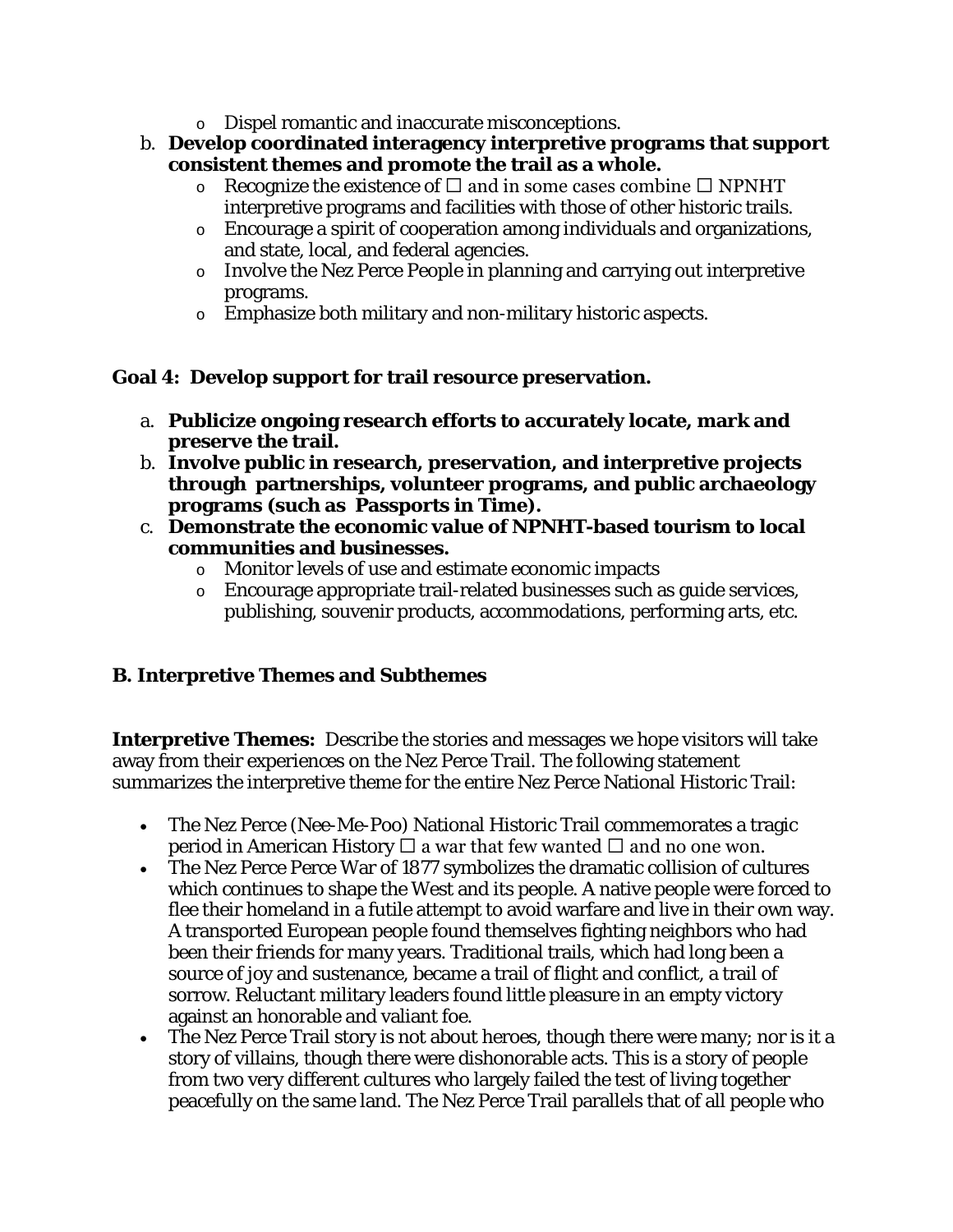strive for peace, homeland, wealth, security, spiritual freedom, and a preferred way of life.

• The story of the Nez Perce Trail is as alive today as it was during the war of 1877.

# **What makes the Nez Perce Trail significant?**

There is no question that the flight of the non-treaty Nez Perce during the War of 1877 captures the imaginations of many. Why? What are the aspects of these historic events that make them so compelling? In the answers to these seemingly simple questions, interpreters will find compelling themes around which to build effective interpretive programs.

What is the historical and inspirational significance of the Nez Perce story?

- 1. There is a "David and Goliath" element to the story. A seemingly powerless group, a small number of Nez Perce, inflict heavy casualties and frequent tactical embarrassments upon a numerically and technologically superior Army force. That they almost get away to Canada and apparent freedom makes us want to cheer. Everyone likes it when the underdog wins.
- 2. It was one of the last Indian wars  $\Box$  and it was a bloody affair, yielding greater casualties than the Battle of Little Bighorn. Firsts and Lasts have a natural appeal  $\square$  as does violence on a grand scale.
- 3. The sheer scale of action is staggering! Both the Nez Perce and the pursuing troops covered enormous distances with enormous geographic and logistical barriers, which provides an impressive example of human fortitude and heroism.
- 4. It seems unjust that the Nez Perce, who were often seen as peaceful and accommodating compared with other tribes, should suffer so grievously. The war began almost accidentally after Nez Perce leaders had reluctantly decided to move to the reservation, which deepens the sense of tragedy. It's easy to feel personally involved. If this could happen to the Nez Perce, it could happen to anyone.
- 5. Chief Joseph's role as charismatic and eloquent spokesman for peace provides a stark contrast to the tragic war. Before and during the flight, his role as a force for compromise and peaceful co-existence is inspiring. That his leadership role during the flight has often been romanticized and exaggerated in no way diminishes his historical importance.
- 6. The Nez Perce Trail story also relates broadly to the U.S. Government's Indian removal policy and the effect of that policy on the Nez Perce Nation. The issue involves many sensitive areas:
	- o Cultural differences between Indian and non-Indian societies. The Trail highlights the legal and ethical relationship between native and non-native peoples during the period of "Western Expansion."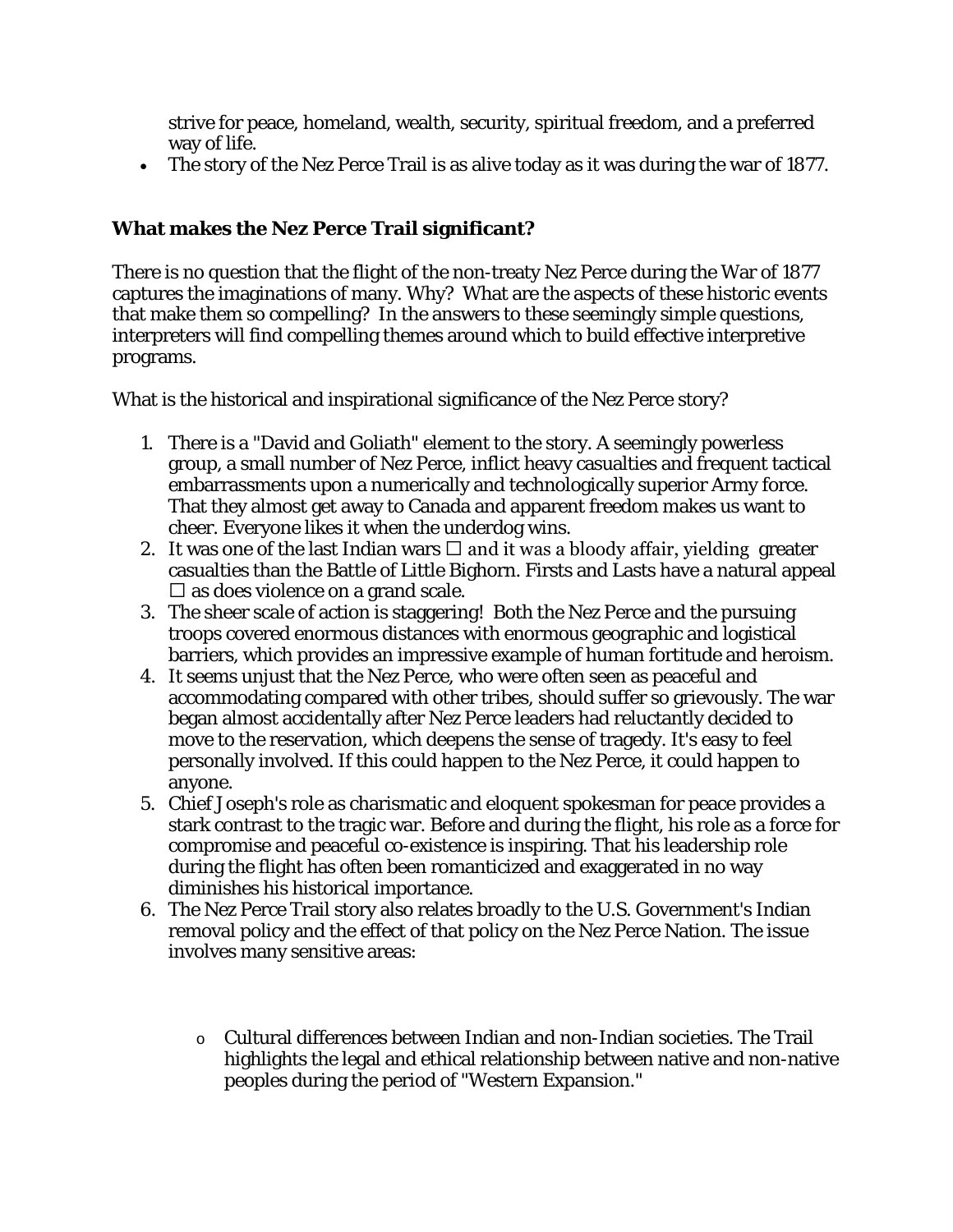- $\circ$  Prevailing attitudes within white society and the military toward Indians, reflecting the "Manifest Destiny" philosophy toward native peoples.
- o The treaties of 1855 and 1863 between the Nez Perce and the U.S. Government.
- o Emigration of whites into Indian territory, violating and ending the 1855 treaty.

# **Historical Significance**

The 1982 Nez Perce (Nee-Me-Poo) Trail Study Report included this discussion of historical significance:

General Sherman called the saga of the Nez Perce "the most extraordinary of Indian wars." Pressed into a fight by the rash actions of a few revengeful braves, some 750 "nontreaty" Nez Perces fought for their lives in two pitched battles in Idaho, then sought escape from the pursuing Army. Their circuitous route through four states, dictated by terrain and strategy, measured over 1,100 miles. From first to last, a warrior force never exceeding 250 men fought some 20 engagements with pursuing forces which totaled some 2,000 soldiers plus uncounted civilian volunteers and support from Nez Perce tribal enemies.

The Nez Perce campaign, with its series of battles and skirmishes, yielded greater casualties than the Battle of the Little Bighorn. About 300 of the 750 fugitive Nez Perce  $\Box$  men, women, and children  $\Box$  died before reaching the Bear's Paw Mountains, or died shortly thereafter as prisoners.

The Nez Perce campaign was a "Freedom Flight," a life-or-death effort by peaceful people, demonstrably wronged, to escape from their violated homeland to seek distant lands in which they might again live their own lives. Their fighting was defensive, not aggressive. The fact that they were officially branded "hostiles" and their superb effort rendered futile does not obscure the tragedy of people being denied freedom by those who themselves cherished it.

There is irony in the fate of the Nez Perce. In contrast to the behavior of some other tribes, their actions were exemplary. Their help to Lewis and Clark assured the success of the famed explorers. Fur traders admired the Nez Perce. They were superb warriors and horsemen. They were the first Indians in the Pacific Northwest to request missionaries. When miners and ranchers invaded their homelands, they showed great patience despite growing abuses, while looking vainly to the Government for justice. Many of their white contemporaries testified to the good character of the Nez Perce people. Even in battle, the Nez Perce followed a relatively civilized code of conduct, refraining from scalping and torture and generally avoiding attacks on citizens.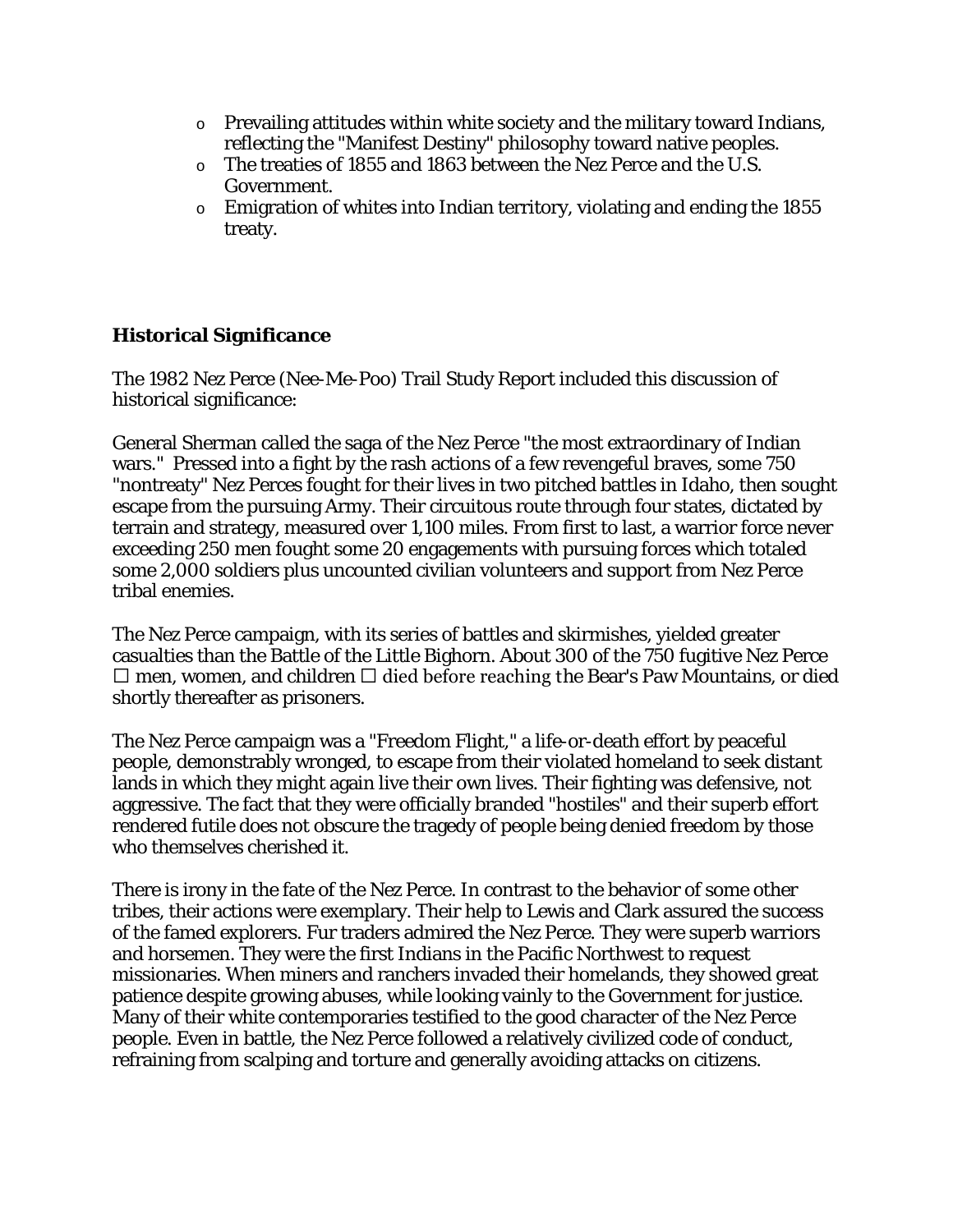Ambiguous official policy and public attitudes toward Indians whose lands were coveted were dramatically illustrated in the Nez Perce episode. Official policy blew hot or cold according to the winds of public opinion and theories of current politicians. The prevailing attitude among miners and settlers was denial of Indian rights. It is interesting, however, that national sentiment sympathized with the Nez Perce, and it grew in proportion to military action against them. Public moral support for the defeated Indians notwithstanding, official policy remained oppressive. Rather than honoring General Miles $\square$ s promise to Chief Joseph to return survivors to their homeland, the Government sent him and his followers into an exile where hardship and disease rapidly decimated them.

An inspirational element confounding claims that Indians were "ignorant savages" was the Nez Perce $\Box$ s amazing capability of conducting retreat warfare against overwhelming odds. Nez Perce strategy and tactics improvised under stress showed exceptional intelligence, courage, endurance, and marksmanship. In the course of their flight, they repeatedly confounded the Army with chessboard stratagems and distracting raids, diverting attack by decoy. They demonstrated their ability to entrench and withstand siege, and expertly used wide-ranging scouting parties. Their amazing recovery from attack to become themselves the attackers at Big Hole is unique in military annals. Howard and Miles, the pursuing generals, generously praised Nez Perce fighting skills.

The Nez Perce people had yet another asset related to the basic motivation of freedom. Their exceptionally strong loyalty to tribe and family helped them persevere. They did not think of surrender until all hope vanished, relatively few miles from safety in Canada. It seems incredible that the dwindling force of warriors continued to travel on marathon forced marches with some 2,000 horses and 500 noncombatants  $\Box$  the elderly, sick and wounded, women, children, and newborn babies. The freedom sought by the Nez Perce was real; it meant survival for themselves and their families, and also their tribal identity and entire way of life.

#### Trailwide Theme:

The Nez Perce (Nee-Me-Poo) National Historic Trail symbolizes the dramatic collision of cultures which shaped the region's past and continues to change the region and its people today. This Trail parallels the lives of all people who strive for peace, homeland, wealth, security, spiritual freedom and a chosen way of life.

#### **Subthemes:**

#### **Native American and Euro-American peoples were involved in an overall "collision of cultures," but each group included many factions.**

In fact there were overt and subtle differences between both groups. The image of two locomotives colliding is less accurate than that of the meeting and blending of two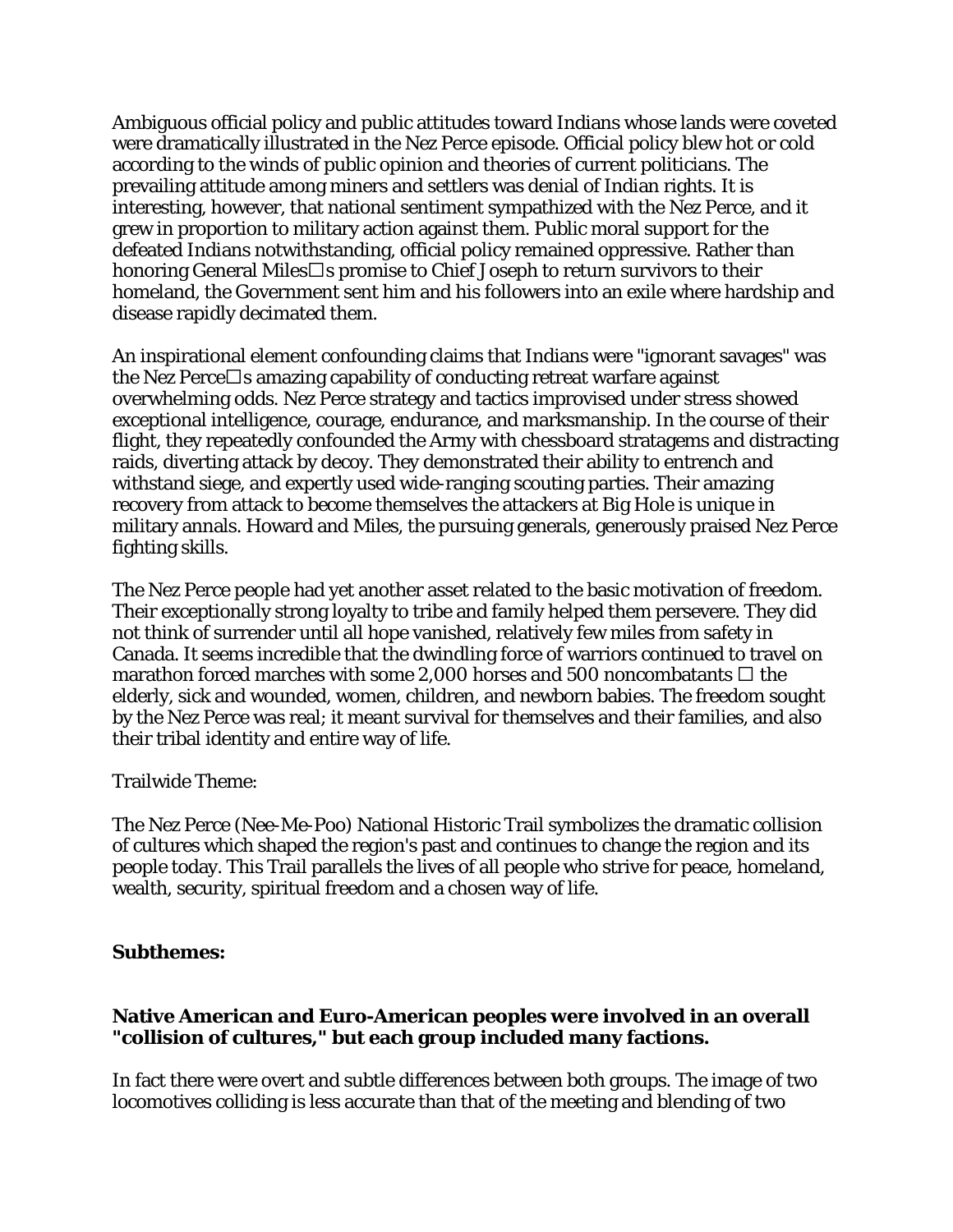rivers. Native American tribes were distinctly different, and conflict among them was as common as cooperation. Often there were distinct factions within a tribe, such as that displayed by the non-treaty and treaty Nez Perce. There were many groups among the Euro-Americans. Soldiers, townspeople, settlers, miners, recent European immigrants, Yankees and ex-Confederates, Westerners and Easterners  $\Box$  all had divergent attitudes and lifestyles.

#### **A trail of peace, sustenance and freedom became a trail of fear and death.**

The Nez Perce and pursuing military followed centuries-old prehistoric travelways that originally were created by seasonal hunting and gathering trips and trade between tribes and regions. The Nez Perce and other tribes knew these trails well and used many sites along them for spiritual ceremonies, hunting, and the gathering of food and materials. Euro-Americans, too, knew the trails well and had for decades used them for commerce. Many parts of old trails had been improved into wagon roads. The flight followed well known travel routes for the most part, and both the Nez Perce and Army planned their own movements and anticipated those of the other based on intimate knowledge of geography and established roads and trails.

#### **Life on the trail was a contrast of cultures. Though both the Nez Perce and**  Army had learned from and adopted many aspects of the others **material culture and adaptations for Western travel, significant differences still remained.**

The Nez Perce moved as an autonomous group, gathering supplies from the land and from residents. The Army moved as part of a "grand plan" or strategy with long lines of communication  $\Box$  and supply dictating their decisions. The Nez Perce were all mounted; many infantry walked. Daily life in the Nez Perce camp revolved around ageold traditions of tribal travel. Military life was "by the book." The Nez Perce group included hundreds of women and children in addition to the warriors. The Army column consisted only of infantry, cavalry, artillery, civilian volunteers, and Indian scouts.

#### **Both cultures had run out of trail. The Nez Perce had been backed into a corner consisting of their small reservation. The white culture had largely restricted Native Americans to small reservations and had settled available land; the era of "manifest destiny" was ending.**

The Nez Perce story is just a small part of the larger process of Euro-American domination of the West and is similar to that of other tribes. The War of 1877 is but a single chapter in a long and continuing saga of two cultures attempting to co-exist. The Nez Perce story did not end at Bear's Paw, but extends to Indian territory, Canada, back to the reservation and to the contemporary scene. Euro-Americans and Native Americans are still adjusting to environmental limits and multicultural realities of the region, still adapting to the need to live together.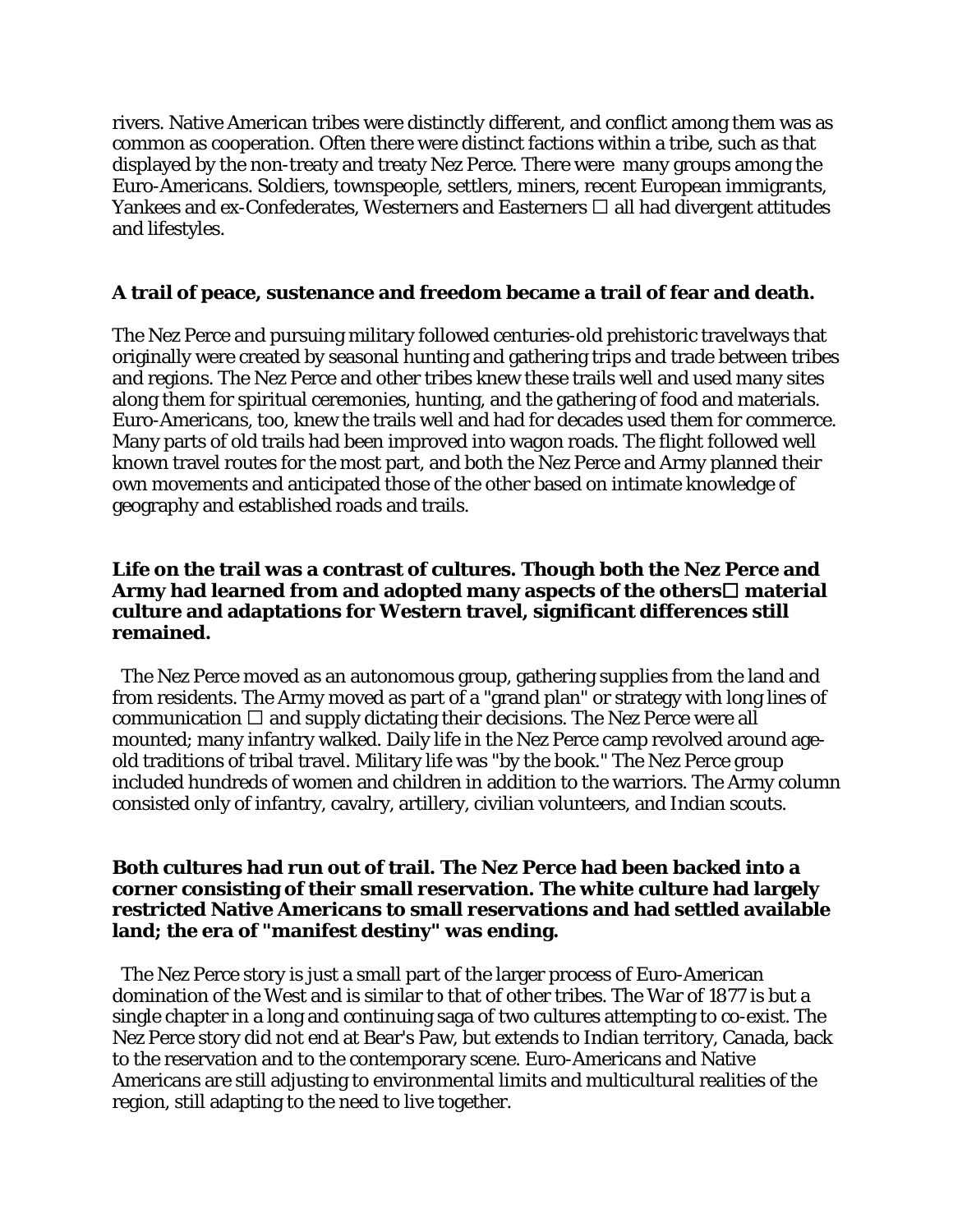# **Storyline Major Points**

#### **I. Many cultural factors contributed to misunderstanding, conflict, and war.**

Euro-Americans and Native Americans (Nez Perce and others) had very different attitudes toward land ownership. Native Americans believed that land belongs to the tribe and not to any individual. Individuals could use the land, but they could not sell or give it to another. Euro-Americans saw land as a commodity to be owned by individuals who could use or sell it as desired.

Leadership was exercised very differently. Nez Perce leadership was dispersed and informal. There was no central chief who could speak for all the people. Each individual, family, and band followed the lead of those with whom they agreed. Chiefs led by persuasion. The military exercised rigid hierarchical leadership with each person in the chain of command having total control over those below, while being totally subservient to those above. Punishment was delivered for disobedience. Civilian settlers and volunteers were much more informal and democratic in leadership style, more like the Nez Perce than the military.

Differences in Rreligion led to intolerance. Christian Euro-Americans often viewed non-Christian Nez Perce as "godless heathens" and felt an obligation to "save their souls." A common definition of "good Indians" was those who accepted Christian teachings and lifestyle. General Howard had very strong Christian beliefs and was intolerant of all Nez Perce "Dreamers," considering them troublemakers. This might account for his vehemence in denouncing the non-treaty Nez Perce. Nez Perce who practiced their traditional religion were called "Dreamers" because they relied on visions to guide their lives. At least once during the flight, Nez Perce told of visions or dreams that foreshadowed future disaster at the Bighole.

The Nez Perce hunting and gathering economy required wide travel over the region to visit sources of natural resources. This contrasted greatly with Euro-American concepts of private property and agriculture-based economy. Traditional Nez Perce lifestyle required much more land per person to sustain. To settlers it looked like the Nez Perce were "wasting" the productivity of the land. To them it didn't seem fair that the Nez Perce had so much land that they weren't "using." Many Nez Perce eagerly adopted agricultural practices, but most, especially among the non-treaty bands, wished to continue many parts of their original lifestyle as well.

The two groups of combatants conducted war from a different basis. The U.S. Government conducted war as a matter of public policy through the military. All military units coordinated their response and pursued the conflict relentlessly until their assigned objectives were met. The Nez Perce viewed war as a normal part of life among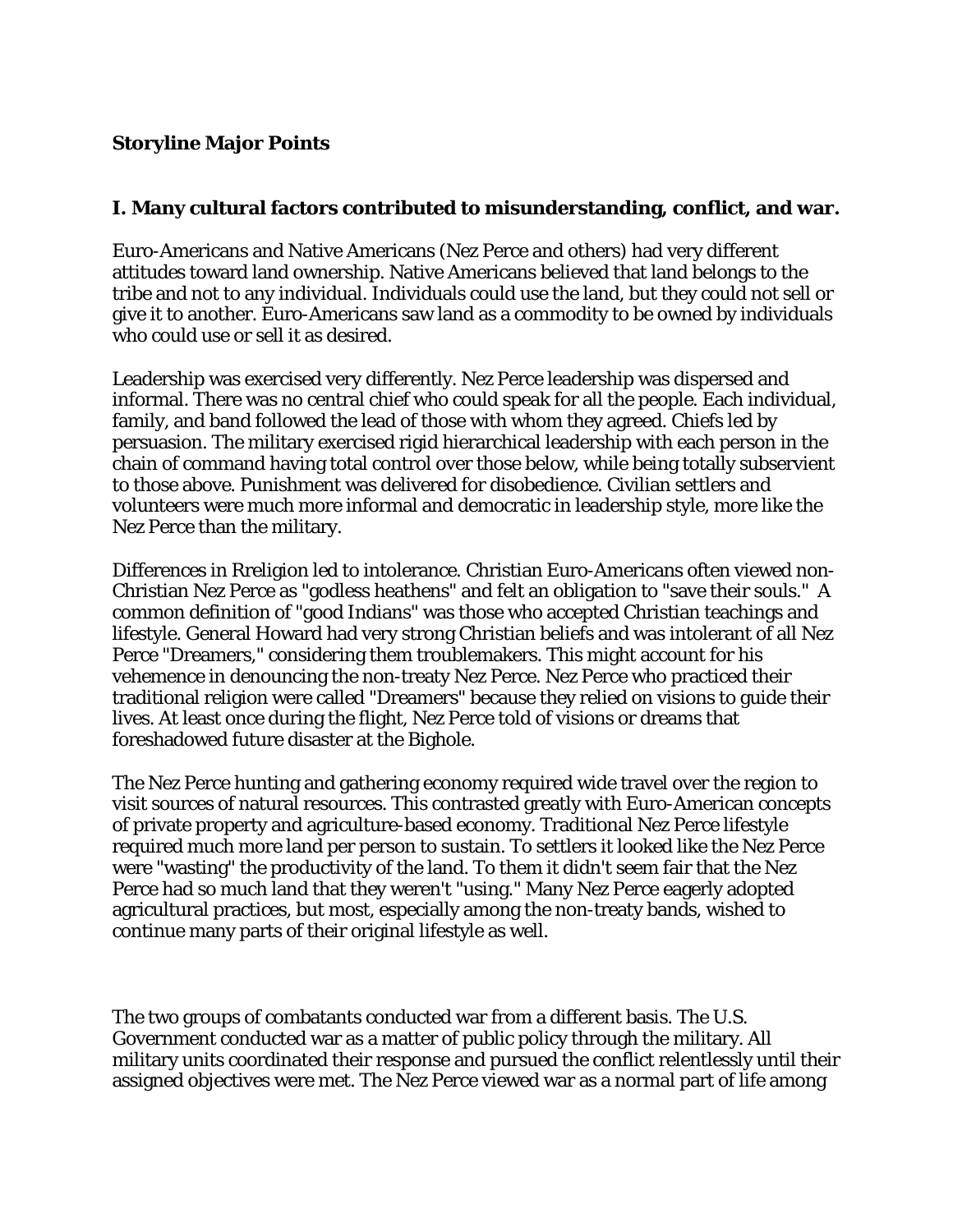warrier tribes, but fought only as required to meet tactical needs. Individual Nez Perce joined in the wars they believed in, and they stayed out of those they didn't.

# **II. National political events and policies contributed to conflict.**

American policy toward Native Americans changed from one of co-existence to one of removal and restriction to reservations. From the 1860s to the turn of the century, the U.S. Government deliberately waged a campaign to end the "free roaming" lifestyle of Native Americans. The Nez Perce were just one of many tribes affected, but their flight of freedom was one of the last major armed conflicts. The 1870s featured a series of "Indian Wars" including the Bannock War, Sioux War (including battle of Little Bighorn), etc. Pressure for westward expansion led to mass migration of settlers and miners to the Western U.S. with opening of the Oregon, Santa Fe, and California Trails in the 1840s. Settlement in the Rocky Mountains intensified during reverse migration from the West Coast after the end of the California Gold Rush and the Civil War.

As Western settlement population increased, settlers and miners demanded more access to "under-utilized" Indian lands and resources  $\Box$  minerals, farm land, game, and furs. Some settlers deliberately created conflict so the Army would be forced to step in and make a new peace  $\Box$  almost always to the disadvantage of the Indians. There was much virulent propaganda claiming Indian atrocities  $\Box$  calculated to bring pressure on the tribes.

Treaties, broken by Euro-Americans when valuable resources were found, were a major cause of conflict. In the face of an influx of Euro-Americans in the mid-1800s, the Nez Perce tribe agreed to a treaty in 1855 to gain peace. The treaty confined the Nez Perce to a spacious reservation that included much of their ancestral lands and promised that non-Indians could live on the reservation only with Nez Perce consent. When gold was discovered in 1860, though, settlers and miners forced a new treaty in 1863 that reduced the reservation to one-tenth its original size. Chiefs whose lands lay within the reservation reluctantly agreed, but those whose lands were outside refused. The five bands who refused were called non-treaty Nez Perce. The non-treaty bands stayed on their lands, and white settlement increased until the Indian Bureau ordered all Nez Perce to comply with the 1863 treaty. General Howard was sent to enforce the order. Faced with a likely war, the non-treaty bands reluctantly agreed to move onto the reservation. Before they arrived, hostilities broke out.

# **III. The Trail was really many trails**

The flight trail was really made up of many separate trails (e.g. the Bannock, Lolo, Imnaha, and Bighole trails) that were traversed in their entirety only once by the fleeing Nez Perce and pursuing troops. The whole region was criss-crossed by prehistoric trails worn deep by many generations of Native American use. Most modern highways follow prehistoric trail corridors; in some places, parts of the original prehistoric trails have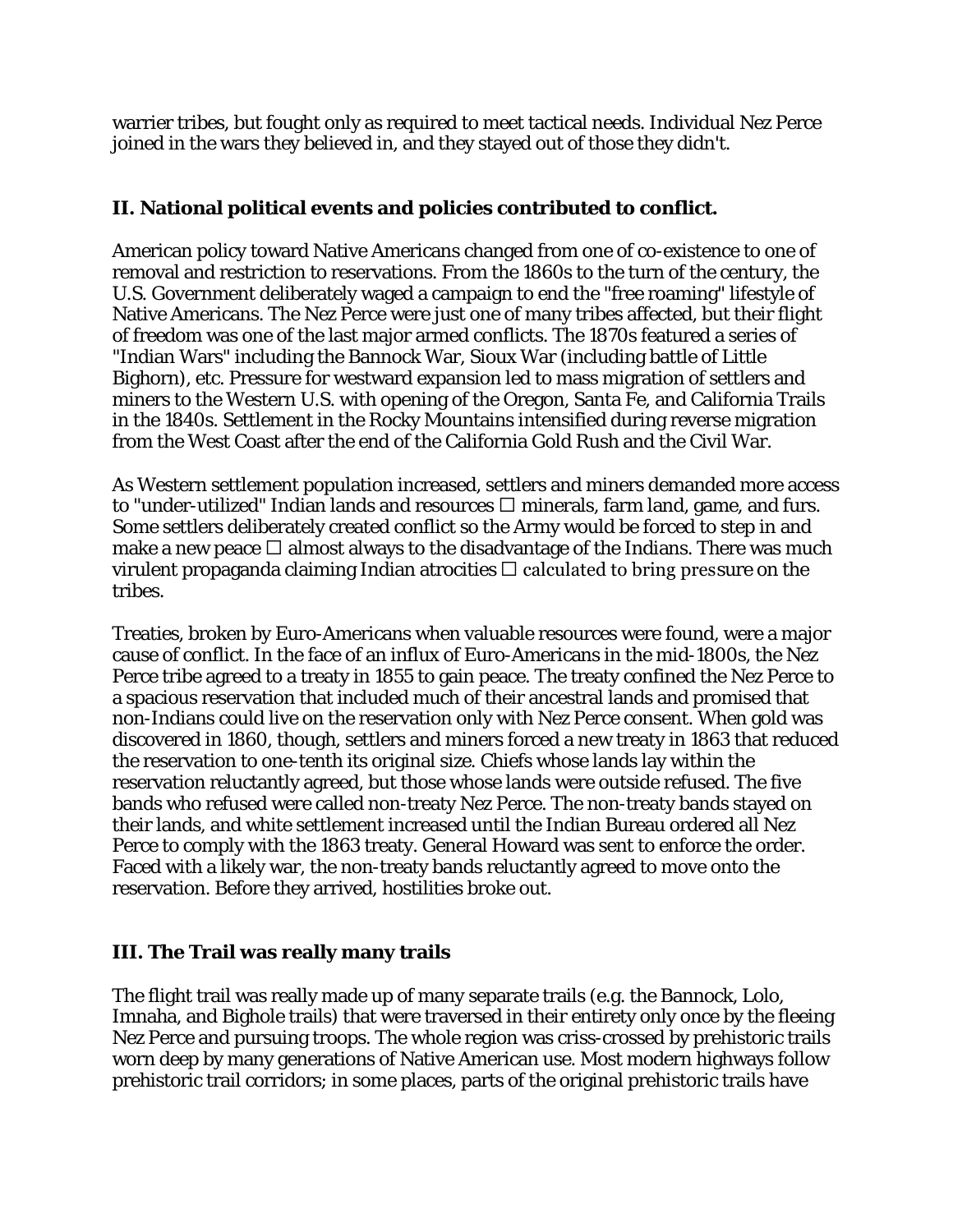been preserved because road improvements bypassed them. Some of these are now managed as hiking and horse trails.

The prehistoric, pre-war trail was a happy place  $\Box$  used for hunting, visiting, trading, and celebrations (and occasionally for raiding and horse stealing). It was a passageway, a link from east to west. Some special places along the trail were used for vision quests and other religious ceremonies.

#### **IV. The war was a tragic affair that few wanted and no one really won.**

Non-treaty Nez Perce were on their way to the reservation when several settlers were killed. These murders led to more bloodshed, but were not the only "causes" of the war. Because he was under orders, General Howard had no choice but to require surrender and forcefully relocate the non-treaty bands to the Nez Perce reservation. Someone would have to be punished for the murders. Apparently, a volunteer fired on the Nez Perce and precipitated the battle of White Bird Canyon. Troops and volunteers under General Sturgis were soundly defeated by the Nez Perce, who demonstrated "unexpected" military prowess.

The Nez Perce leaders were convinced, after the Battle of Clearwater, that peaceful resolution was impossible in Idaho because of white fear and anger. Seventy whites and only a handful of Nez Perce had been killed. The leaders met in council and decided to go to stay with the Crows in Montana and let things cool down, so they could peacefully return later and live on either the Lapwai or the Nez Perce reservation.

The Nez Perce showed great restraint over the warriors in Montana, and they peacefully moved down the Bitterroot Valley through frightened communities to Big Hole. There they were attacked; but despite heavy losses, they beat back Gibbon $\square$ s attacking troops. Seventy Nez Perce, including many women and children (and 30 Army soldiers) were killed.

After the Battle of Big Hole, the Nez Perce frantically retreated, with General Howard in close pursuit and other Army units trying to cut them off. Showing less restraint, the Nez Perce fought many skirmishes, killed more civilians, and engineered several "miraculous" escapes as they fled over 700 miles north toward Canada. They found that no tribe (including the Crows, their traditional allies) would help them. The flight ended just a few miles short of Canada. The bands camped to rest, believing their pursuing enemies had been left far behind. But Miles's 7th Cavalry then attacked the camp. After six days of bitter fighting with heavy casualties on both sides, Chief Joseph at long last agreed to end the war.

Though General Miles had promised that the Nez Perce could return to the reservation in Idaho, Chief Joseph and 500 survivors were sent to Indian Territory. During four years of exile, a third of the remaining Nez Perce died.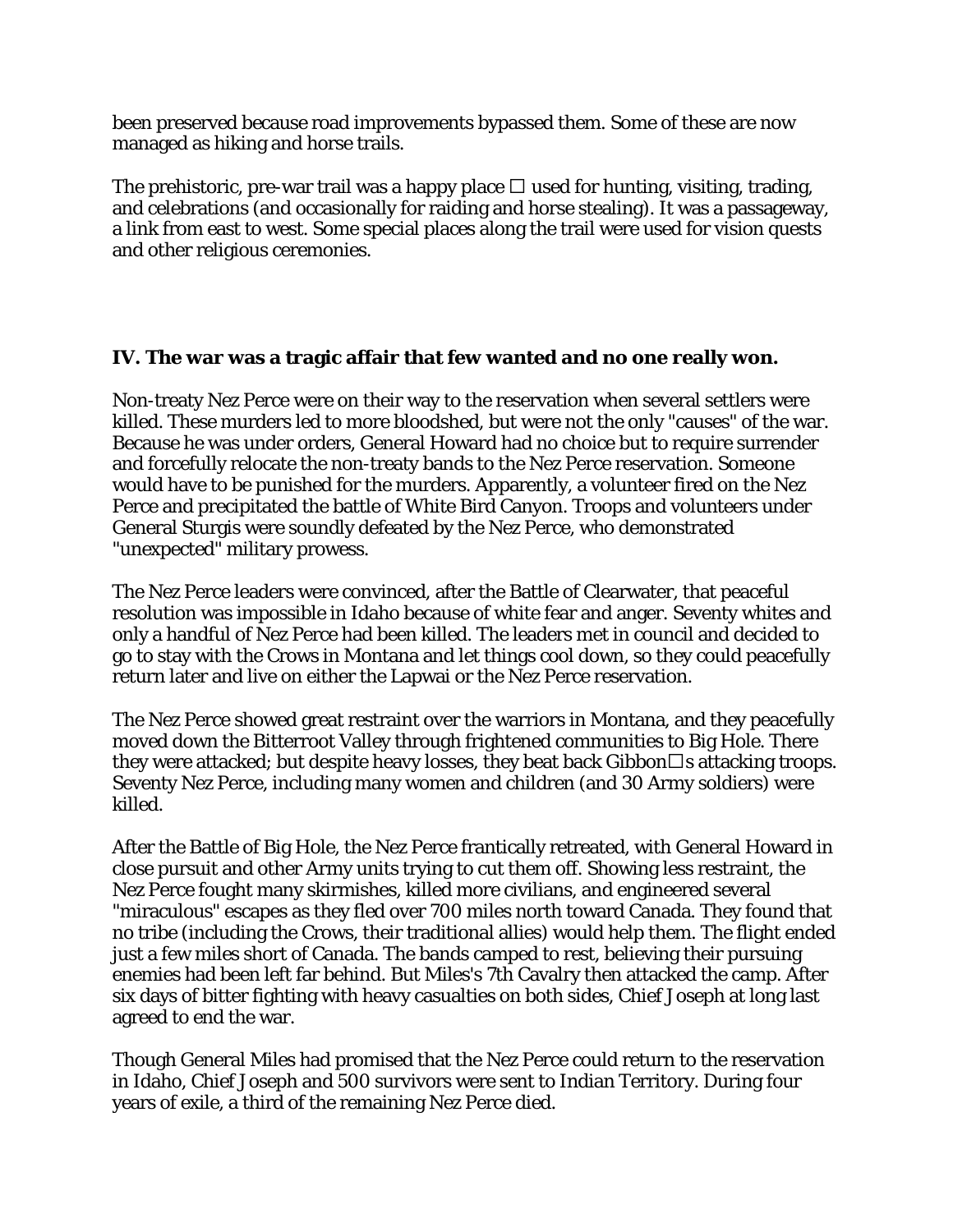The Nez Perce War of 1877 was one of the last and bloodiest Indian wars in the American West. About 250 people, including many non-combatants, were killed on each side. The greatest tragedy is that this loss of life accomplished virtually nothing. When all was over, most of the non-treaty Nez Perce bands ended up on the reservation they had originally set out for. The rest of them were settled on the Colville Reservation near Spokane, Washington  $\Box$  far from their homeland, and never to return.

#### **V. Once begun, it became an epic tale of endurance over vast distances by both Nez Perce and military forces. Both the Nez Perce and Howard's troops rode or walked far greater distances than those designated as the official National Historic Trail, some as many as 1,700 miles in just five months.**

The day-to-day existence of both the pursued and the pursuers was one of extreme hardship and endurance. They often had to travel long distances every day with little time for rest. Many of them were not accustomed to long travel when they started; the Nez Perce had adopted a more "settled" lifestyle, similar to that of their white neighbors, and they had all their possessions, their horses, and their families along. Many of Howard's troops were fresh from "garrison duty" or were new recruits, poorly conditioned for the long exhausting pursuit.

# **VI. The war has left a legacy of pain**  $\Box$  **but also of hope.**

Even today, the descendants of those involved have feelings of distrust and division: between treaty and non-treaty Nez Perce, between Nez Perce people and their traditional allies from other tribes (such as the Salish and Crows), between Nez Perce people and Euro-American residents of the region, and between the Nez Perce Tribe and the U.S. government. Time has helped to heal some wounds. Despite all that happened, the Nez Perce have remained mostly peaceful neighbors, and they $\Box$  ve worked to coexist and develop positive relationships with whites. They continue to fight peacefully for their treaty rights and to preserve their cultural heritage. The regional non-Indian population is coming to value the diversity and culture that Native Americans contribute to living in the American West. They continue to find the history of westward expansion and settlement a source of personal satisfaction and fascination. Many communities benefit economically from the visitors who come from around the U.S. and other countries to see the places where the war was fought.

# **VI. Standards for Quality Interpretation**

**We can think of the Nez Perce Trail as a necklace with many beads of different sizes and shapes strung on a cord of precious metal. Historic sites are like the beads, and trail segments like the cord that holds it all together. Most existing interpretation has been centered on the historic sites. Much**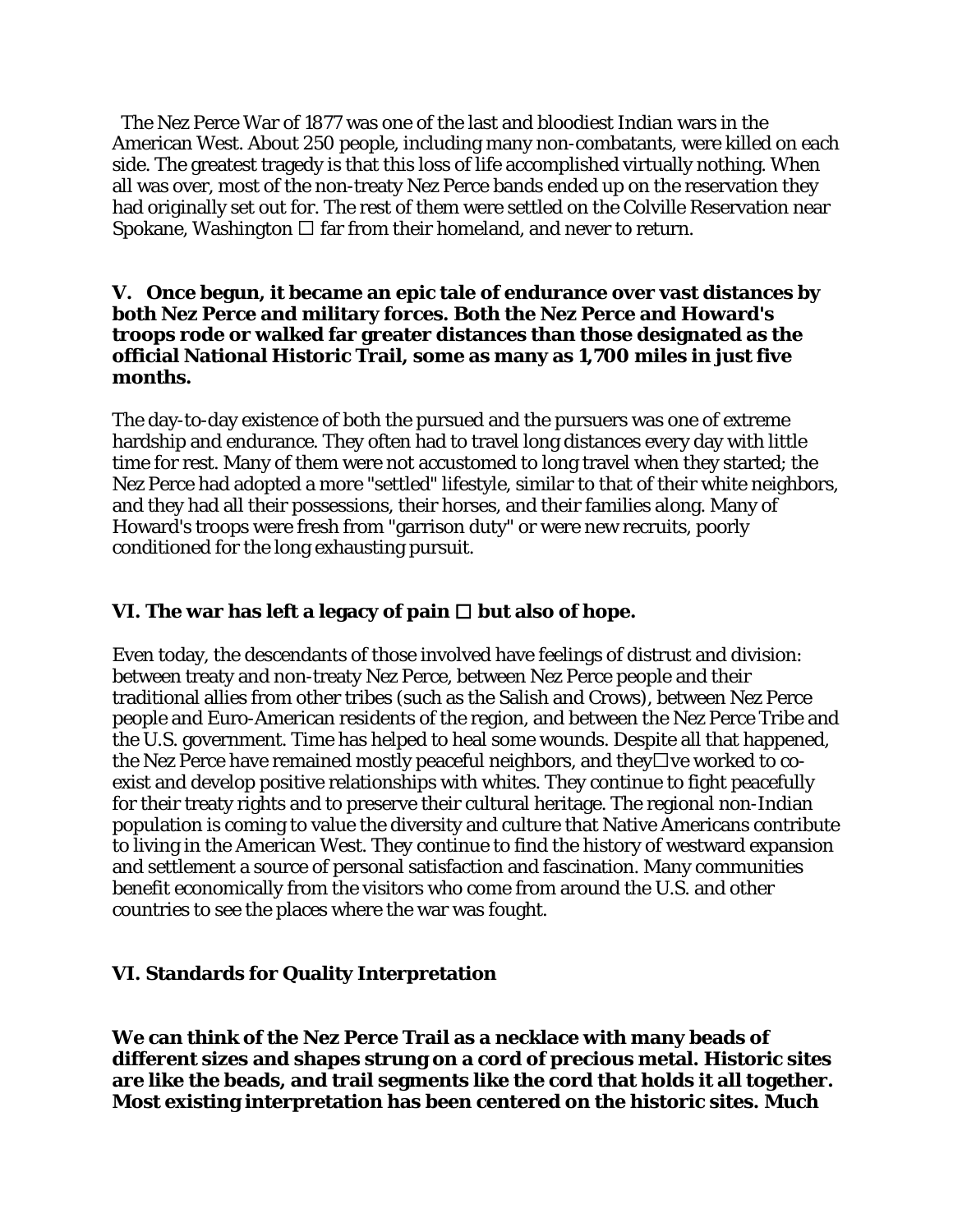**less effort has been placed on the long trail segments between sites. The result is that several major battle sites are well known, while most of the remaining trail lies undiscovered. As we implement the Comprehensive Plan and Interpretive Strategy, the entire trail will begin to come into focus, and people will begin to realize the beauty and importance of each bead of the necklace.**

The challenge for interpretation is bringing each part of the trail to an appropriate level, so that visitors may enjoy every site's contribution and value.

Every conceivable interpretive method may find an appropriate use somewhere along the Trail, so the full range of options is presented here. On the other hand, the interpretive programs for the Nez Perce National Historic Trail are seen as "low-key with emphasis placed on self-guiding publications, trailhead orientation/information displays, and simple, sturdy on-trail devices." At a limited number of sites or areas of significant interest, a moderate level of onsite interpretive displays or media presentations could be considered.

#### **Generally speaking, what kinds of interpretive methods may be effectively used at the majority of trail areas?**

**Publications** - Brochures, booklets, information flyers, and maps will have wide application for promoting use and for interpretation.

**Markers and Signs** - Standard trail markers, directional and identification signs, and site entry signs.

**Interpretive Signs** - Wayside exhibits, kiosks, self-guided roads, trails and vistas, and small interpretive centers will be used where appropriate.

**Personal Services** - Interpreters will generally be available at interpretive centers and major recreation facilities during heavy use periods. They may occasionally be costeffective at remote sites or for education programs.

**Audio-visual Programs** - Movies, videos, broadcast radio, audio tapes, and slide tape programs may be used at heavily visited sites and for outreach in urban areas and rural communities.

**Traveling and Museum Exhibits** - Professional quality exhibits will generally be reserved for major interpretive centers.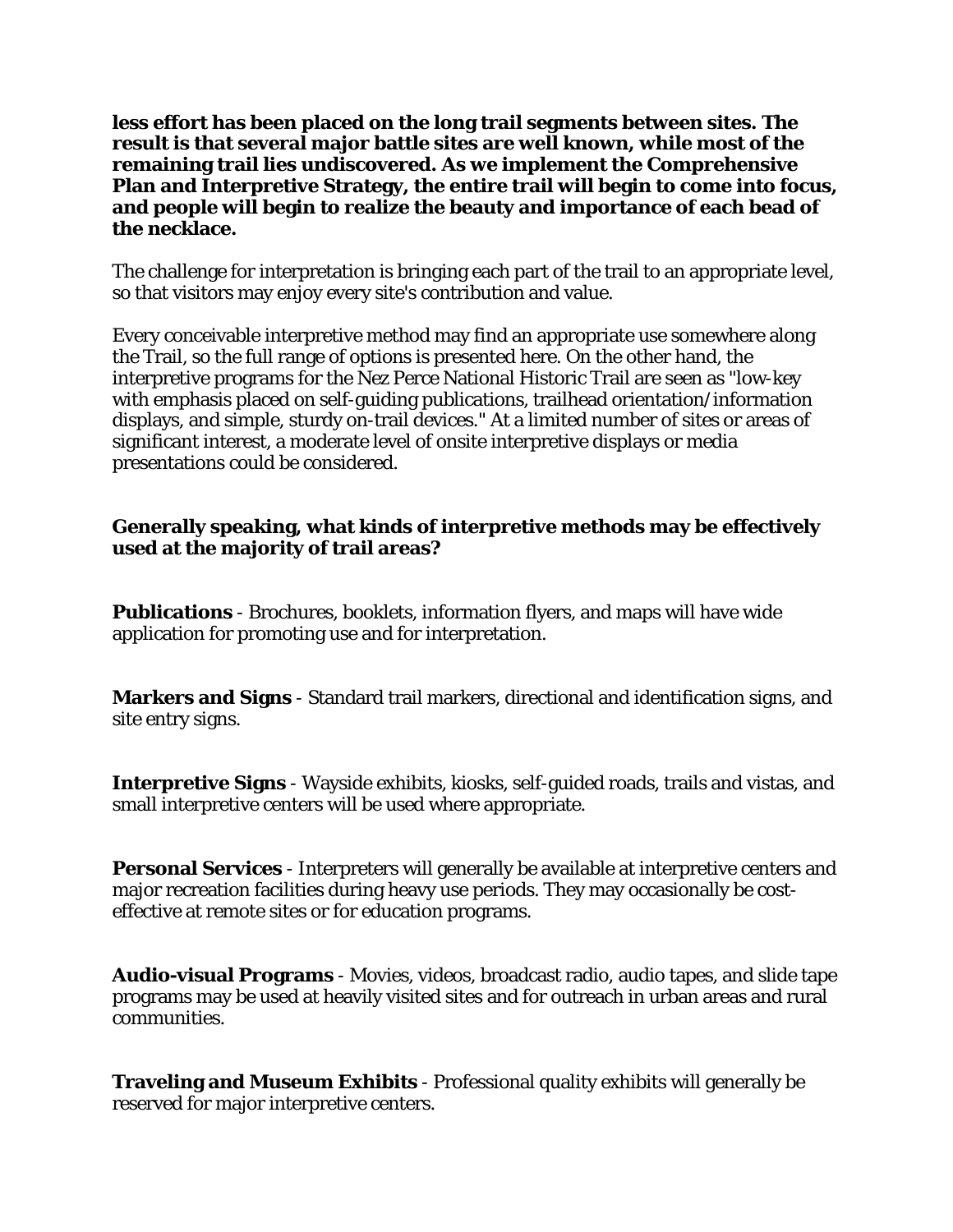**Education Programs**  $\Box$  Teacher  $\Box$ s guides and educational materials will have wide application both for field trips and for in-class use. Education programs will extend to audiences beyond public schools.

#### **A. PUBLICATIONS**

Publications include brochures, maps, handbooks, and magazine and newspaper articles.

**Advantages:** This flexible print medium requires no permanent facility for distribution. Publications are self-paced and easily revised and updated, carry interpretive messages off-site, and have take-home value. Publications may be the best tool for directing people to specific points of interest and for presenting large and complex stories  $\Box$  because they can incorporate lengthy text passages, photographs, color art, and detailed maps.

**Disadvantages:** The major drawback of publications is that they require more initiative and personal effort than other methods. The visitor must acquire the publication, and then bring it along. When driving, one usually has to stop to read safely. When visiting a historic site, the publication must be carried and repeatedly examined to understand the significance of site features. It is difficult to get feedback from users of publications, and print materials may create a litter problem at sites.

#### **Publications Strategy Standard:**

Federal agencies will provide a system of maps and brochures to direct visitors to trail sites and facilities, and to interpret the history of the National Historic Trail. Where appropriate, small booklets and simple information sheets may also be provided at federal sites free of charge.

A wide range of printed products will be needed to meet the wide diversity of public needs. The Forest Service, as lead agency, will coordinate and produce two publications for the entire trail: the official Nez Perce National Historic Trail Guide, and a large-scale map showing the entire trail. All other publications will be produced by individual field units of the federal and state agencies. Publications may include:

**A. Official Nez Perce Trail Guide.** This free interagency brochure will be the official guide to the entire Nez Perce National Historic Trail and will be printed in sufficient numbers that it is widely available to travelers. It will follow most elements of the NPS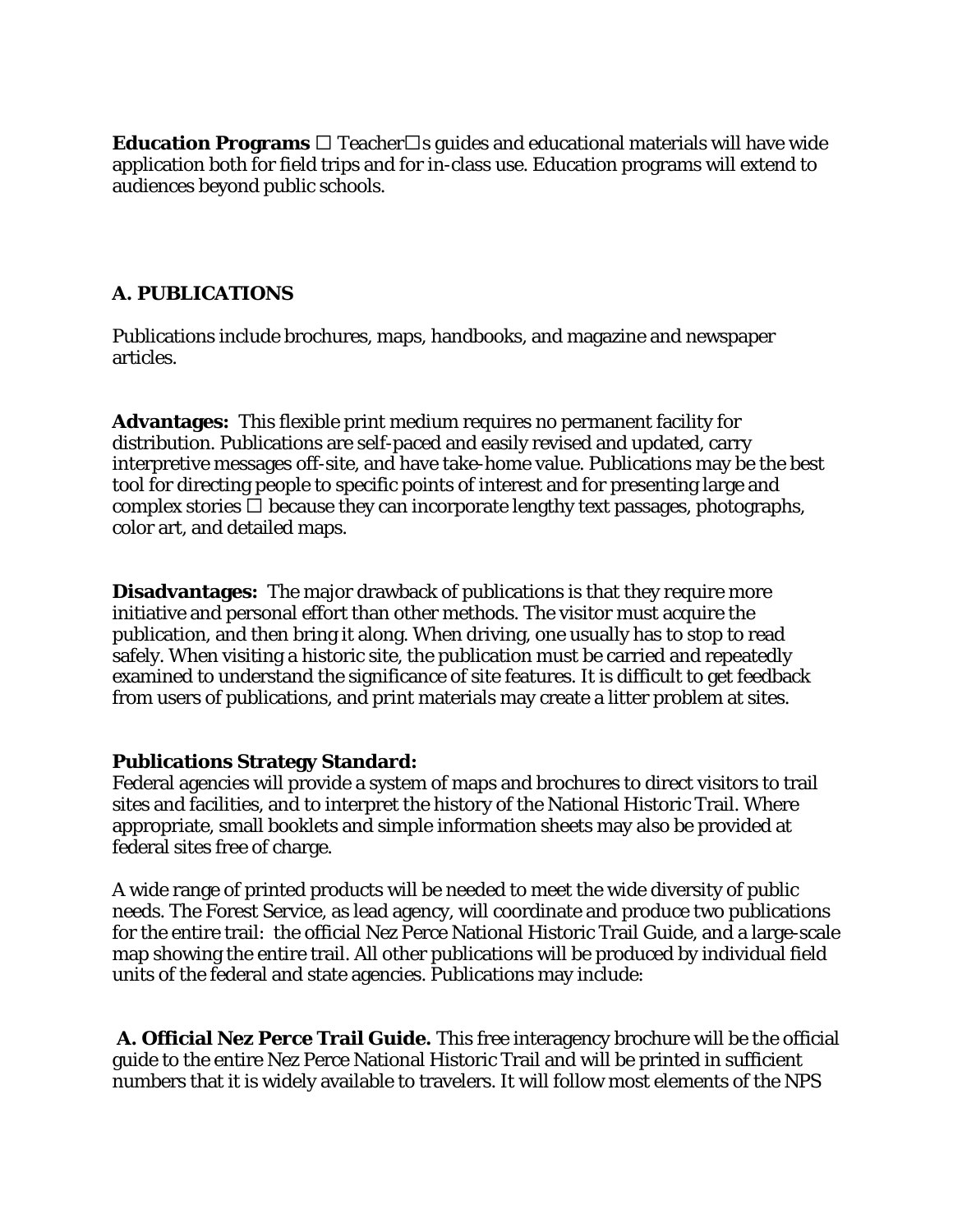unigrid design system, to give it a similar appearance and to maintain continuity with existing guides to other National Historic Trails.

It will be a four-color publication approximately 18" x 24". The guide will contain a map of the trail with highlighted major historic sites and features, a brief historical narrative of causes, events, and aftermath of the flight, a description of how to visit the trail, a listing of major interpretive sites, and a listing of information sources. The NPNHT logo will be prominently featured. NPS, USFS, and BLM logos and addresses will be included. This brochure is a very high priority, as it will be distributed along the entire trail and used widely to promote interest in and visitation to the trail.

**B. Official Nez Perce Trail Map**. This map will be larger (24" x 36") and more detailed than the Trail Guide. It will be similar to the map printed with the Comprehensive Plan, in that it will show the trail and associated sites on a base that includes federal and state land ownership. This map is intended to provide an official record of the status of the trail, including locations of high potential segments, original historic routes, horse/hiking trails, and the auto tour route. All certified historic sites will also be shown. The back side will include an historic narrative and chronology of the Nez Perce War of 1877, along with its causes and aftermath. A brief description of management objectives and interpretive themes will be included. This map may be printed in partnership with an interpretive association or the Nez Perce Foundation to insure its wide availability.

**C. Segment Guides.** Trail managing agencies and other private and public sector parties are encouraged to produce a series of detailed access guides for specific trail segments. Eventually each segment of the trail should have at least one (and probably more) segment guides to provide detailed traveler information. These will lead travelers to the historic trail and certified historic sites, and will relate the history in a detailed (yet not encyclopedic) manner.

**D. Site Bulletins.** Each major historic site is encouraged to develop a site bulletin tooffer detailed information and orientation for visitors. Site bulletins should bring specific local events vividly to life, concentrating on chronology, relationships, cause and effect, individual personalities, and eyewitness accounts. They should direct visitors to specific historic features such as original trail tread, rifle pits, and campsites.

**E. Self-guided road or trail brochures.** The very detailed booklet or brochure that leads people to a series of features may be one of the most powerful of interpretive publications. Usually locally produced and inexpensive, self-guided brochures provide the most detailed information about a specific event or place where they can be appreciated most  $\Box$  on site. They can provide photos, illustrations, and eyewitness accounts to give depth of understanding and detailed treatment of complex issues. To be most effective, the trail or road that the brochure is used on should be specially designed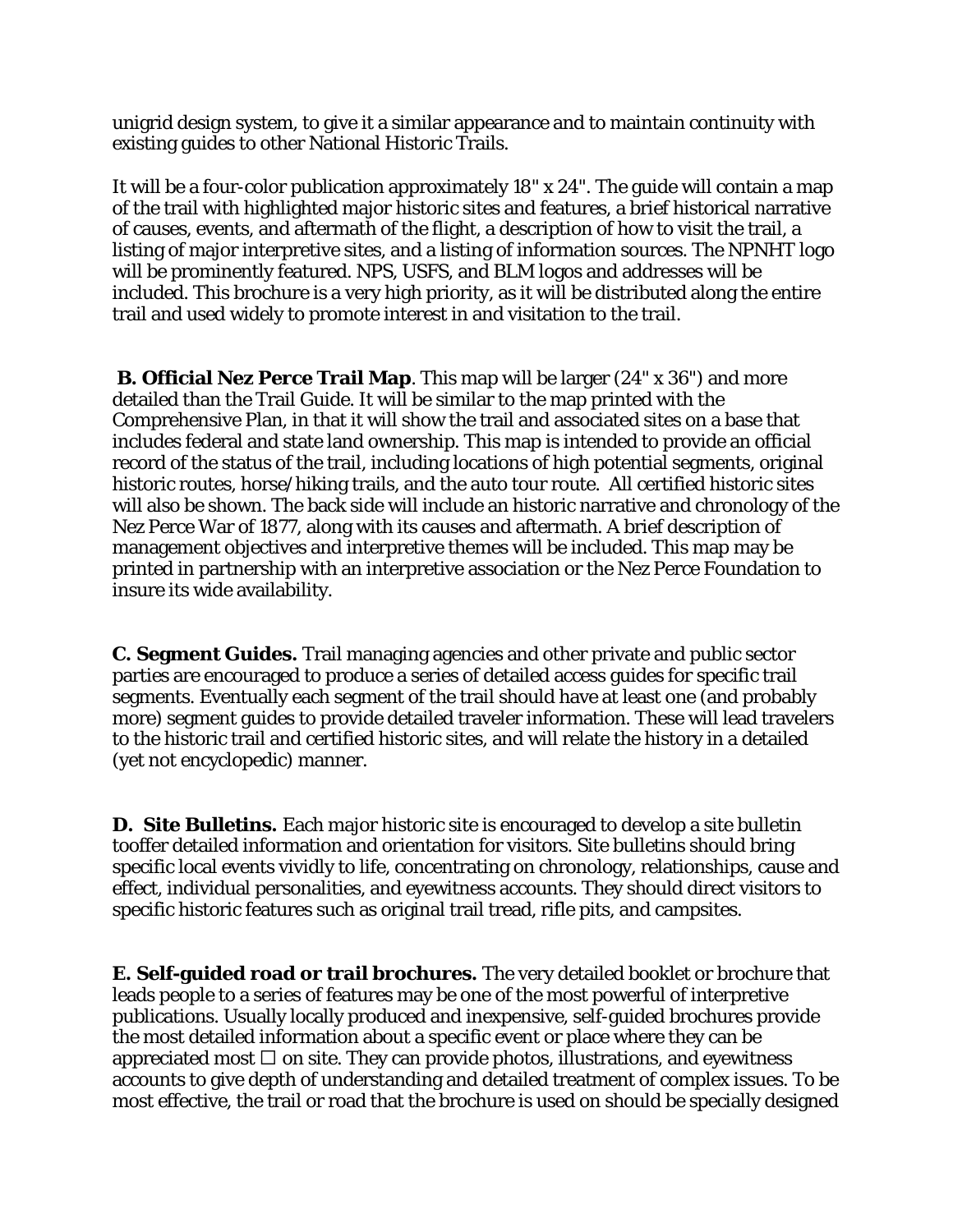to lead visitors to the best vantage points. Some type of marker usually marks the stops, though they can also be used very effectively in combination with wayside exhibits.

**F. Other publications.** The only constraints on the variety of print materials should be lack of imagination, inadequate funding, or limited demand. Public agencies, private publishers, and non-profit groups are encouraged to produce accurate, enjoyable, and creative materials about the Nez Perce Trail. The Forest Service will review any proposed manuscript or idea for accuracy and balance, and will refer interested publishers to other more knowledgeable reviewers. (A few possible products include booklets, calenders, notecards, posters, children's and adult literature, scholarly journal articles, teacher's guides and lesson plans, technical flyers, coloring guides, photo books, reproductions of historic documents, photos and maps, oral histories, and poetry.)

#### **Use of NPNHT logo on publications.**

On products produced by federal and state agencies, the logo should be prominently displayed on all publications related specifically to a certified trail segment or site. This will promote the identity of the NPNHT as a single continuous whole made up of many different parts. The logo may be made available to commercial and private non-profit publications specifically designed to facilitate public use of the NPNHT. Such use must be approved in writing following a simple review process to ensure accuracy and balance. Generally such use will be limited to interior display as line art or photos of signs, for the purpose of making readers aware of the logo $\square$ s meaning and significance. Use of the logo on the cover of a publication will be limited to those developed in formal partnership agreement with the administering agency.

# **Design Aids.**

The Forest Service will periodically produce camera-ready art related to the Nez Perce Trail to assist graphic designers. This camera-ready art will be carefully reviewed for historic and cultural accuracy; for example, images of Nez Perce people will be reviewed by members of the Nez Perce Tribe. When possible, images produced by tribal members will be included. Similarly, images of troops will be reviewed when possible by military historians. Where appropriate, adding the NPNHT logo to existing agency publications can increase public awareness that each individual site is part of a greater whole.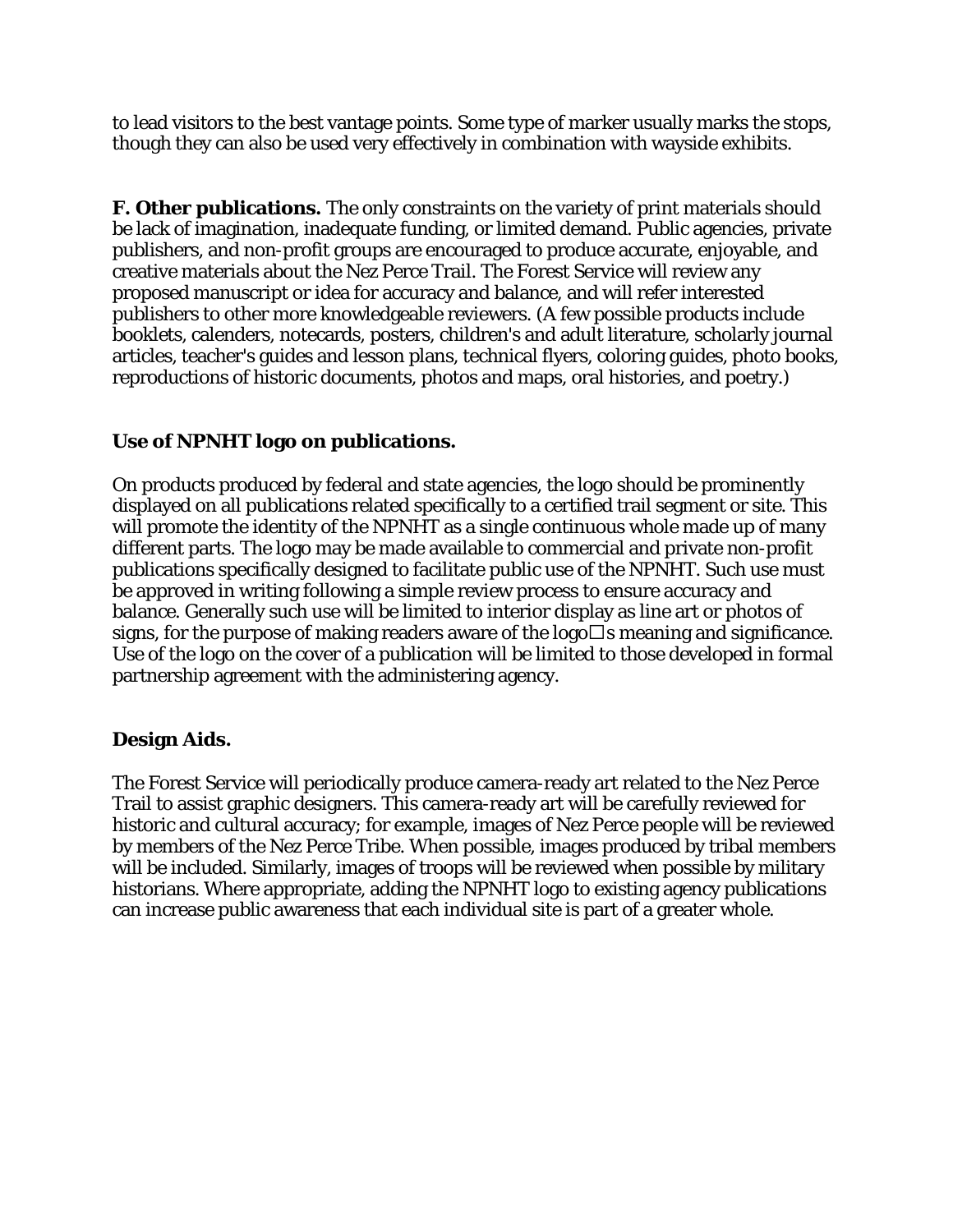

# **B. Markers and Signs**

Markers and signs direct visitors to destinations, tell them how far they have to travel to reach destinations, and show them when they have arrived. Markers and signs may include place names, distances, directional arrows, and simple graphic elements.

**Advantages:** Signs are an efficient way to promote awareness and use of an area. They are inexpensive and durable, and relatively easy to design and install.

**Disadvantages:** Signs and markers tell only where a place is; they do not provide historical perspective. Signs may attract undesired types of use and may also add a visual intrusion into a pristine setting.

**Standard:** The series of uniform trail markers will be used at all components of the Nez Perce National Historic Trail and Auto Tour Routes. The NPNHT logo may be used on signs identifying certified historic sites and directional signs. Where the Nez Perce National Historic Trail coincides with other national historic trails, the logos of each may be shown on the same sign.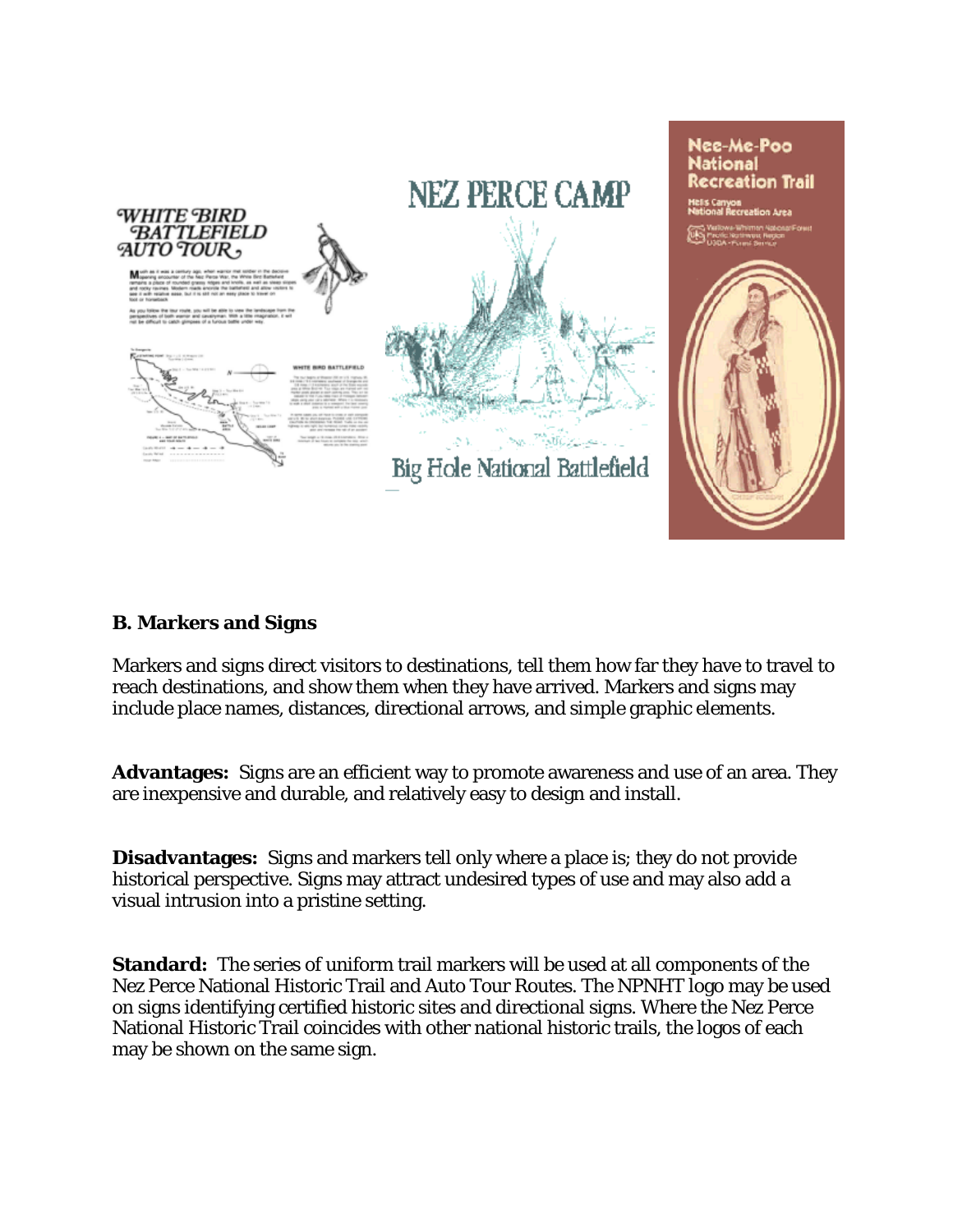# **C. Interpretive Signs**

Interpretive signs include wayside exhibits, kiosks, self-guided trail and road signs, and vista signs.

**Advantages:** Interpretive exhibits are always on the job. They can be creative and colorful, straightforward and eloquent. They can show artwork, photographs, and maps. They can also ask questions, point out subtle features, and explain complicated events. Because they can be made of wood, fiberglass, steel, plastic, and other materials, interpretive exhibits can blend into nearly any setting. Visitors can enjoy them at their own pace.

**Disadvantages:** The greatest challenge with interpretive exhibits is getting people to stop and read them.

**Standards:** Interpretive sign systems should be coordinated to achieve a consistent presentation among agencies managing adjacent areas. Even though most agencies will have their own design standards to maintain identity and internal site cohesion, every effort should be made to incorporate design elements on adjacent areas to avoid jarring contrasts across artificial boundaries such as agency, regional, or district boundaries. The public expects different agency facilities to appear somewhat different, but will be pleasantly surprised at obvious evidence of interagency cooperation in trail interpretation.

An extensive network of outdoor interpretive panels (wayside exhibits and other signs) will provide visitor information, orientation, and site-specific interpretation. The key to a successful sign and wayside program will be the creation of a distinct and easily recognizable design; consistent use of the NPNHT logo will ensure continuity. It is important that a full array of products be designed as a "family" of products to serve the variety of needs evident along the trail. Furthermore, the overall program must be flexible enough to withstand the diversity of environmental conditions encountered along the trail.

# **Interpretation**

Wayside exhibits are most effective when they highlight an observable site, such as a vista or prominent landmark, a structure, or the tangible evidence of a structure (e.g. foundations), or conspicuous trail features such as springs, ruts, and river crossings. Because wayside exhibits are a highly visual medium, a successful exhibit often consists of a richly illustrative graphic element combined with succinct text. The source material for the graphics might be historical drawings or sketches, photographs, artwork, or specially commissioned art.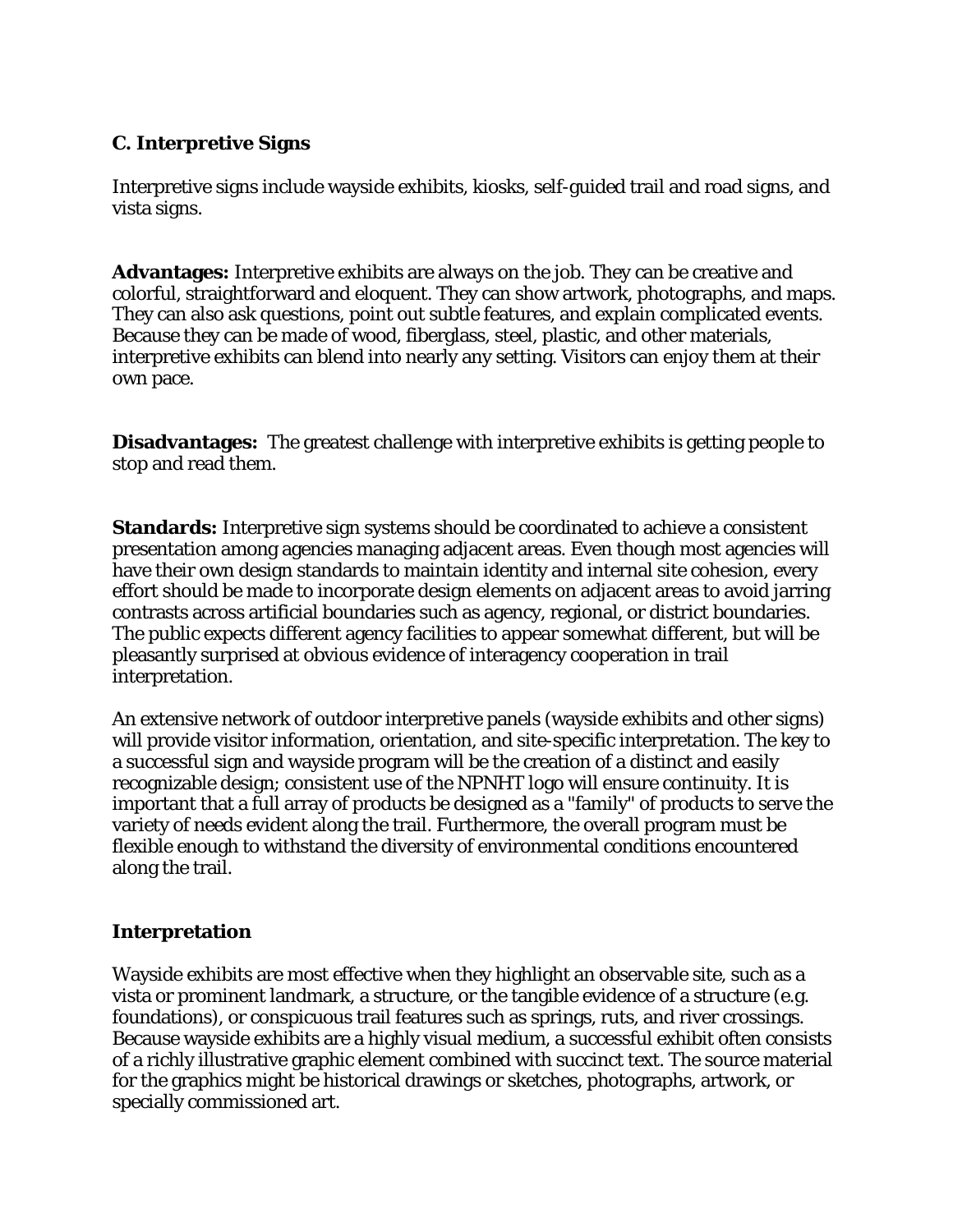Some Nez Perce Trail events were well documented by artists chronicled in contemporary periodicals such as *Harper's Weekly*. This type of material may form the basis for much of the graphic element of interpretive wayside exhibits, but must be used cautiously because of possible inaccuracies and stereotypical portrayals common to the period.

In the absence of tangible resources or documentary evidence, quotations or firstperson accounts might be used to provide a sense of time and place.

For sites where no suitable graphic documentation exists, other alternatives might be used to provide a perspective of events or add flavor of the period. For example, selected passages from historic accounts might be used to provide a sense of time and place. Prominent commentators such as General Howard, Chief Joseph, and Yellow Wolf could be used, but an effort would be made to make use of lesser known perspectives. The goal will be to provide insightful perspectives from a multi-cultural point of view. Quotes of this nature can elicit high reader interest and can add a personal dimension to learning.

There are several topics that lend themselves to repetition at numerous sites. For example, one exhibit might focus on the identification of trail remnants. These features are found across the entire length of the trail, and it might be helpful to develop a generic guide to assist viewers in identifying these features. The guide would point out the differences in soil color, contour, and vegetation that mark even subtle ruts  $\Box$  and could also provide perspectives such as aerial views that are impossible to observe on the ground. Similarly, an exhibit explaining the effect that terrain had on route selection could aid visitors' understanding of the realities of trail travel.

Waysides might also advise visitors of the type of terrain they will encounter and alert them of potential safety hazards. In those cases where the site is beyond view at the access point, for example at the beginning of ranch roads, an advisory might be provided to visitors regarding the distance and the terrain. This would be especially helpful for visitors with mobility impairments, who could use the information to determine whether they have the abilities to match the terrain.

Visitors also need to be aware of their responsibilities. It will be prudent to remind them to respect private property where appropriate, to ensure that all gates are kept closed, etc.

a. Wayside Exhibits are interpretive signs located beside a travel way. They are very useful in interpreting specific historic sites, events, or features,and are most effective when placed where there is something significant visible from the  $sign\Box s$  location. Most certified historic sites will have at least one Wayside Exhibit, and some may have many. It's best to place Wayside Exhibits along trails or roadways and at nearby vistas or recreation sites, leaving room for passing traffic. Generally, use no more than 50 to l00 words and two to three graphics on a single sign  $\Box$  the goal is to interpret one concept or theme within the sign. If signs are solitary and within a major historic site, the NPNHT logo and agency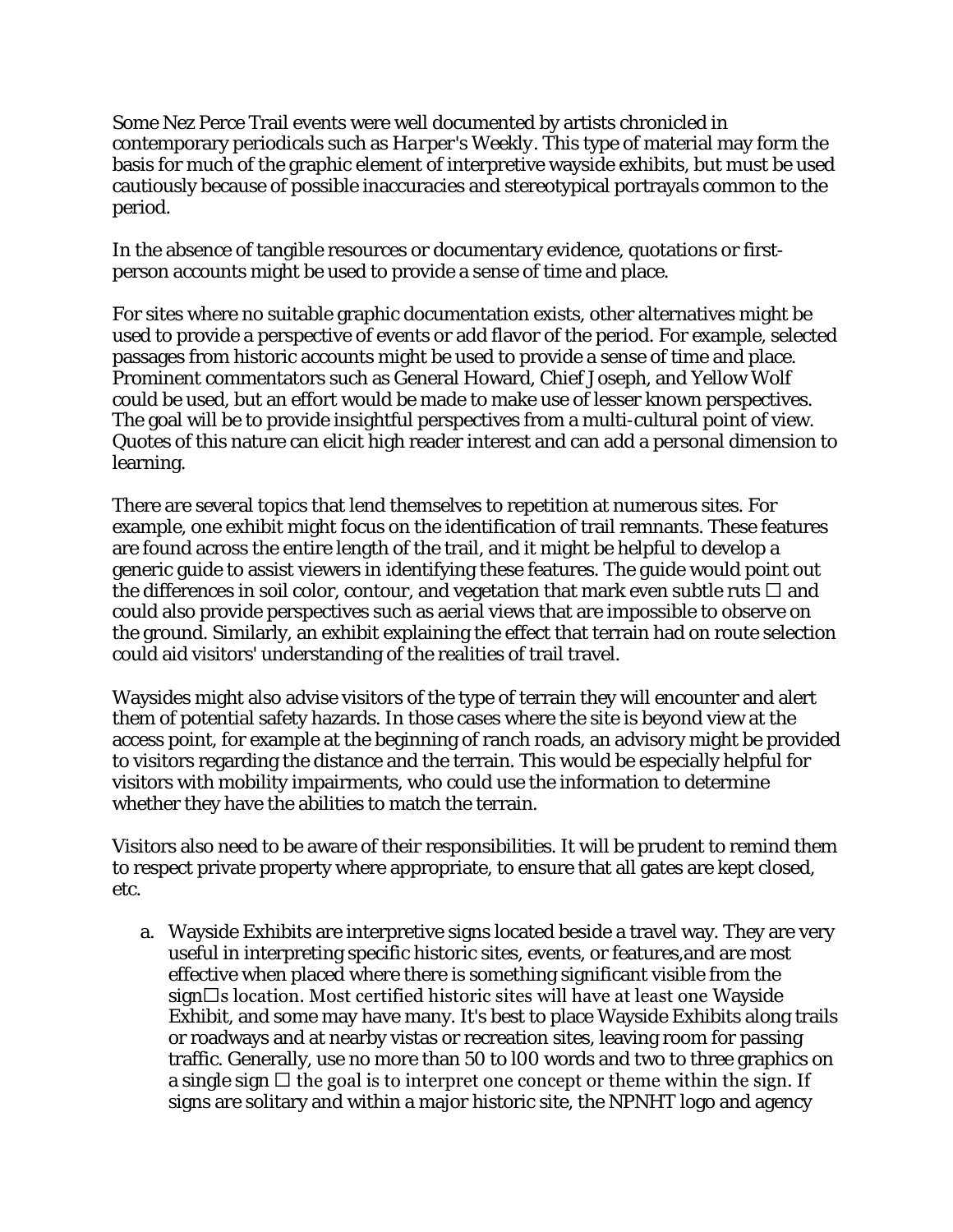identification should be included. Wayside Exhibits can be any shape or size, as long as it's appropriate to the setting and visible from a car. The colors chosen should also be suitable to setting and be designed to blend in.

- b. Kiosks are covered or uncovered structures that contain several interpretive signs. Typically kiosks at trailheads or historic sites contain two or three panels, but some larger kiosks may have many panels, brochure racks, and museum exhibits containing real or replicated historic objects. At least one interpretive panel should feature the NPNHT logo.
- c. Gateway Stations or Portals are special kiosks designed to orient visitors to the Nex Perce Trail attractions and promote use. They tell what happened in the general area of the station, and they show where visitors can see and do more to learn about the Trail. These mini visitor centers can be staffed or unstaffed  $\Box$ depending on visitor use, partnership with local chambers of commerce, and proximity to other visitor centers. They are located along major travelways, rest areas, chamber of commerce areas (for example, along Interstate 15 in Idaho, near Fort Fizzle or Lost Trail Pass, etc.). Gateway Exhibits should be designed to include these elements: a map showing the entire NPNHT and interpretive sites, a standard interpretive panel relating history and some interpretation of a specific Trail-related event or feature, and interpretation of how the Nez Perce journey affected the local history and culture.



- d. Self-Guided Roads and Trails: These include a series of wayside exhibits that tell a sequential story. The first wayside encountered should prominently display the NPNHT logo, but its use at subsequent waysides is optional and usually discouraged unless there are multiple approach routes. On Self-Guided Roads, signs are generally designed to be read from the vehicle, unless there is an important feature that is worth a prolonged stop or which is not visible from the vehicle. Self-Guided Roads and Trails often include audio tours and accompanying brochures with corresponding numbers on the trail and brochure.
- e. Vistas or Overlooks are developed where there is a single place from which visitors can enjoy a panoramic view of an historic landscape or site. Vistas may be adjacent to a road, but are most effective when at least a short and accessible trail separates the parking area from the vista. At the vista, visitors typically find a bench, safety barriers (if necessary), and several waysides interpreting what can be seen. Wayside exhibits at vista points are most effective when they include perspective drawings that point out features in the landscape. Special efforts will be made to direct attention to the authentic Nez Perce Trail Route where it can be seen from the vista.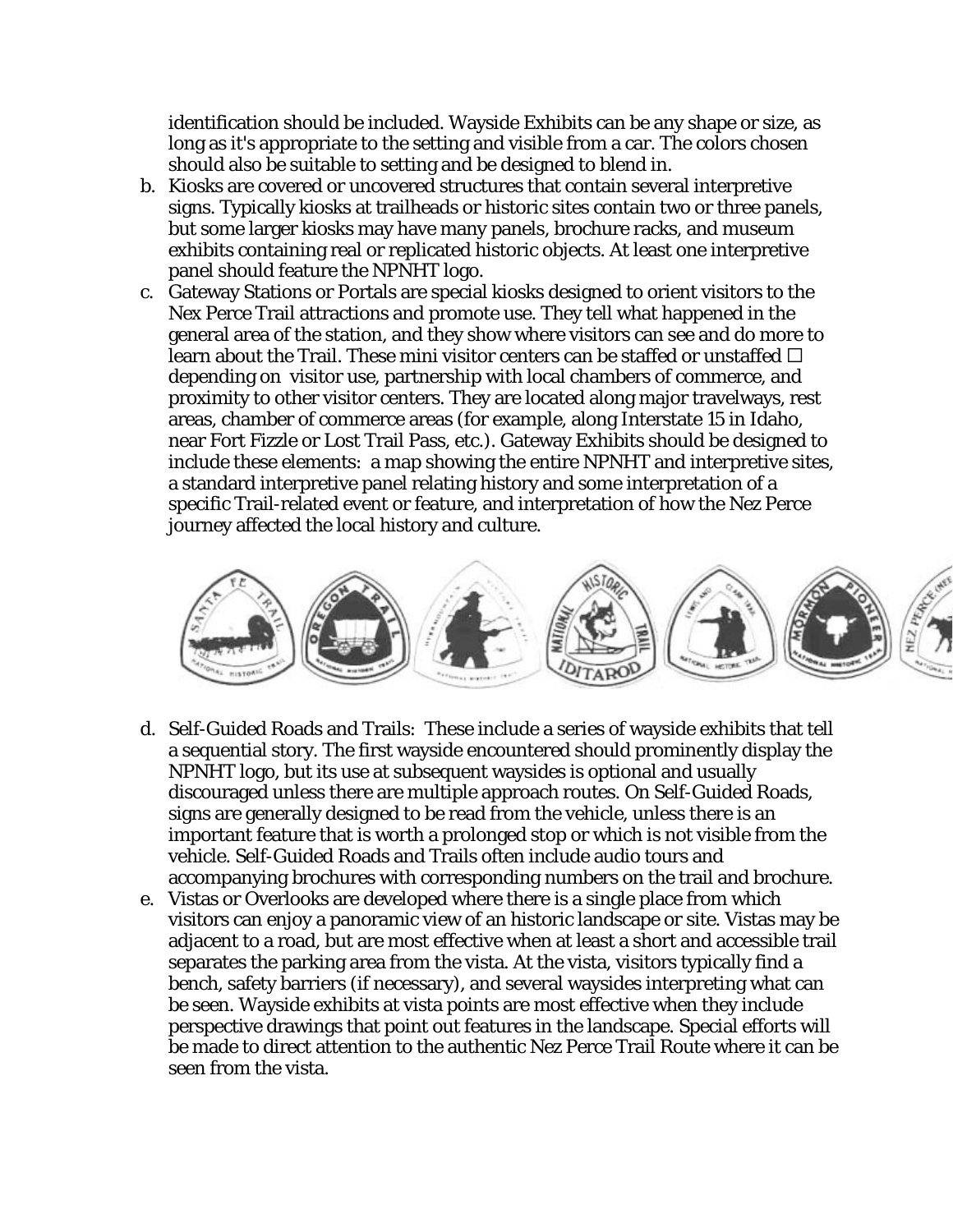Many sites related to the NPNHT have already been interpreted.





**ALLES** 

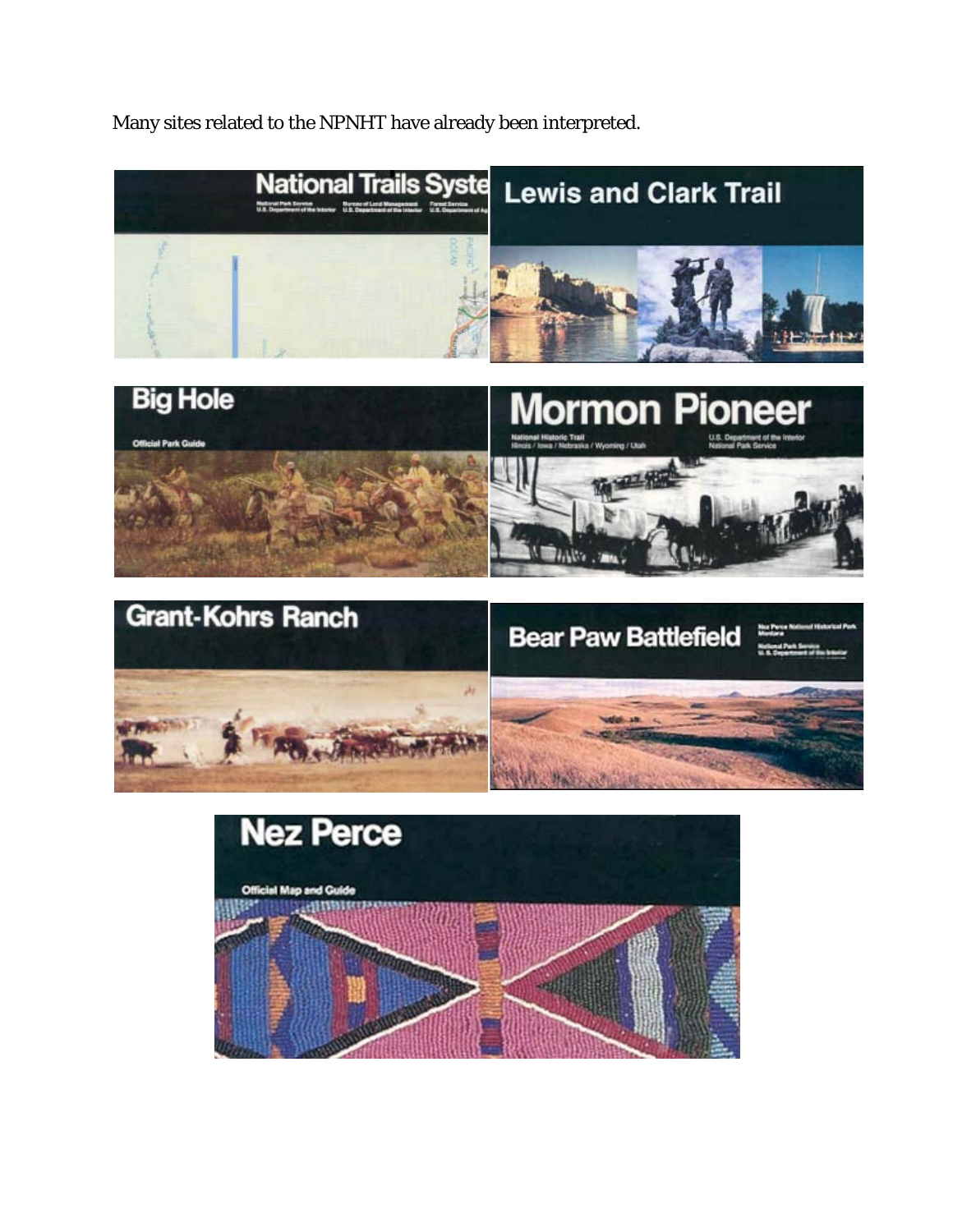The official Nez Perce National Historic Trail guide/brochure will be similar in appearance to existing National Trails brochures and National Park Service publications.

Many waysides exhibits (such as these examples from Idaho) have been placed along major highways.

#### **IDAHO HIGHWAY HISTORICAL MARKER GUIDE**

#### **NEZ PERCE WAR**

Hwy 95, milepost 227, sign #294 Near the base of this hill, over 100 cavalrymen and volunteers met disaster in the opening battle of the Nez Perce War. Rushing from Grangeville on the evening of June 16, 1877, Captain David Perry planned to stop the Indians from crossing the Salmon River to safety. At daylight the next morning, he headed down the ravine below you. Some 60 to 80 Indians wiped out a third of his force, and the survivors retired in disorder. No Indians were killed.



#### **CAMAS PRAIRIE**

Hwy 95, milepost 233.6, sign #100 Named for the blue flowering camas  $\Box$  an important root food for all interior Northwestern Indians  $\Box$  the Camas Prairie is a traditional Nez Perce cultural site. Tolo Lake  $\Box$  visible below  $\Box$ provided a campground for Chief Joseph's Wallowa band and White Bird's Salmon River band when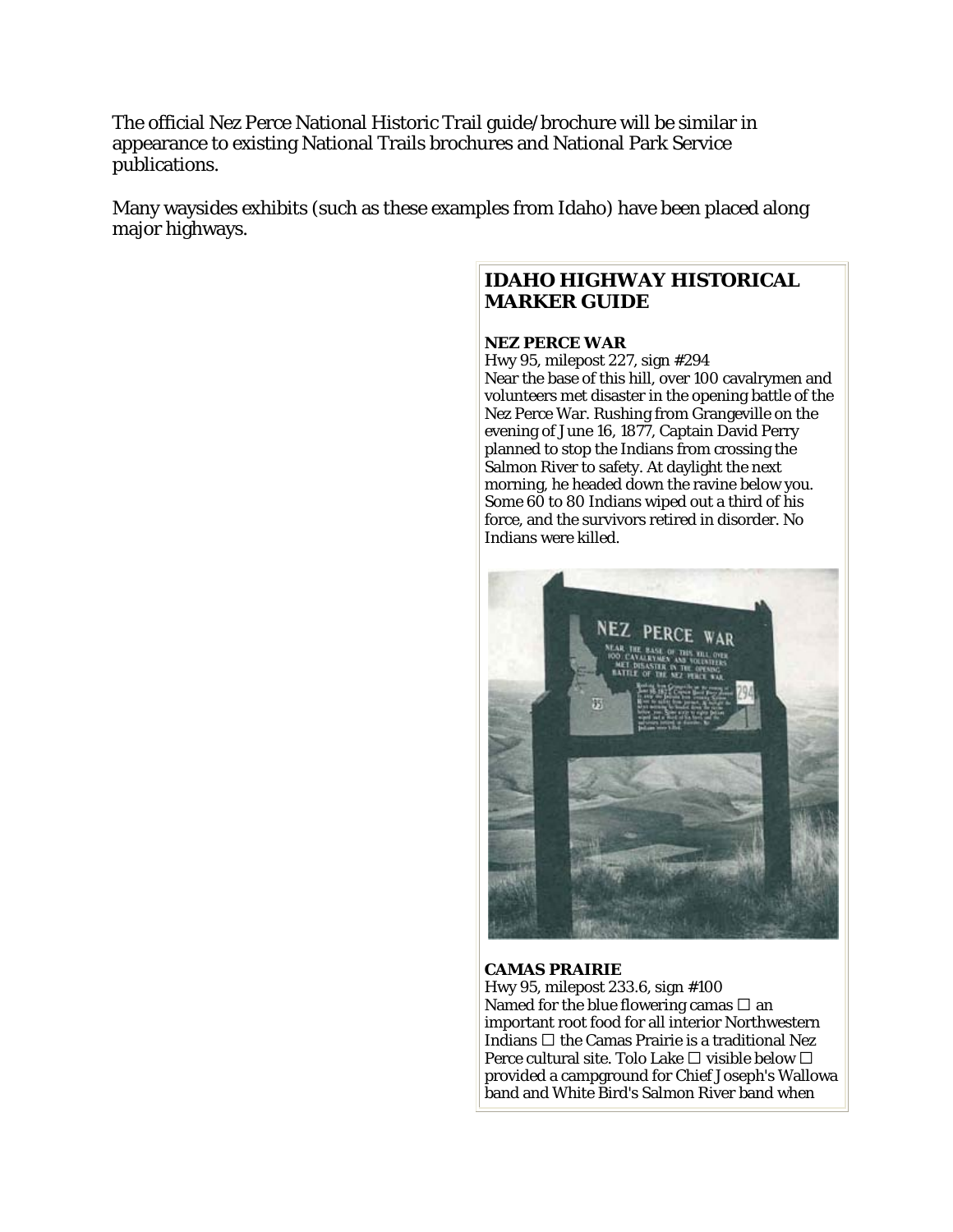war broke out on the Salmon River directly south of here on June 14, 1877. Both of these bands were under military pressure to settle on the Camas Prairie when three young men from White Bird's band avenged a long series of past wrongs and Army authorities retaliated.

#### **NEZ PERCE WAR**

A Gatling gun, firing from the top of a low hill a mile northwest of here, beat back a Nez Perce attack on July 4, 1877. The next day, Indians just east of here surrounded 17 Mount Idaho volunteers: Two were killed and three wounded before cavalrymen from Cottonwood came out to rescue them. Meanwhile, Chief Joseph's people, screened by this well-planned diversionary skirmish, crossed the prairie to join their allies on the Clearwater. From there the Indians headed across the mountains to Montana, where the Nez Perce War ended three months later.

#### **LAWYER'S CANYON**

Hwy 95, milepost 267.6, sign #163 Named for the Nez Perce Indian leader who served as head chief from 1848 to 1871 and who lived near the lower end of the canyon. Called "The Lawyer" by early fur traders for his exceptional talents in languages and oratory, he was a friend of the whites. He had learned English before the missionaries came in 1836 and helped them prepare dictionaries and translate the Bible into Nez Perce. He played an important part in all the treaty negotiations with his people before his death in 1876, a year before the Nez Perce War.

#### **LOOKING GLASS**

Hwy 12, milepost 75.9, sign #347 During General O.O.Howard's 1877 Nez Perce campaign, Looking Glass and his band were camped up Clear Creek near here. Looking Glass told Army authorities: "Leave us alone. We are living here peacefully and want no trouble." But after a July 1 military attack that destroyed his village, ruined his gardens, and captured 750 Nez Perce horses, Looking Glass and his band joined other Nez Perce refugees and soon headed for Montana's buffalo plains. Howard spent three more months pursuing Joseph, White Bird, Looking Glass, and their warriors after that fiasco.

#### **NEZ PERCE WAR**

Hwy 13, milepost 21.2, sign #259 After the Clearwater battle on the heights above here, July 11-12, 1877, the Indians crossed the Lolo Trail to Montana. Advancing northward along the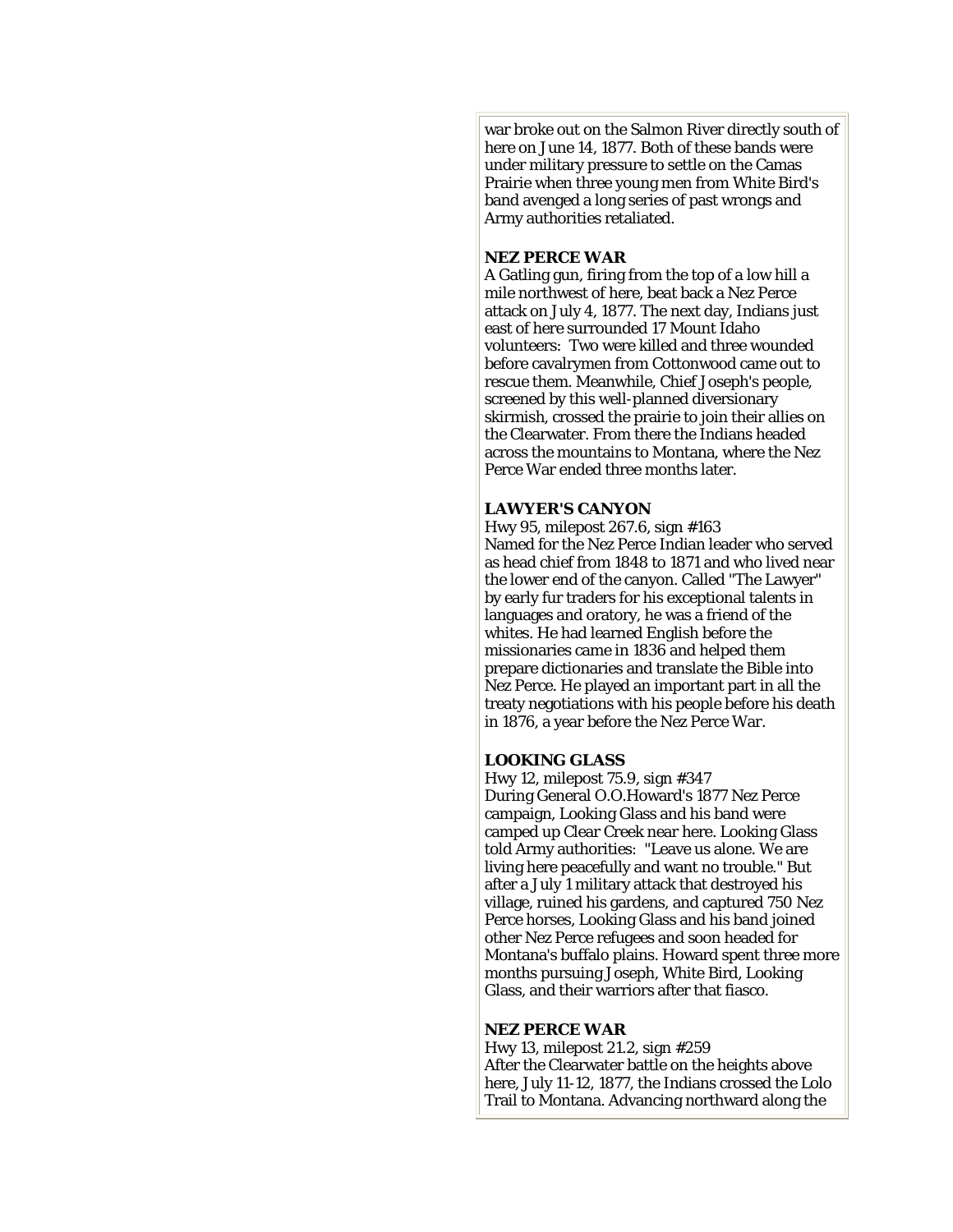# **D. Personal Services**

For most visitors, nothing replaces the enjoyment of speaking with a knowledgeable interpreter. Interpreters may lead guided walks, show slide programs, demonstrate the use of historic tools or firearms, reenact historic events in authentic clothing, or just visit casually with visitors. Personal services will be an important part of NPNHT interpretive programs at major visitor centers and historic sites. Personal services may be provided by commercial guides, historical societies, nd universities  $\Box$  as well as federal and state agency employees.

When interpreting Nez Perce Traditional culture or presenting a "Nez Perce perspective," the use of Nez Perce interpreters is strongly suggested for greatest authenticity. Similarly, a historian who specializes in military equipment, technology, or sociology can bring the daily routine of common soldiers vividly to life.

# **E. Audiovisual Programs**

The audiovisual medium includes such products as motion pictures, slide and video programs, audio recordings, and

high ground with 600 troops and artillery, General Howard found the Indian camp on the flat across the river. But 24 brave Indians blocked his advance and 100 more pinned his men in rifle pits for a day. Then the Indians, camp and all, moved slowly northward past Kamiah, while Howard folowed without fighting; there the Indians decided to move east away from the troops.

#### **BANNOCK PASS**

Hwy 29, milepost 13.6, sign #238 This traditional Indian route provided access from Montana's buffalo country to the Snake and Salmon River fishing streams. Hudson's Bay Company trapping expeditions came this way after 1822, and prospectors followed, searching for mines. In 1877 the Nez Perce War combatants returned from Montana to Idaho through Bannock Pass on their way from the Big Hole battleground to Yellowstone Park and Canada. From 1910 to 1939, railroad trains from Dillon to Salmon steamed through here. Old Gilmore and Pittsburgh railroad tunnels and grades still can be seen from this highway.

#### **NEZ PERCE WAR**

Interstate 15, milepost 167, sign #427 When General Howard tried to get more than 600 Nez Perce Indians to settle on a north Idaho reservation in 1877, he ran into a lot of trouble here. On their way to Yellowstone Park, Chief Joseph's Nez Perce people reached Hole in the Rock Station (four miles north of here) on August 16, and they shut down stage service to Montana. Howard's cavalry and volunteers folowed only a day behind until August 20, when an Indian force made off with over 100 Army mules. That raid halted military pursuit and forced Howard to continue his Nez Perce campaign for six more weeks.

interactive computer presentations. Each medium has particular strengths that can be effectively used in specific applications. Audiovisual programs are well suited to the presentation of chronological and sequential material, and are very effective in presenting an overview or introduction to a broad topic such as the history and significance of the Nez Perce Trail.

The use of audio, both natural sounds and personal narratives, can add a measure of authenticity to programs. The medium also provides an alternative experience for those who may be limited by disabilities and are physically unable to experience some sites.

The visual nature of many programs provides a degree of access to inaccessible areas, or to fragile sites where human contact could damage sensitive cultural resources. Audiovisual programs should be captioned to convey information to hearing impaired viewers. Similarly, the medium offers the capability of multilingual audio tracks to meet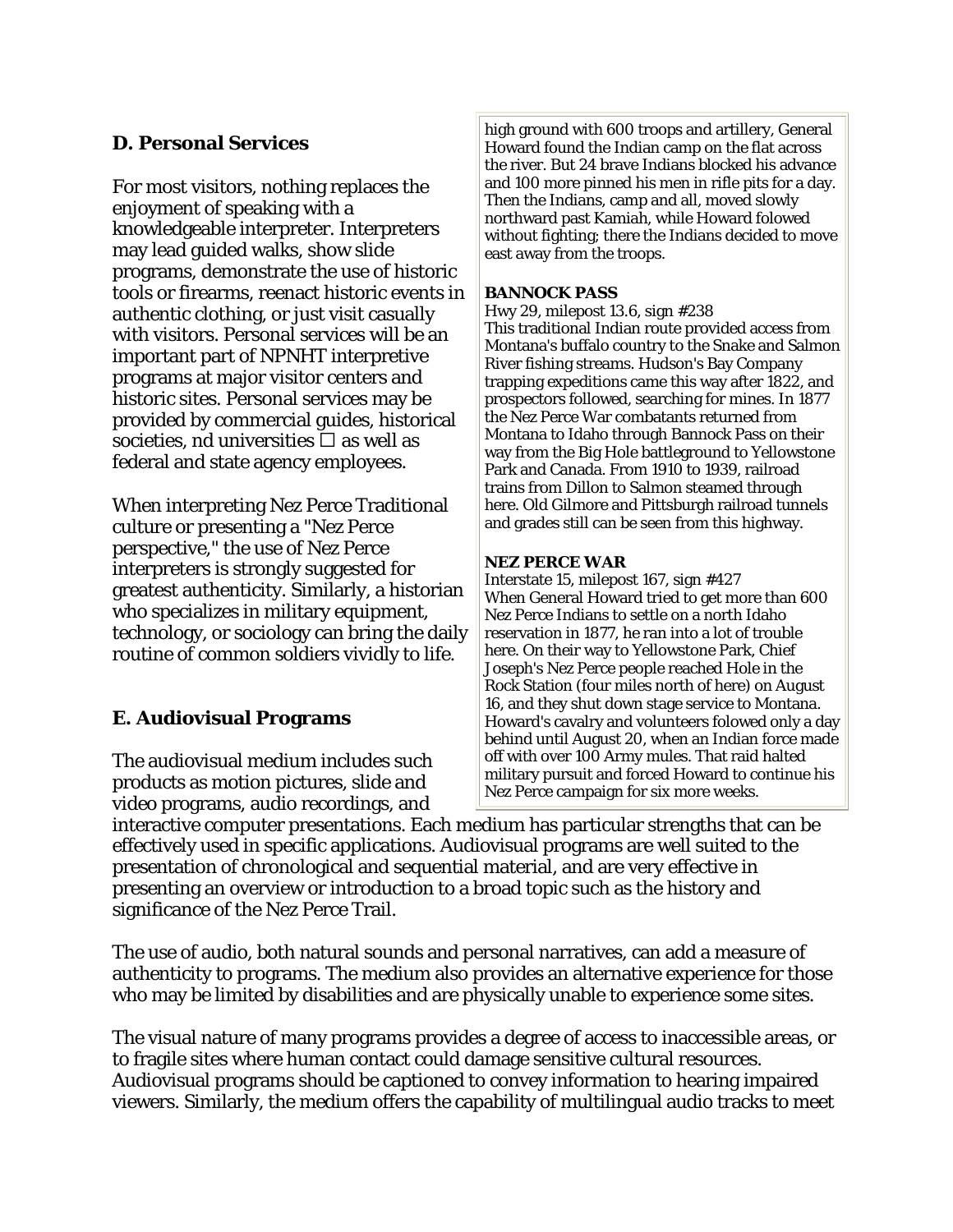the needs of the diverse cultural community. As with the other media recommendations, audiovisual programs will be designed to operate on a variety of levels to meet multiple needs. Some of the specific proposals are outlined below.

# **Video Program**

A 20-25 minute video program will be developed to provide a broad overview of the history and significance of the Nez Perce Trail and provide insight into the two-way nature of traffic. It can be used at various locations along the trail and will be produced with both English and foreign language soundtracks. It will also be captioned to aid the hearing impaired. The objective of the program will be to provide insight into the multicultural heritage of the trail, to show how the military use of the trail touched upon and was influenced by contact among people of diverse cultural backgrounds. The storyline will be developed through the liberal use of first-person accounts. The voices of Nez Perce people will relate much of the story.

# **F. Visitor Centers**

Staffed visitor centers will be a key public contact point for interpreting the details of the Nez Perce National Historic Trail. Visitor centers often feature elaborate museum exhibits, audio-visual programs, ceremonies, demonstrations, book sales, and other opportunities for visitors to explore historic themes in depth. While there will be only a few visitor centers because of their great expense, they will be a highlight of most visitors  $\Box$  Nez Perce Trail experience.

**Standard:** Staffed visitor centers on the Nez Perce Trail will be primarily interpretive rather than informational in emphasis. The goal will be to provide detailed interpretation of events in the vicinity of the center rather than attempting to tell the story of the whole trail in detail, but each visitor center will protray the basic history and location of the National Historic Trail.

# **G. Traveling Exhibits:**

Portable exhibits for display in buildings near or off the trail. These exhibits will travel to schools, fairs and other public gatherings. A traveling exhibit which shows where the Trail goes, relates the major interpretive themes and highlights major interpretive opportunities will be produced. Additional traveling exhibits may be designed to meet specific needs. When possible, traveling exhibits will be staffed by an interpreter who can provide brochures and detailed information about the National Historic Trail.

# **H. Museum Exhibits:**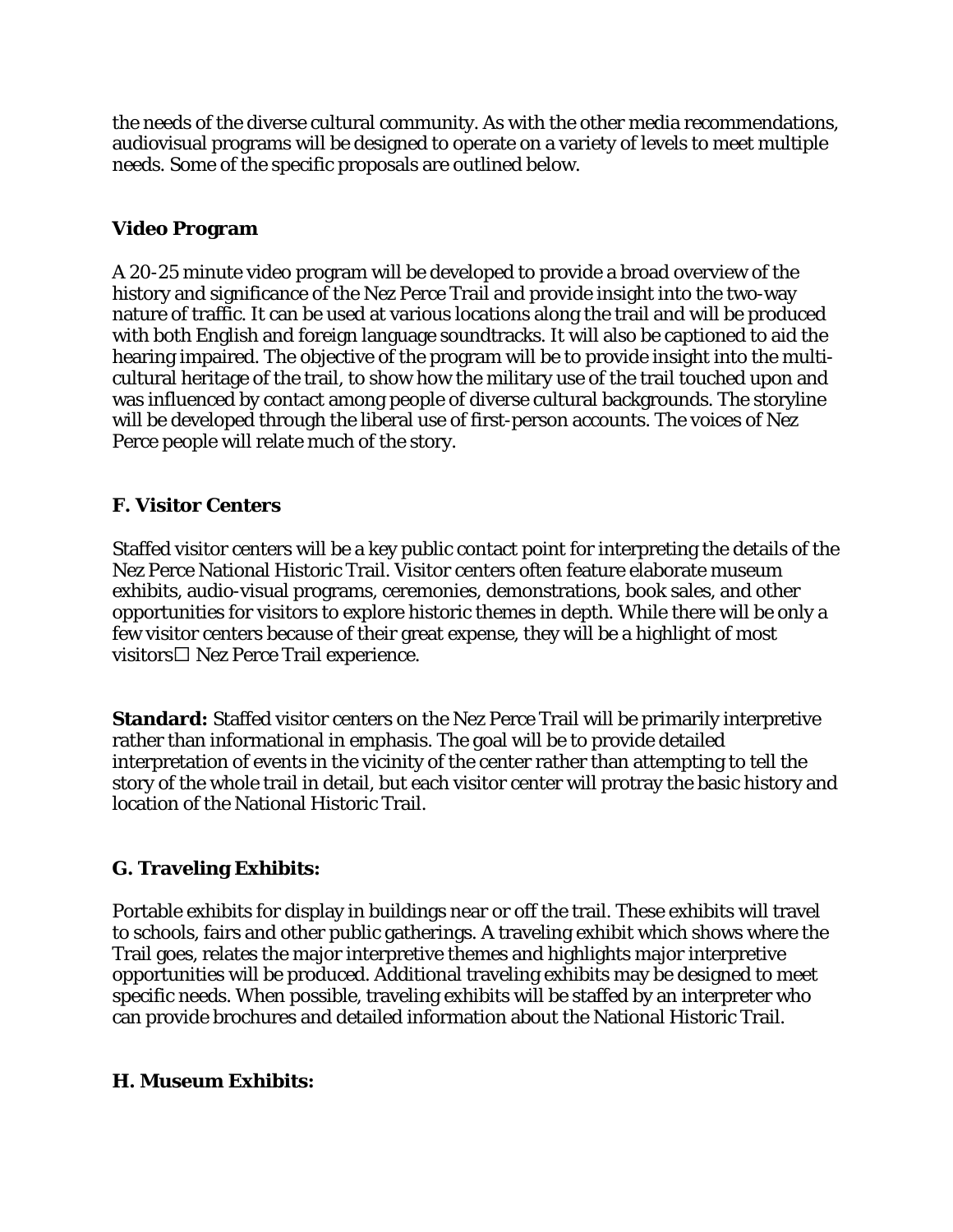Elaborate museum-quality exhibits can display original historic objects and provide indepth interpretation of cultural practices and historic events. This quality of exhibit will generally be featured only at staffed visitor centers  $\Box$  Spalding, Lolo Pass, Bighole Battlefield, and potentially Wallowa Lake, Canyon Creek, and Bear's Paw Battlefield. Permanent exhibits may also be developed and displayed in non-government museums. Federal agencies and the Nez Perce Tribe will work closely with historical societies and museums to encourage accurate museum exhibits on the Nez Perce Trail. Simple, modular exhibits using interlocking panels are an inexpensive and easy way to display items for short-term viewing. Cooperative agreements with nearby colleges and museums can lower exhibit costs. Museum-quality exhibits may also be prepared by a government agency and loaned for display.

# **I. Education Program**

Education is a key component of the NPNHT interpretive strategy. It consists of an array of special programs and media prescriptions for interpretation and focuses on educational goals that cannot be adequately addressed in the traditional interpretive program. Educational groups generally desire more in-depth information, associated facilities, and specialized opportunities for study  $\Box$  more than what most recreation visitors seek. Educational programs include education packets for schools and talks and activities led by uniformed personnel (U.S. Forest Service or other government agency) at a school or community. They also include museum or tribal members or other guest speakers who present demonstrations, dances, and other programs.

Educational group visits to the Nez Perce Trail currently consist of groups affiliated with schools at the elementary, secondary, and university levels, church and civic groups, youth organizations, and classes conducted by local museums and private institutions. The Elderhostel program and interpretive associations have expressed interest in establishing field seminars on the Nez Perce Trail. Several groups and individuals have indicated a desire to develop educational curricula. A number of private guide services currently offer educational trips related to NPNHT history. There are many opportunities for partnerships to help meet these educational goals. The value of this environmental education programming cannot be underestimated for its long-term commitment to meeting the interpretive goals and objectives of interpretive services of the Nez Perce Trail. Increasing awareness, understanding, and appreciation of historic resources is at the heart of Trail management.

The following possibilities constitute a vision for development of an education program for the Nez Perce Trail designed to meet the needs of teachers and their students of all ages. This is only the beginning of a long-term relationship between Trail managers and the educational community. Environmental education programs encourage people to work together, which is extremely important for the future of the Nez Perce Trail.

# **Education Goals :**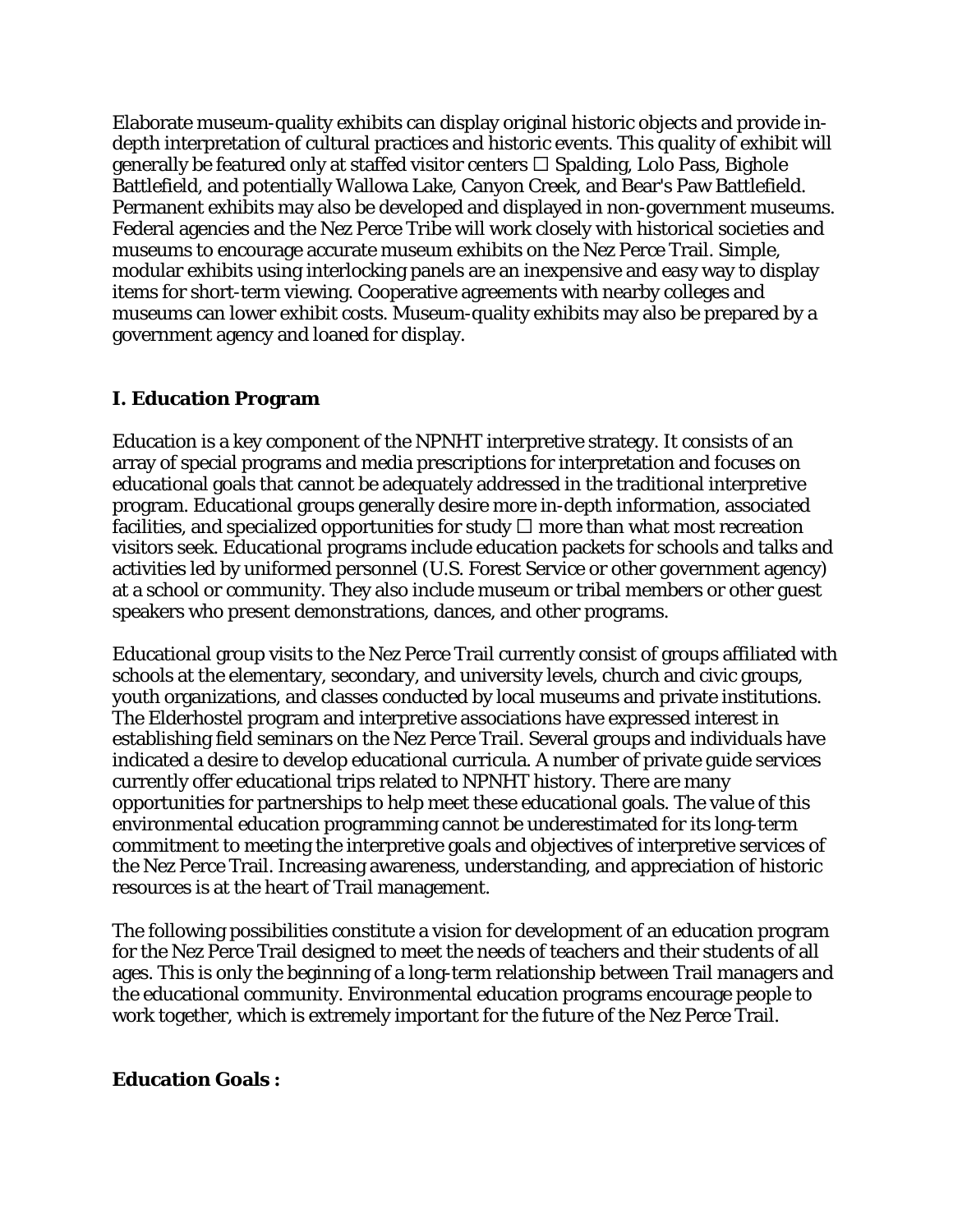To promote the Nez Perce Trail as an outdoor classroom offering unique education opportunities, and to provide innovative ways for educators to supplement existing curriculum and learning materials.

# **Projects**

#### **Goal 1: To promote the Nez Perce Trail as an outdoor classroom offering educational opportunities to the surrounding community.**

# **Adopt-A-School/Site**

The purpose of this program is to promote a continuing link between NPNHT managers and elementary school students along the Nez Perce Trail. This would encourage respectful attitudes toward historic resources, and would foster actions of stewardship by students. Ideally, the program would link schools with trail interpretive sites nearby. Trails, study areas, and curriculum could be developed to encourage appreciation of the scenic, cultural, and natural values found in the Nez Perce Trail environment. Students might also be mentors for visiting groups of students. These "mentor students" could accompany the visiting groups and assist in leadership and instruction.

#### **Outdoor School Facility**

This facility could be used on a reservation basis by schools or groups. It could be a group campsite with a covered cooking shelter that might have utensils and study materials provided. Accompanying study materials relating to the use of the site would be developed with nature trails, viewing blinds, and a covered study area such as an amphitheater or a group picnic shelter. Teacher workshops would be held to train teachers and leaders in the use of facilities.

#### **Self-Guided Study Areas and Materials**

Self-guided study areas are highly desirable for group leaders; they provide locations designated for educational use with prepared informational materials. Self-guided study materials such as teacher information sheets and student task-cards or student study journals would be developed. Pre- and post-curriculum should accompany all materials.

#### **Teacher Handbook**

Teacher handbooks can be developed for use in numerous locations along the Nez Perce Trail. Teacher workshops could be held to train teachers in use of these sites and materials. Local educators should be involved in design of an interdisciplinary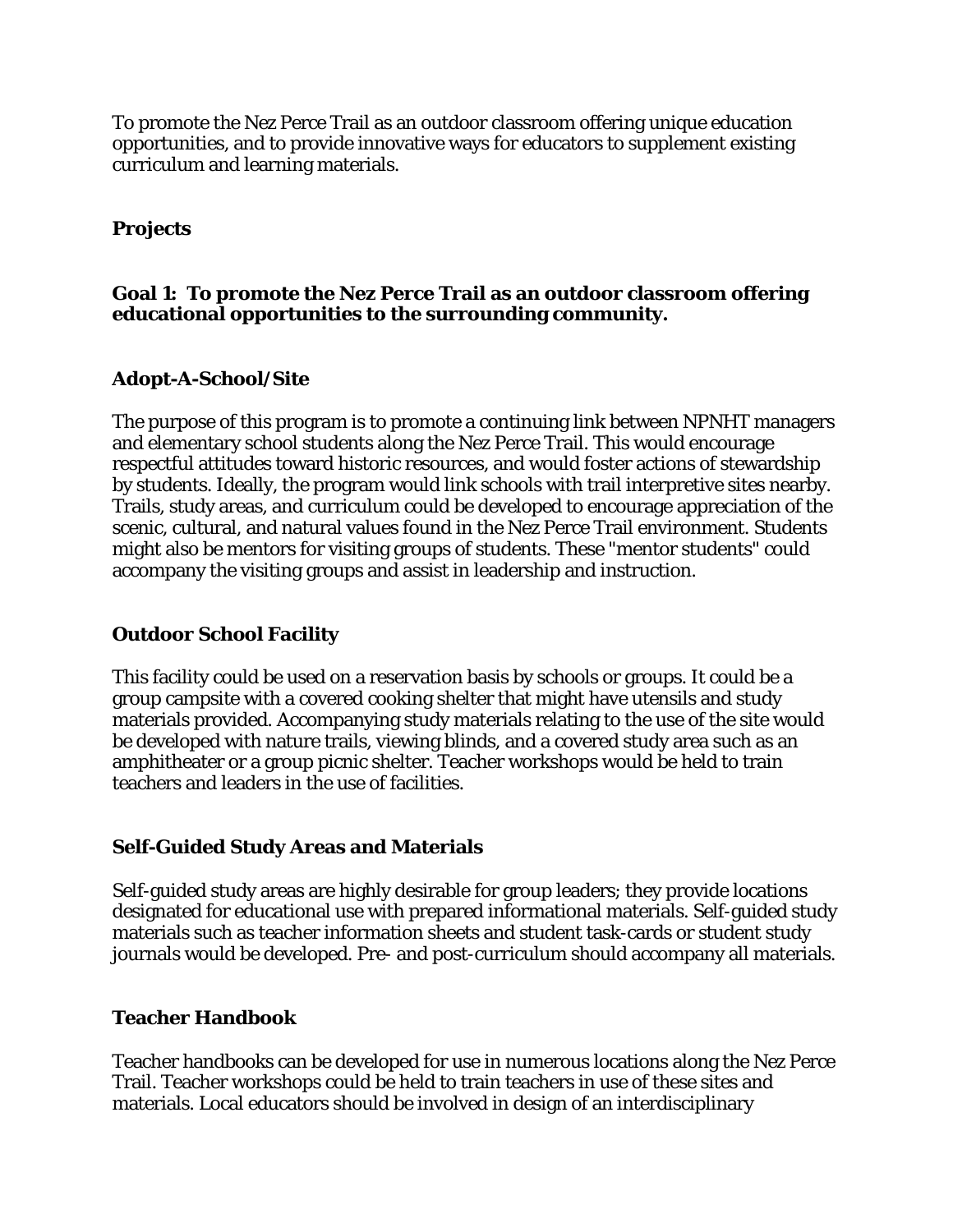curriculum using historic themes to teach required subjects such as math, English, and history. A teacher advisory group could ensure that curriculum meets state guidelines of curriculum objectives for determined grade levels.

# **Residential Facility**

An environmental education facility for residential study programs which could be used year-round by educational institutions and during the summer months for teacher workshops, Elderhostel, field seminars, etc. This project would be an exciting catalyst for environmental education on the Nez Perce Trail. It would be a new project for the Nez Perce Trail, but not a new use of public lands. This type of facility has been operated for years in many National Parks and Forests with outstanding successes. There are a number of ways to approach this type of project. It is generally run by a non-profit organization, study institute, or school district under a lease agreement, with goals and objectives of promoting educational use of the Nez Perce Trail. A preferred site, considering the Northwest climate, would be an indoor structure. This should have overnight accommodations for groups of 15-60 students, with at least one large meeting room for use as a lab and classroom. Cultural items could also be used, such as reconstructed Native American dwellings, fish wheels, and orchard harvesting equipment. It is possible that outside funding might be obtained for construction of this type of facility by corporate or other interested sponsors.

# **Study Van: "The Nez Perce Trail Traveling Interpretive Center"**

A small van could be purchased to be used by interpretive staff to travel to designated study areas for interpretive demonstrations including hands-on learning experiences. This could be used at local schools along the Nez Perce Trail for programs during the school year. It could be used during the summer season for interpretive activities at campgrounds, resorts, and communities. This could be an excellent way to communicate and make contact with visitors along the corridor. It might also serve as a "bookmobile" of interpretive materials related to the Nez Perce Trail.

# **Goal 2: To provide innovative ways for teachers to supplement existing curriculum and learning materials.**

# **Educator Study Box or Pack**

A back-pack could be developed with study materials for use by groups. This pack would be checked out by teachers for use in studying the Nez Perce Trail, and would contain copies of historic photographs, maps and documents, lesson plans, replicas of artifacts, field guides, hand lenses, and task cards for use by students. It would be returned when the groups departs. A small deposit or drivers license would secure its return.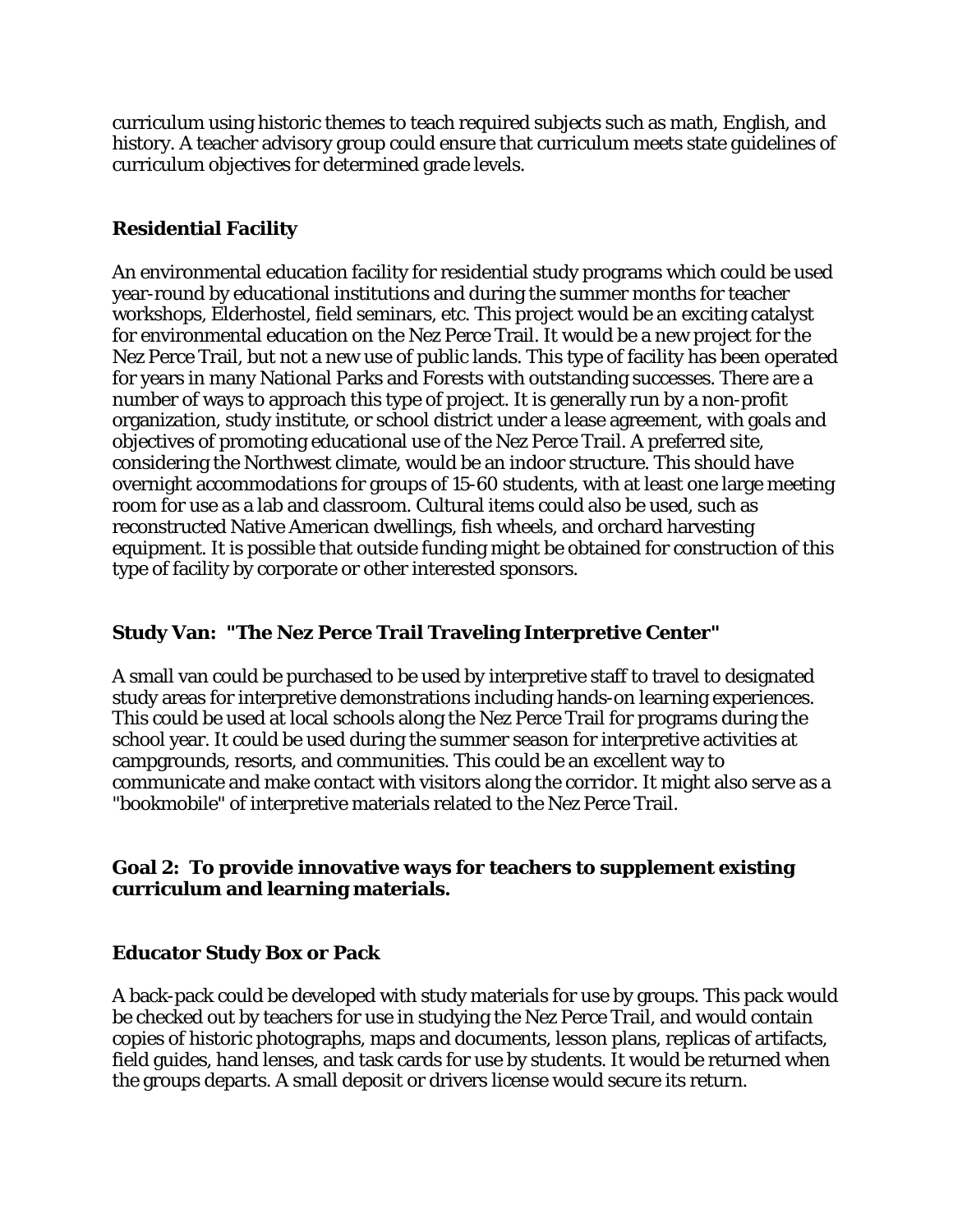# **Educational Curriculum**

This type of curriculum should be multi-disciplinary and use Nez Perce Trail themes to teach existing subjects such as math, geography, writing, or other required course material. Existing resources should be compiled into reference lists. Videotapes, CD-ROMs, and other materials should be available to support the curriculum.

#### **Community Art, Music and Literature**

A project could be initiated to promote creative expression of Nez Perce Trail history through music, dance, drama, and art in local Nez Perce Trail communities. Resulting products could be shared with other areas along the Nez Perce Trail over the summer season. This might involve traveling displays of art, readings of poetry and literature, and original dramatic and dance productions. This type of outreach program could stimulate local economies and support local craftspeople and artists through entrance fees and by generating tourism visits. It would encourage development of cultural expression related to the Nez Perce Trail landscape. Partnerships and grants would be a source of funding.

#### **Existing and Proposed Interpretive Facilities and Themes**

#### **Trail Overview**

#### **Creating and maintaining the recreation and interpretive facilities along widely separated individual Nez Perce historic sites into a coherent and coordinated National Historic Trail is a daunting task. It will involve the entire Trail community federal and state agencies, the Nez Perce Tribe, communities, non-profit groups, and private businesses.**

In the short term, the Forest Service, Bureau of Land Management, and National Park Service will focus their efforts on the high potential segments and historic sites.

The **National Park Service** will place its highest priority on developing the historic sites authorized for addition to Nez Perce National Historical Park in 1992: Chief Joseph's Gravesite at Wallowa Lake, Canyon Creek Battlefield, and Bear's Paw Battleground. At the same time, NPS will maintain and upgrade the excellent interpretive programs at long established areas such as Big Hole National Battlefield, Spalding Visitor Center, and Heart of the Monster. The official NPNHT logo may be displayed on Park site bulletin boards, and at site entrances and on some wayside exhibits, to show the relationship between the National Historical Park and National Historic Trail.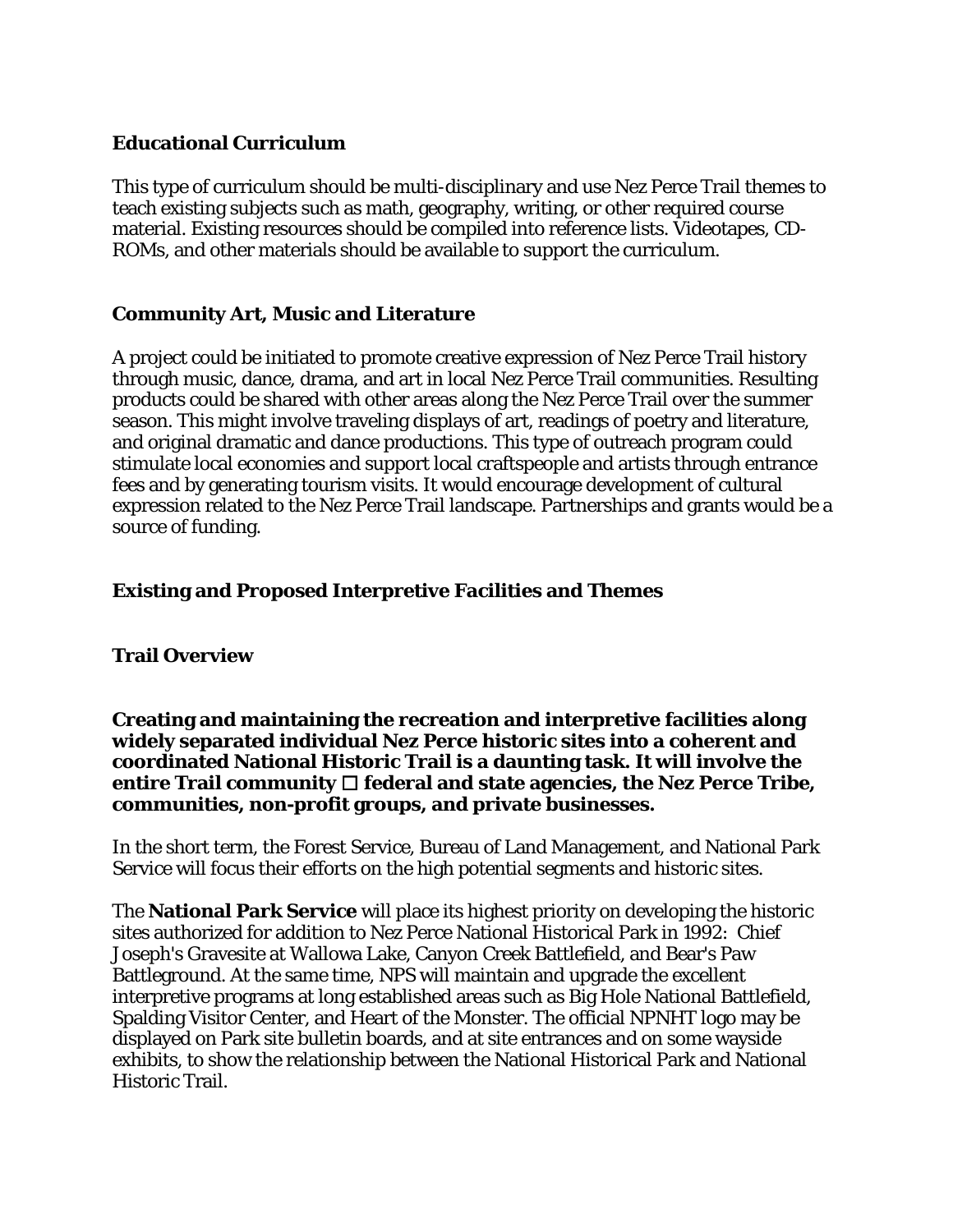The **Bureau of Land Management** will place a high priority on identifying the historic route and marking its location with standard Trail markers and signs. As Trail segments and sites become ready for public use, access and interpretation will be developed. NPNHT interpretation on the Missouri Breaks National Back Country Byway will be expanded in the vicinity of the Missouri Breaks segment. The BLM will work with local communities to coordinate marking of the auto tour route where it passes through private lands but provides access to National Resource Lands.

The **Forest Service**, as Trail administrator, will place highest priority on identifying the exact historic route on Forest segments and marking its location with Trail markers and signs. Forest Service employees will work with state and local governments and tourism promotion agencies to develop a series of Nez Perce Trail "gateway" exhibits along interstates and highways. Sources of NPNHT route markers will be available, so Trail marking can proceed across both public and private lands and along federal and state highways on the auto tour route. Wayside exhibits and kiosks will be added to existing recreation sites and along forest roads. Auto tour routes and recreation trails will be developed on lesser known parts of the Trail at Imnaha Canyon, Lolo Trail, Gibbons Pass, Overland Trail, and Clarks Fork Canyon.

The **Nez Perce Tribe, Colville Confederated Tribes (Chief Joseph Band), and Confederated Tribes of the Umatilla** will continue to lead Trail development as they promote and assist with planning of interpretive facilities and programs. They will assist with locating original Trail routes and identifying places where traditional Nez Perce culture can best be interpreted. They will counsel all the agencies on sensitive cultural and religious sites. They will place special emphasis on facilities and programs that will help Nez Perce children learn more about their own heritage.

# **Segment Proposals**

#### **Every part of the National Historic Trail has a unique interpretive story and potential for development. The Trail has been divided into four segments for ease in discussing interpretive potential and proposals.**

These segments are similar to those defined in the NPNHT Comprehensive Plan, but differ in that they are defined by important thematic emphasis and storyline.

**Interpretive Segment 1** includes "Plan" section 1. This is the area within the heart of traditional Nez Perce homeland where events led up to hostilities between the Nez Perce people and Euro-American settlers, and to the Nez Perce flight. This segment begins in the Wallowa Valley, where nontreaty Nez Perce were when they reluctantly decided to go to the Reservation at Lapwai. It ends at Weippe Prairie, where several nontreaty bands decided to travel over the mountains to avoid further fighting.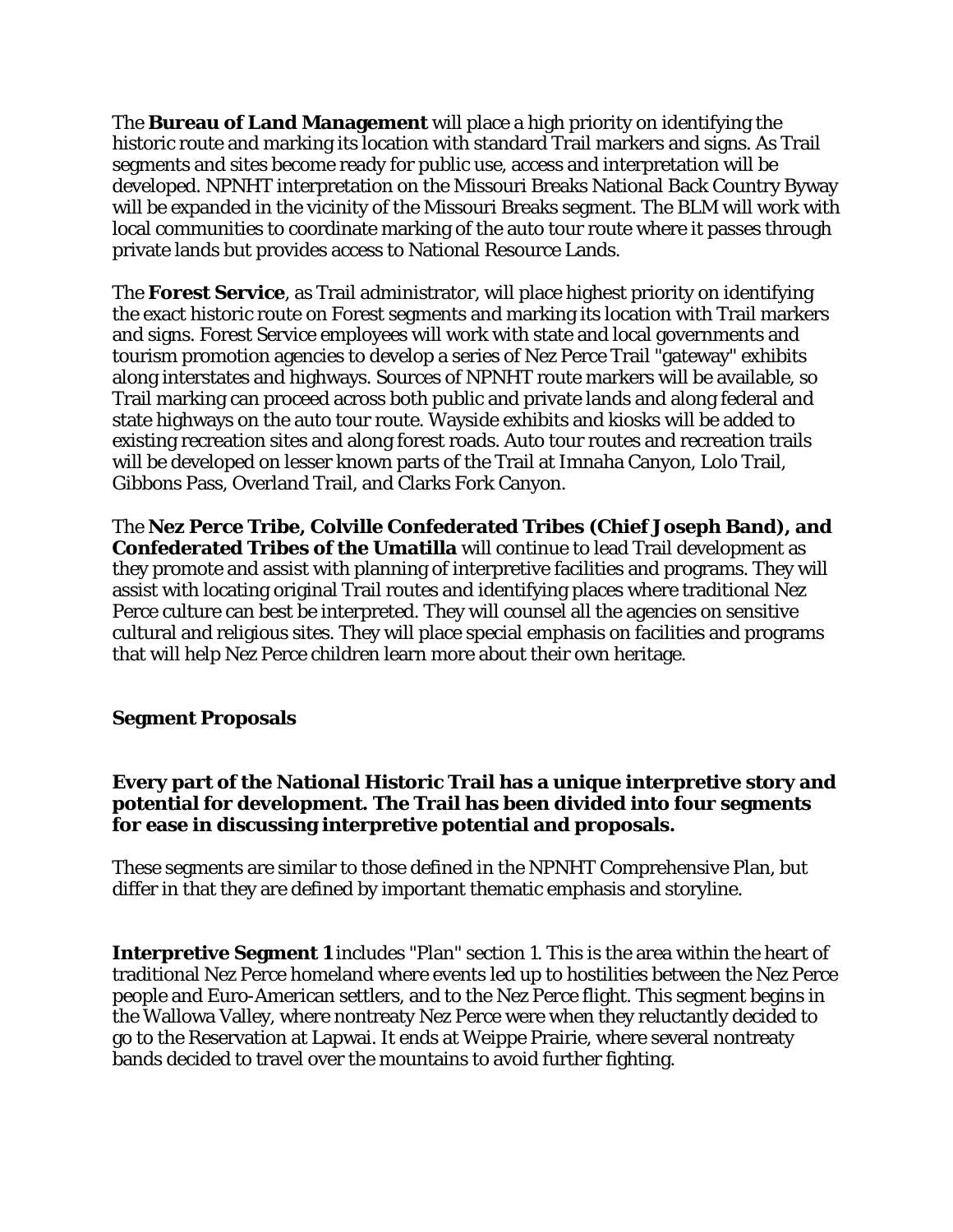**Interpretive Segment 2** includes "Plan" section 2 and half of 3. This is the area of the rugged Lolo Trail, Bitterroot Valley, and Gibbons Pass, where the Nez Perce travelled peacefully through settlements believing they could leave the fighting behind. It ends at the Big Hole National Battlefield, where the Nez Perce fought off Colonel Gibbon's attack.

**Interpretive Segment 3** includes "Plan" sections with the remainder of 3, 4, and 5. This is where the Nez Perce, retreating with troops in pursuit, traverse the valleys of Montana and Idaho and pass through Yellowstone National Park. It ends at the canyon of the Clark Fork of the Yellowstone, where the Nez Perce realize they will find no refuge with the Crow, then turn north to make a dash for Canada.

**Interpretive Segment 4** includes "Plan" sections 6 and 7. This is the area of passage through the plains and Missouri River breaks. It ends at the official end of the National Historic Trail, at Bear's Paw Battleground.

Specific sites, illustrated on the following maps, are proposed for interpretation. These sites include high potential Trail segments and places along major travelways. Development proposals were based on how well the sites contribute to interpretive goals and objectives, ease of access and visitor safety, potential visitation, and resource sensitivity.

# **Segment 1 - Wallowa Valley to Weippe Prairie**

Decision to Leave the Homeland; Fighting Begins

# **The Route**

This segment begins at Wallowa Lake, traditional home of the Joseph Band, and extends to Weippe Prairie. An estimated five nontreaty bands, totalling about 750 people, decided to leave their homelands temporarily and move to the Reservation at Lapwai. They expected to eventually return home. Other Chiefs who played central roles during the Nez Perce retreat included Chief Looking Glass, Chief White Bird, Chief Toohoolhoolzote, Chief Lean Elk, Chief Ollokot, Chief Husis Kute, Chief Hototo, and Chief Tolo. Two major battles were fought along this Trail section: one at White Bird Canyon and one at Clearwater River.

# **Significance**

This segment lies entirely within Nez Perce traditional homelands. Here lie the heart and soul of the people, and, according to Nez Perce culture, the center of their world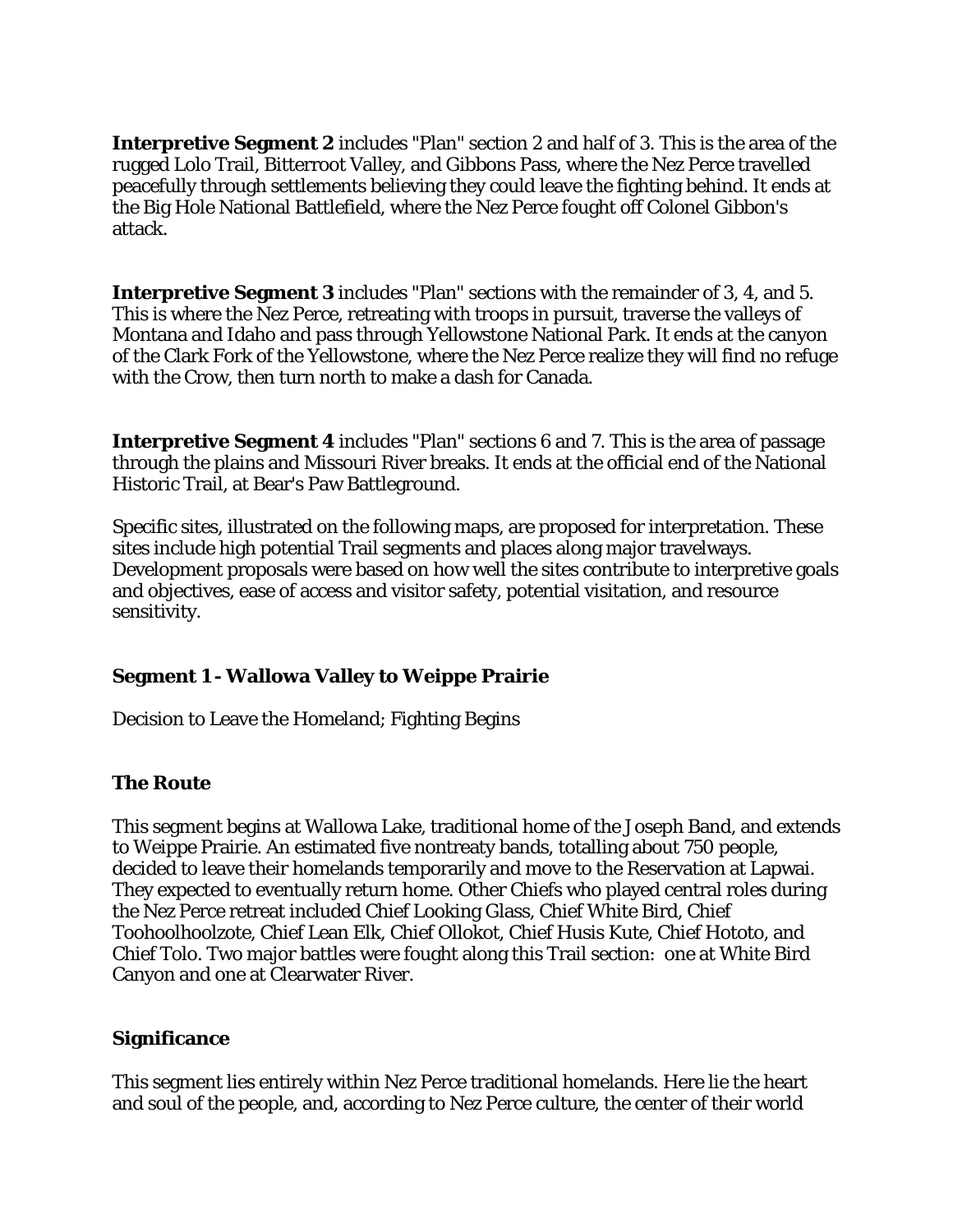from the beginning. Most of the Nez Perce (Nee-Me-Poo) people live on the Nez Perce Reservation (Lapwai, Idaho) today, where their traditional culture is still visible. Some of the Nez Perce people live on the Confederated Colville Tribes Reservation (Colville, Washington). Many historic and cultural sites not related to the Nez Perce War of 1877 are also preserved and interpreted as part of Nez Perce National Historical Park. Visitors can ask Nez Perce interpreters at the Park about Nez Perce heritage and ways of life. Here, visitors can learn about the significant factors leading to misunderstandings between Nez Perce people, Euro-American settlers, and the U.S. Government.

The beginnings of conflict and its long-term effects are most apparent here on the Nez Perce Reservation. In the early days of conflict, both sides were optimistic that differences could be quickly resolved and peace restored. The nontreaty bands had originally decided to move to the Reservation at Lapwai to maintain peace. They escaped the battle of White Bird Canyon with few casualties. Only the persistence of U.S. military forces and the prolonged fighting at Clearwater persuaded them that a rapid resolution was impossible. They decided to escape east over the mountains and seek refuge with the Crow Tribe until things cooled down.

The military goal was to quickly subdue the nontreaty Nez Perce and move them from their homelands onto the Reservation at Lapwai. They were unable to carry out their orders, and suffered heavy casualties in both battles. The military attempt was completely thwarted when the Nez Perce bands fled east.

# **Existing Interpretation**

This area contains the most complete interpretive facilities of the entire Trail  $\Box$  because of a long history of marker and sign placement, and efforts of the state of Idaho, Idaho Transportation Department, National Park Service, and Nez Perce Tribe. Most major sites and many minor areas have interpretive signs relating to both the 1877 War events and to traditional Nez Perce culture. The NPNHT route is not well marked over this segment, and is thus somewhat difficult to follow and understand through the rugged terrain. Because the Trail traverses a virtual maze of steep river canyons, there is no potential for an auto tour route that closely follows it. Auto access will be disjointed and distant except at a few points.

Adventurous explorers will find following the Trail a challenging but rewarding experience by foot, on horseback, or by boat. The two high potential segments in this segment are the Imnaha River and the segment at White Bird Canyon. Imnaha River (18 miles) may offer the greatest potential for new interpretation; however, it is in a rugged and remote part of the Hell's Canyon National Recreation Area and Wallowa-Whitman National Forest. The segment at White Bird Canyon (16 miles) features a driving tour and numerous waysides.

#### **Desired Future Interpretation and Services**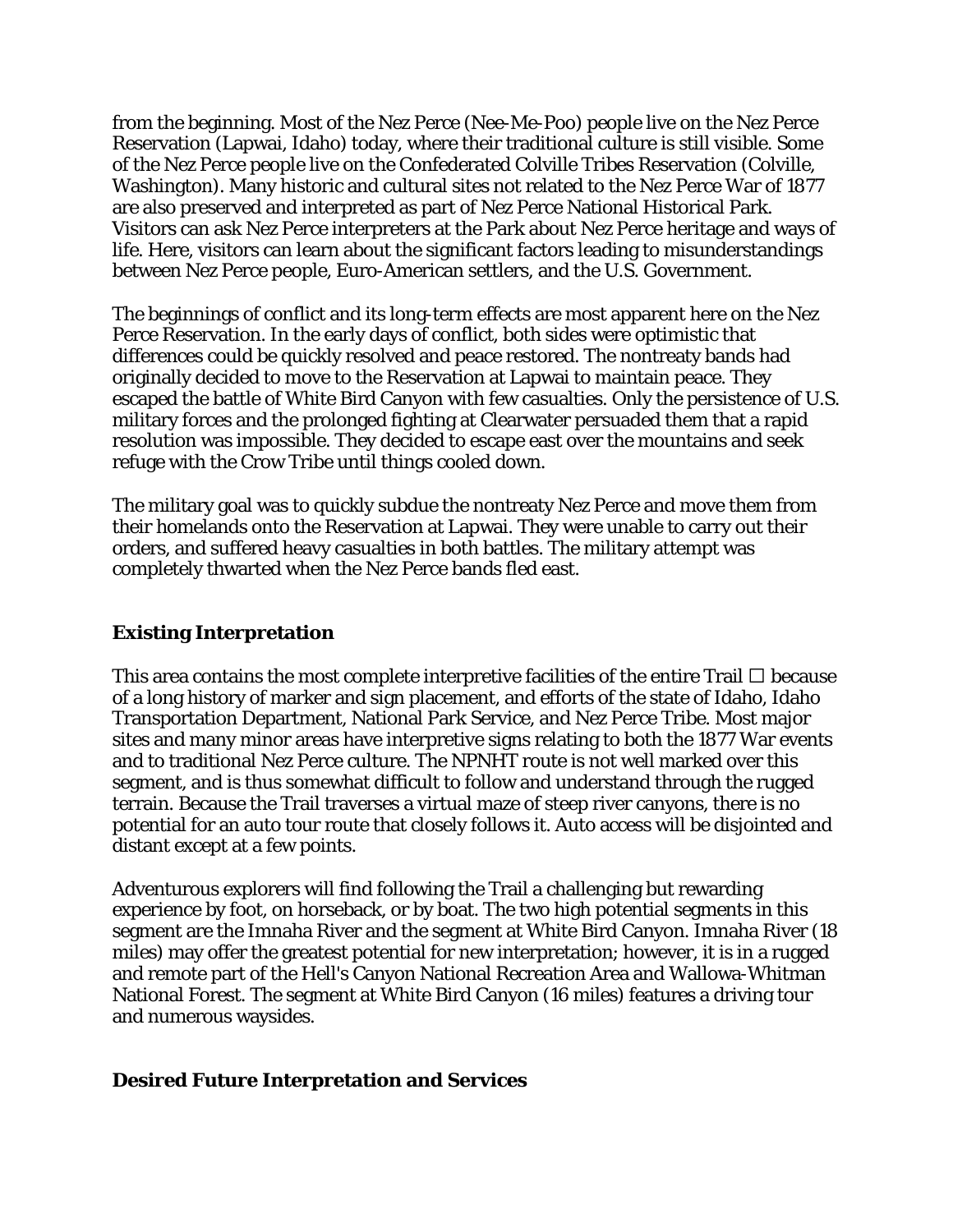Several key developments are proposed in these segments:

Wallowa Lake: This site is now authorized as part of the Nez Perce National Historical Park. It is the Trail's starting point, and because of its proximity to major travel routes in Oregon, it can be reached by large numbers of visitors. An interpretive contact station is planned for the southern area of the Historical Park. The Wallowa Band Nez Perce Tribe Interpretive Coalition is developing a Nez Perce Interpretive Center at Tick Hill near Wallowa, Oregon.

Imnaha River high potential segment: This rugged area will continue to provide low-key interpretation of the early days of the journey and Joseph's hardships in crossing the Snake River to join the others. It is also an excellent place to interpret traditional Nez Perce life before European contact.

Tolo Lake: This significant site is close to highways and to Grangeville, Idaho. It's an ideal place to tell of the events leading up to the War and retreat as the nontreaty bands gathered, and of the first killings by the Nez Perce.

White Bird Canyon: Update and revision of auto route and on-site interpretation is under way.

#### **Segment 2 - Weippe Prairie to Big Hole National Battlefield**

Peaceful Intentions

#### **The Route**

This segment begins at Weippe, where the nontreaty Nez Perce bands decided to leave Idaho. It passes over the Bitterroot Range through Lolo Pass, traverses the open farmlands of the Bitterroot Valley, and climbs over Gibbons Pass to Big Hole. Military encounters in this section occurred at Fort Fizzle and at Big Hole National Battlefield.

#### **Significance**

This segment passes through country familiar to the Nez Perce people. It follows one of two major travelways across the Bitterroot Mountains, and includes areas historically visited for hunting and gathering. Many Nez Perce people knew and traded with the Salish people in the Bitterroot Valley, and later with settlers living there. This is an ideal section to interpret traditional Nez Perce travel patterns and their use of natural resources. It is also an area to show how the Nez Perce people, Salish people, and settlers co-existed prior to the stress over Treaty reductions. It may be a place to show how early reports of  $\Box$ Indian uprising and hostility  $\Box$  in Idaho during the summer of 1877 quickly reached settlements in Montana, causing anxiety and fear among settlers.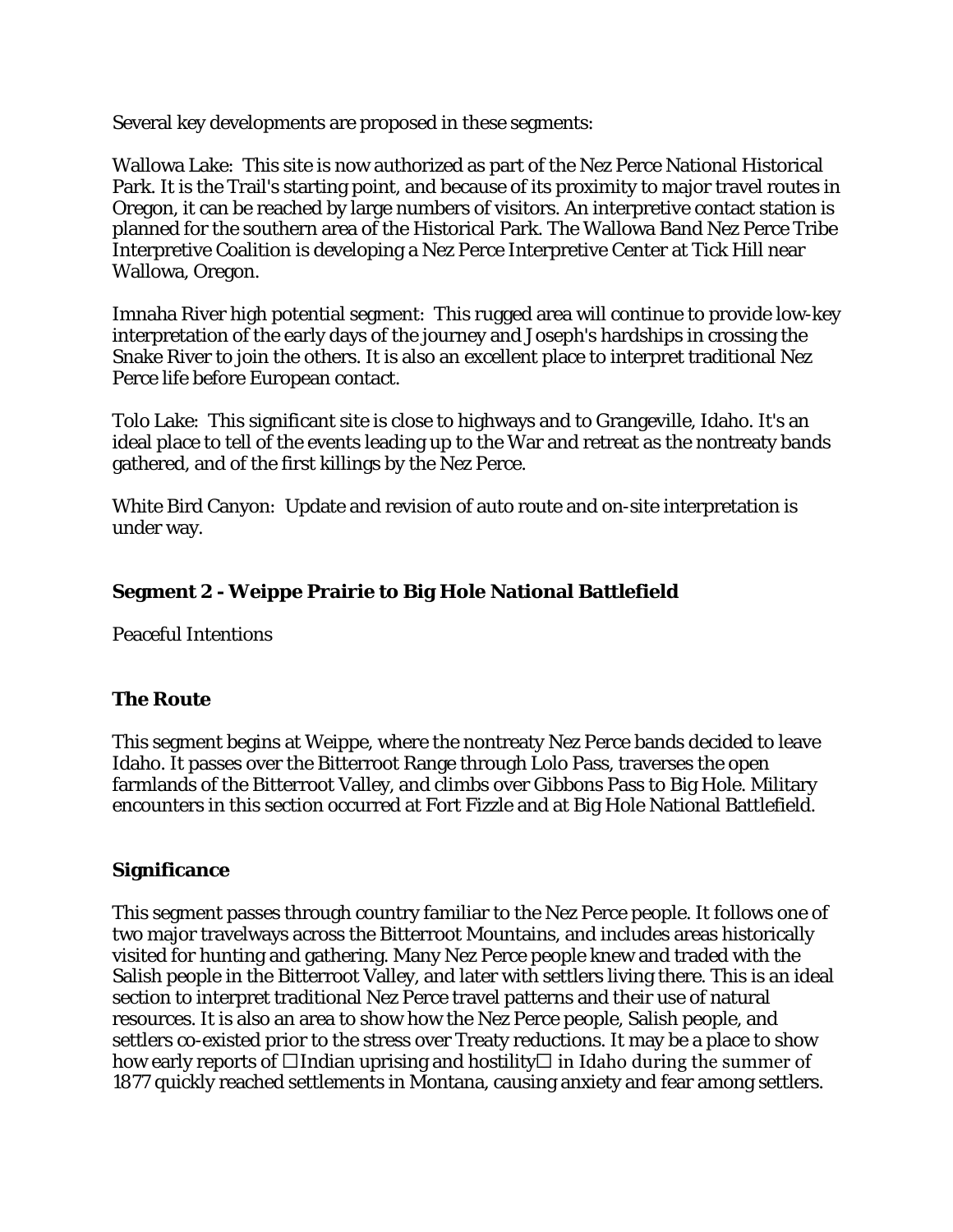The Nez Perce believed that once they left Idaho and the scene of the White Bird Canyon battle, they were leaving the fighting. They did not fight when they met Captain Rawn and his troops near the log barricade now known as Fort Fizzle. Instead, they slipped past the barricade, and the attempt to stop them thus "fizzled."

The Nez Perce traveled through the open Bitterroot Valley past some of the residents with whom they had traded before the fighting broke out in Idaho. These former allies were suspicious and nervous, but the Nez Perce bands passed through without incident. Montana's Territorial Government organized units of civilian militia and pressured military commands to pursue the nontreaty Nez Perce. The Nez Perce, believing they were in peaceful country, settled in the Big Hole area, on the North Fork of the Big Hole River. The Nez Perce called it Place of the Ground Squirrels or Place of the Buffalo Calves. Soon after the Nez Perce set up camp, Colonel John Gibbon surprised them, starting the most notorious battle of the Nez Perce War. This entire segment is accessible via Interstate 90 and Highways 12, 93, and 43. Visitors can follow most of this stretch by vehicle, over Lolo Pass, through the Bitterroot Valley, and across to Big Hole National Battlefield.

# **Existing Interpretation**

Many of the major interpretive sites in this section are already marked and interpreted. The Lolo Pass Visitor Center tells the story of human use of the Lolo Trail from prehistoric times to the present, including details on the Nez Perce National Historic Trail, the Lewis & Clark National Historic Trail, and the Lolo Trail. The Fort Fizzle site has a three-panel interpretive sign, and reconstructed breastworks and a rifle pit have been built. Four additional interpretive signs are under contract here. This site will serve as a major gateway to the Trail. Howard Creek has a three-panel signpost up. Interpretive signs are planned for the Lewis and Clark Campground and the Lee Creek Campground. Fort Owen and other sites in the Bitterroot Valley feature markers and simple interpretive signs. Big Hole National Battlefield interprets the historic battle with artifacts, self-guided trails, movies, and exhibits. The Lolo Motorway through the Clearwater National Forest closely follows both the Nez Perce and Lewis & Clark National Historic Trails and offers a driving, hiking, or horseback riding experience. A number of roadside signs and an excellent brochure point out interesting features.

# **Desired Future Interpretation and Services**

Interpretive proposals:

Lolo Trail: The unique character of the Trail corridor will be preserved while enhancing visitor opportunities by adding interpretive facilities and programs. Sites from the Nez Perce retreat will be marked. Access to vista points will be improved by construction of short trails and small parking areas. At a minimum, wayside exhibits will be installed at Musselshell Crossing, Howard Creek, and Packer Meadow.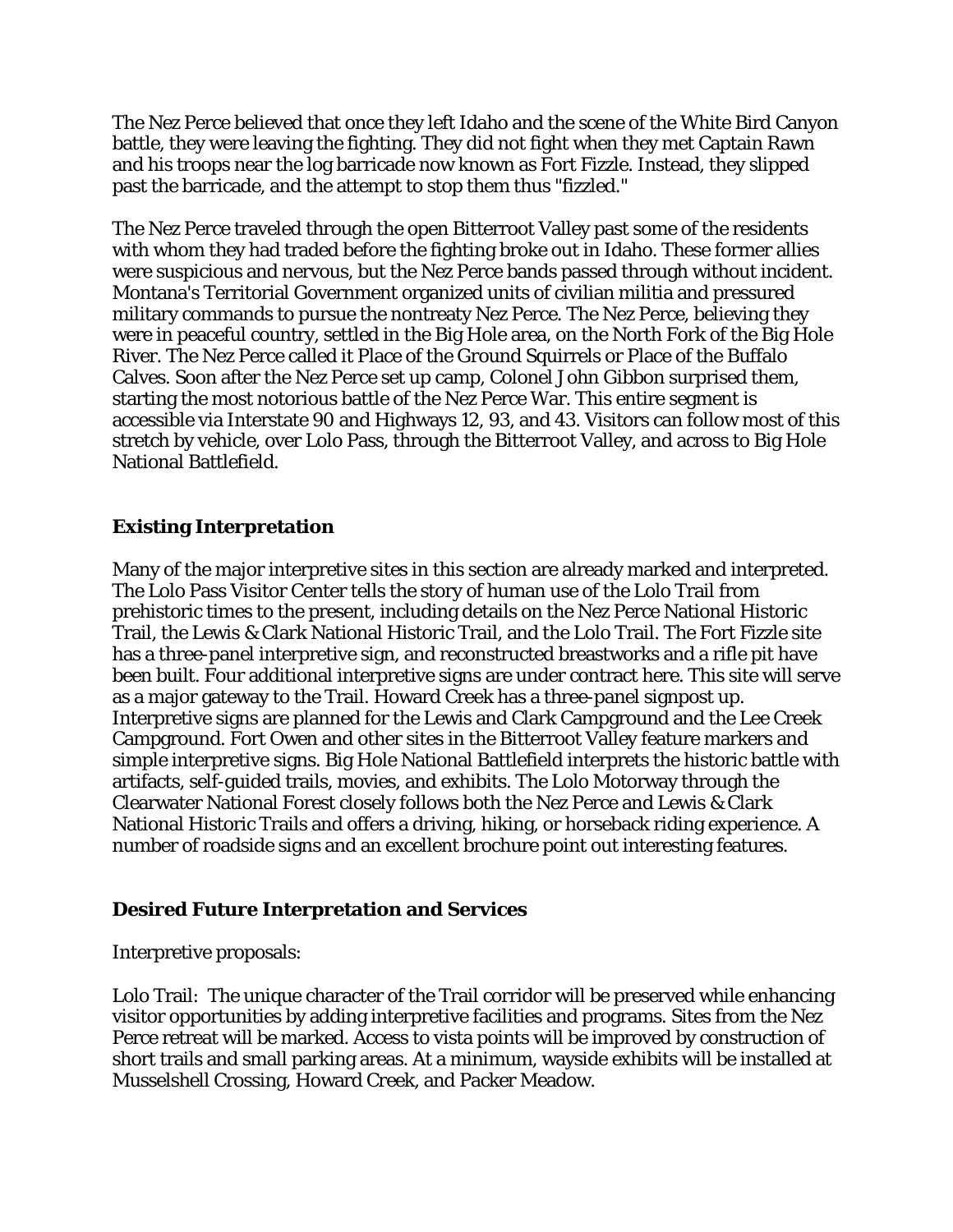Howard Creek: An interpretive trail and brochure are scheduled to be in place by fall 1994 or spring 1995.

Ross Hole/Sula Ranger Station: This site will remain a focal point for visitors seeking detailed information about the route and campsites in this area. Improvements to the existing signs are proposed. Nearby is the trailhead for the back-country driving and hiking routes over Gibbons Pass. Updated signage and publications will alert people to these opportunities.

Lost Trail Pass: Though not on the actual historic route, this is a key spot on the auto tour route and will serve as a gateway for visitors approaching the Nez Perce National Historical Trail from the south. Existing waysides should be expanded. Interpretation of the NPNHT will be coordinated and integrated into that for the Lewis & Clark and Continental Divide Trails.

# **Segment 3 - Big Hole National Battlefield to Dead Indian Hill**

Retreat and Pursuit

# **The Route**

From the Big Hole National Battlefield, this segment follows the route of the retreating nontreaty Nez Perce south into Idaho, through Yellowstone National Park, to the Clark Fork of the Yellowstone, where they hoped to find refuge with the Crow Tribe. This segment includes Camas Meadow, site of a minor battle.

# **Significance**

In this area, both pursued and pursuers covered difficult terrain. Confronted with the reality that they could not escape the conflict from Idaho, Nez Perce leaders avoided Euro-American settlements. The Army containment strategy almost worked, but again and again the Nez Perce escaped the troops. The segment ends at the Clark Fork of the Yellowstone.

General Howard did not immediately follow the Nez Perce through Yellowstone, but ordered Captain Fisher and his Bannock scouts to follow the Nez Perce. Colonel Sturgis, Major Hart, and the Seventh Cavalry were to block the escape route into the plains while General Howard's forces pushed in from the Park. However, Colonel Sturgis misjudged the Nez Perce intention and ordered his troops to leave their position on the Clark Fork. His decision allowed the Nez Perce to escape the "Absaroka blockade." These repeated and seemingly impossible escapes began to create a reputation of military genius for Nez Perce leaders. General Howard's image suffered accordingly.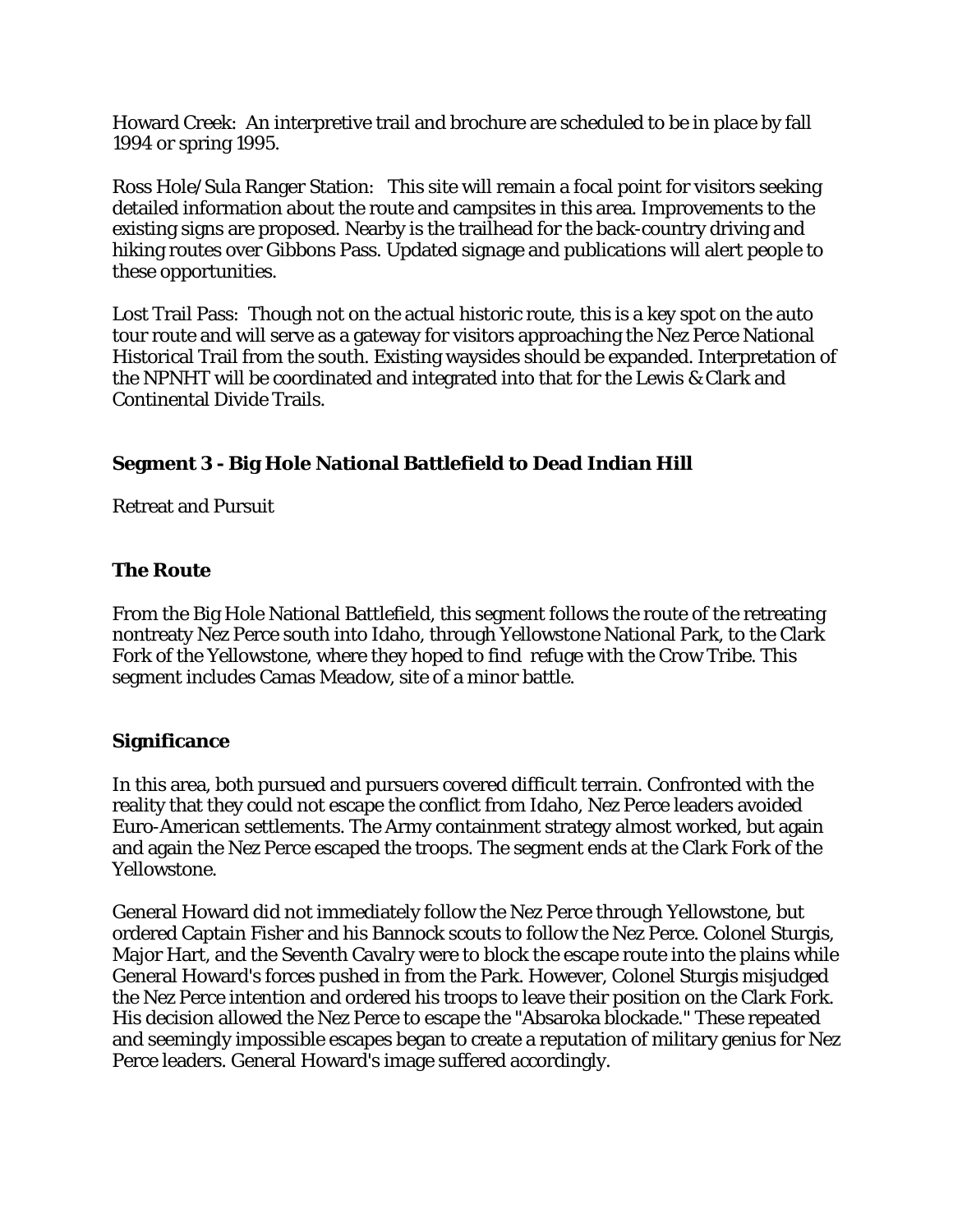Skirmishes with settlers, soldiers, teamsters, and tourists show that the Nez Perce began to retreat less peacefully. As the Nez Perce bands became increasingly offensive, press coverage increased anxiety in nearby towns such as Bannack. This is a good section to compare the communications and logistics of the two groups, to interpret the nature of Euro-American settlement and settlers' reactions, and to relate how geography, timing, and chance played important roles in the success or failure of strategies on both sides. At Dubois, Idaho, the Trail crosses Interstate 15, and from Island Park to Madison Junction the Trail follows a busy tourist route. The remainder of the segment in Montana and Idaho is easily accessible but lightly traveled, and offers opportunities for relative solitude in rural landscapes. The high potential segment through the Beaverhead National Forest gives a strong feeling of what travel was like during the 1870s.

# **Existing Interpretation**

Primary interpretation in this segment exists at Big Hole National Battlefield Visitor Center and Bannock State Park. A few historic markers have been erected in Montana and Idaho, and waysides provide information near I-15, close to Dubois, Idaho, and within Yellowstone National Park. In this section, the identity and story of the Nez Perce National Historic Trail outside these areas is minimal.

#### **Desired Future Interpretation and Services**

Eventually, all historic sites in this segment will be marked with the NPNHT logo and many sites should be marked with waysides. Kiosks and exhibits will be placed in West Yellowstone.

# **Interpretive Proposals:**

Skinner Meadow / Horse Prairie: A wayside at this site would interpret the clash of cultures in this meadow. The meadow historically provided feed for horses and buffalo. It is here that Lewis and Clark bought horses from Cameahwait, Sacagawea's brother. This is a good spot to work cooperatively with private owners to interpret other areas.

Junction City (Leadore): The town was the site of a Nez Perce encampment and a stockade hastily built by town settlers in case of Native American attack. This would be an excellent spot to construct a stockade replica, either privately or cooperatively between private and government agencies. A wayside here might also show the daily life of settlers.

Hole-in-Rock Stage Station: Success or failure of strategies on both sides depended on geography, among other factors. A wayside at this spot would explain why Hole-in-Rock Stage Station is the only spot until Beaver Creek where a stage could have crossed the stream.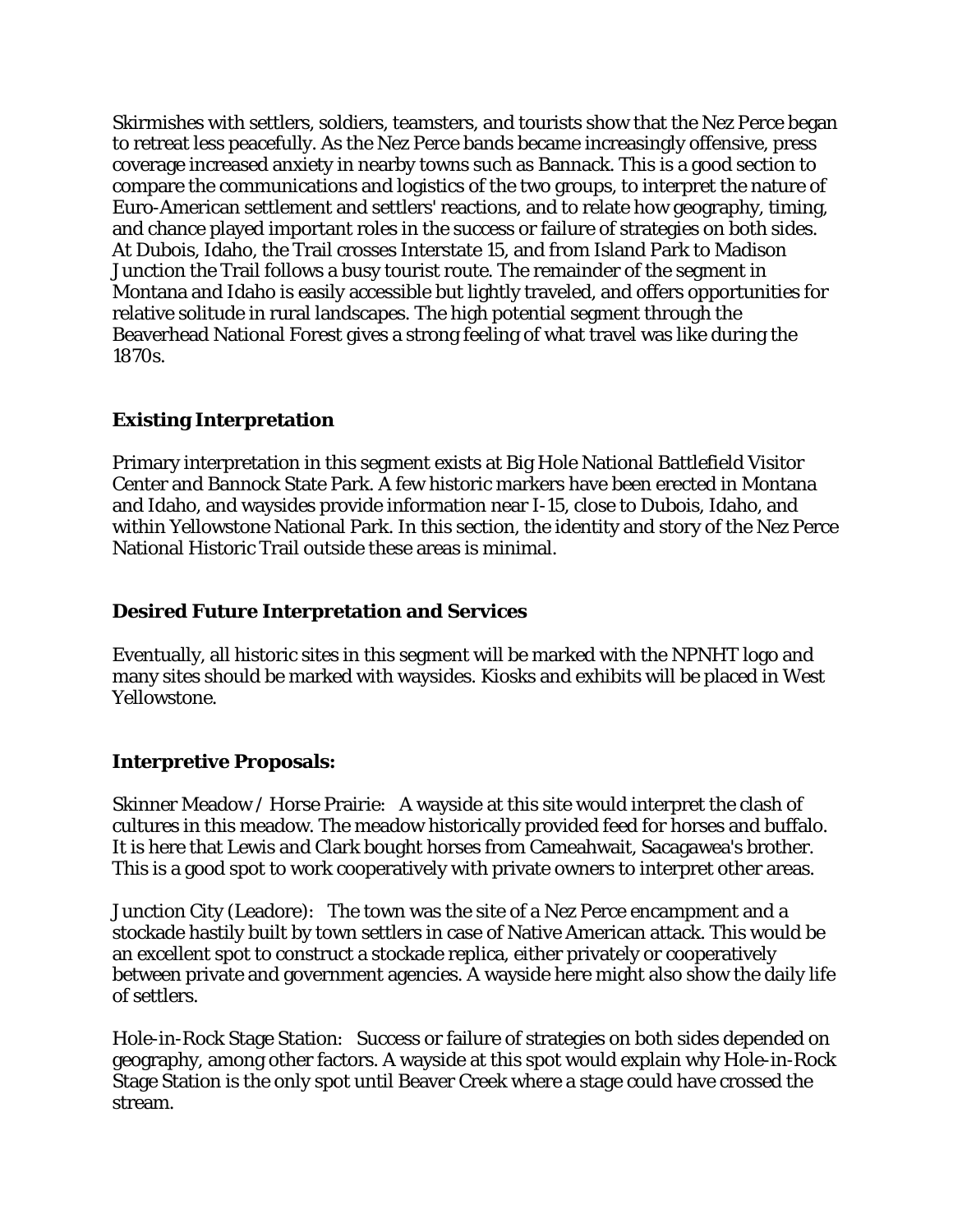Camas Meadow Battle: A wayside on Kilgore-Yale Road might relay the story of this battle, where the Army caught up with the Nez Perce. The Nez Perce took the offensive and acquired nearly all the Army's pack mules.

Radersburg Party Capture / Nez Perce Creek: This highly visible section of the Trail is located in one of the most popular tourist areas in the country, Yellowstone National Park. An existing wayside provides information on the capture of the Radersburg tourists and the Nez Perce route through the Park. An additional wayside would explain in more detail and allow for personal accounts by the captured party members.

Radersburg Party Release / Mud Volcano: This undeveloped wilderness area is a good site to interpret the difficult terrain through which all parties passed. A wayside near Mud Volcano would interpret daily military life on the Trail.

Campsite (Yellowstone to Dead Indian Hill) and Cooke City: An interpretive sign exists here, but needs some revision in language and content.

Crandall Creek / Chief Joseph Highway: This is a good site to interpret Nez Perce strategy and to discuss theories about how the Nez Perce people escaped capture in the area's narrow canyons.

# **Segment 4 - Dead Indian Hill to Bear's Paw Battleground**

Retreat to Canada

#### **The Route**

During the final push toward Canada, the nontreaty Nez Perce left the Absaroka Range and headed for the vast, unprotected lands between the mountains and Canada. Both the Nez Perce people and the military crossed the Yellowstone, Musselshell, and Missouri Rivers in a race for Canada. This segment includes Canyon Creek Battlesite and Bear's Paw Battleground, which have been authorized for addition to Nez Perce National Historical Park.

#### **Significance**

As the Nez Perce bands left the rugged Absaroka Range, their efforts focused on the long ride across the central Montana prairies to Canada. The Crows had sided with the Army, and the Nez Perce knew the Army would try to stop their final flight toward Canada. When Colonel Sturgis realized the Nez Perce had started down the Clark Fork, he hurried to join General Howard's forces. General Howard's forces had just crossed Yellowstone National Park, hoping to find the Nez Perce stalled ahead of them. Both commanders, marveling at the blockade escape, realized their shrinking opportunities to catch the Nez Perce before they crossed into Canada. The Nez Perce escape from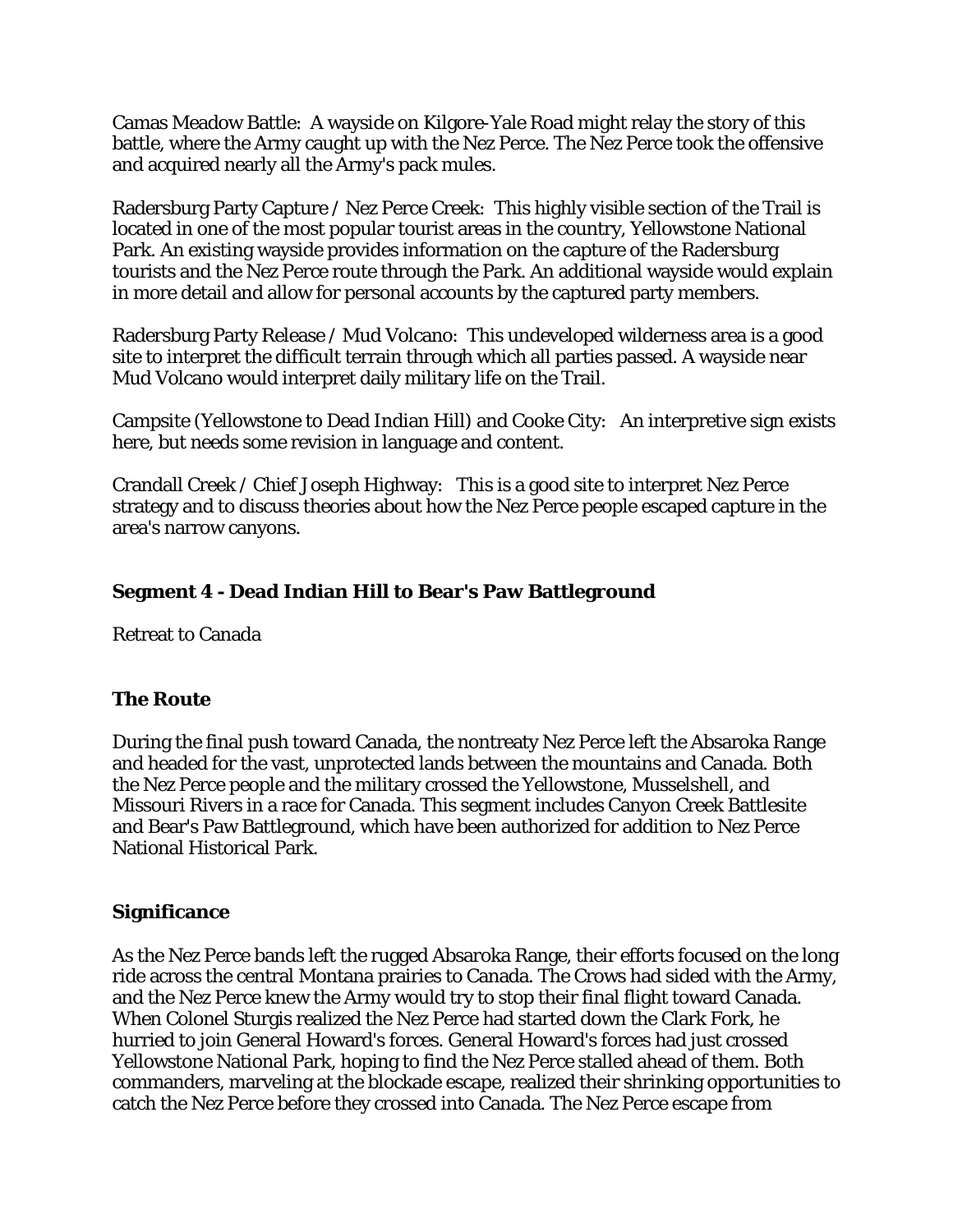containment at Clark Fork continues to amaze researchers today. They pushed rapidly through Judith Gap and north between the Judith and Snowy Mountains. Good water and forage and abundant wild game helped horses and people regain strength. Some of the Nez Perce warriors knew this area, as it was a traditional buffalo hunting ground.

In just 36 hours, the Nez Perce covered 70 miles through the rough Missouri "breaks" country, arriving at Cow Island Crossing. This crossing provided easy access to the north bank of the Missouri River. The Nez Perce had passed the last major physical barrier between themselves and Canada. However, Colonel Miles' cavalry, with a large number of Cheyenne scouts, swept down upon the Nez Perce's Snake Creek camp at Bear's Paw on September 30. They ran off most of the Nez Perce horses, but realized that direct assault was too costly, and so laid siege to the camp.

Some of the Nez Perce people escaped to Canada with White Bird. Of those who escaped, some found refuge with Chief Sitting Bull's band of Sioux, and with the Cree in Canada. Others, however, were killed by Assiniboine and Gros Ventre once they reached Canada. Chief Joseph was the only chief left to negotiate with General Howard and Colonel Miles, and to speak for the remaining nontreaty Nez Perce people. Chiefs Toohoolhoolzote, Lean Elk, Ollokot, and Looking Glass were dead. Joseph agreed to surrender on his own terms on October 5, 1877. His terms were: If the Nez Perce gave up their arms, they would be returned to the Nez Perce Reservation with their remaining stock.

The terms for surrender were never kept. Eight years passed before Joseph and some of the estimated 267 of the nontreaty Nez Perce  $\Box$  some who surrendered with him, and some who were born in Indian Territory, Oklahoma  $\Box$  were allowed to return to the Pacific Northwest. Joseph never again set foot in his homeland, or on the Nez Perce Reservation. This section of the Trail represents the "final chapter" in the Nez Perce flight. Opportunities exist to interpret military and Nez Perce strategy, intertribal relations and conflict, ferries and the Nez Perce crossing, in addition to the aftermath of the flight. This section is easiest to follow by car, along Interstates 12, 87, and 191, Montana Highways 3 and 200, and County Roads 238 and 297.

#### **Existing Interpretation**

Current interpretation is minimal along this section of the Trail, and there are many opportunities for new interpretation. There is a monument at Riverside Park, Laurel, and one at Canyon Creek Battle Site, placed there by Eagle Scouts. Another marker near the Ryegate Area Monument denotes Colonel Sturgis's and General Howard's camps. At Bear's Paw Battleground, Montana State Parks Department has installed numerous wayside exhibits. The BLM's Lewistown District developed an interpretive booklet, "Missouri Breaks Backcountry Byway."

#### **Desired Future Interpretation and Services**